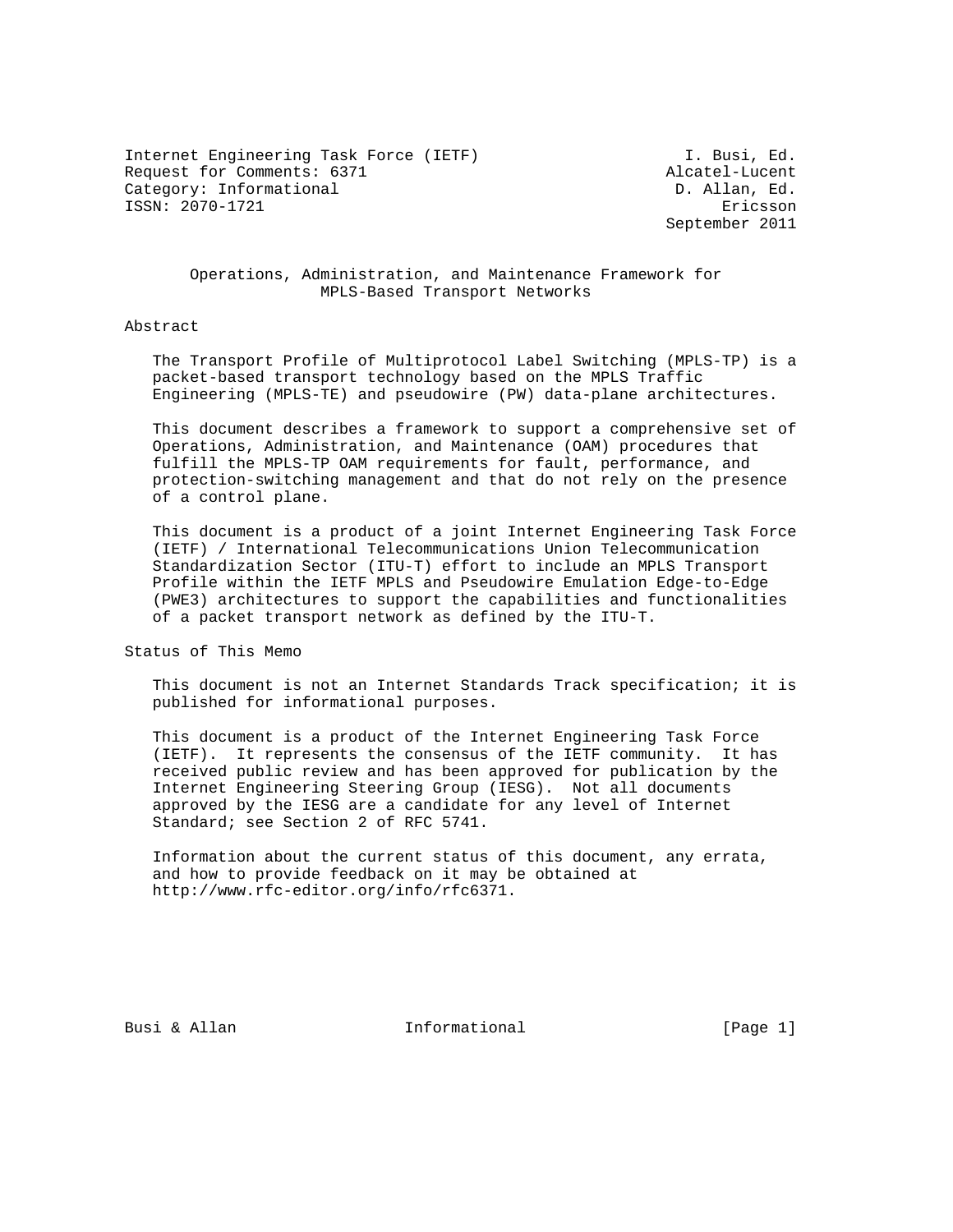### Copyright Notice

 Copyright (c) 2011 IETF Trust and the persons identified as the document authors. All rights reserved.

 This document is subject to BCP 78 and the IETF Trust's Legal Provisions Relating to IETF Documents

 (http://trustee.ietf.org/license-info) in effect on the date of publication of this document. Please review these documents carefully, as they describe your rights and restrictions with respect to this document. Code Components extracted from this document must include Simplified BSD License text as described in Section 4.e of the Trust Legal Provisions and are provided without warranty as described in the Simplified BSD License.

## Table of Contents

| 3.1. Maintenance Entity and Maintenance Entity Group 10       |
|---------------------------------------------------------------|
| 3.2. MEG Nesting: SPMEs and Tandem Connection Monitoring 13   |
|                                                               |
| 3.4. MEG Intermediate Points (MIPs) 18                        |
|                                                               |
|                                                               |
|                                                               |
| 3.8. Further Considerations of Enhanced Segment Monitoring 22 |
|                                                               |
| 4.1. MPLS-TP Section Monitoring (SMEG) 26                     |
| 4.2. MPLS-TP LSP End-to-End Monitoring Group (LMEG) 27        |
| 4.3. MPLS-TP PW Monitoring (PMEG) 27                          |
| 4.4. MPLS-TP LSP SPME Monitoring (LSMEG) 28                   |
| 4.5. MPLS-TP MS-PW SPME Monitoring (PSMEG) 30                 |
| 4.6. Fate-Sharing Considerations for Multilink 31             |
| 5. OAM Functions for Proactive Monitoring 32                  |
| 5.1. Continuity Check and Connectivity Verification 33        |
| 5.1.1. Defects Identified by CC-V 35                          |
|                                                               |
| 5.1.3. Configuration Considerations 38                        |
|                                                               |
| 5.2.1. Configuration Considerations 40                        |
|                                                               |
|                                                               |
|                                                               |
|                                                               |
| 5.5.1. Configuration Considerations 45                        |

Busi & Allan **Informational** [Page 2]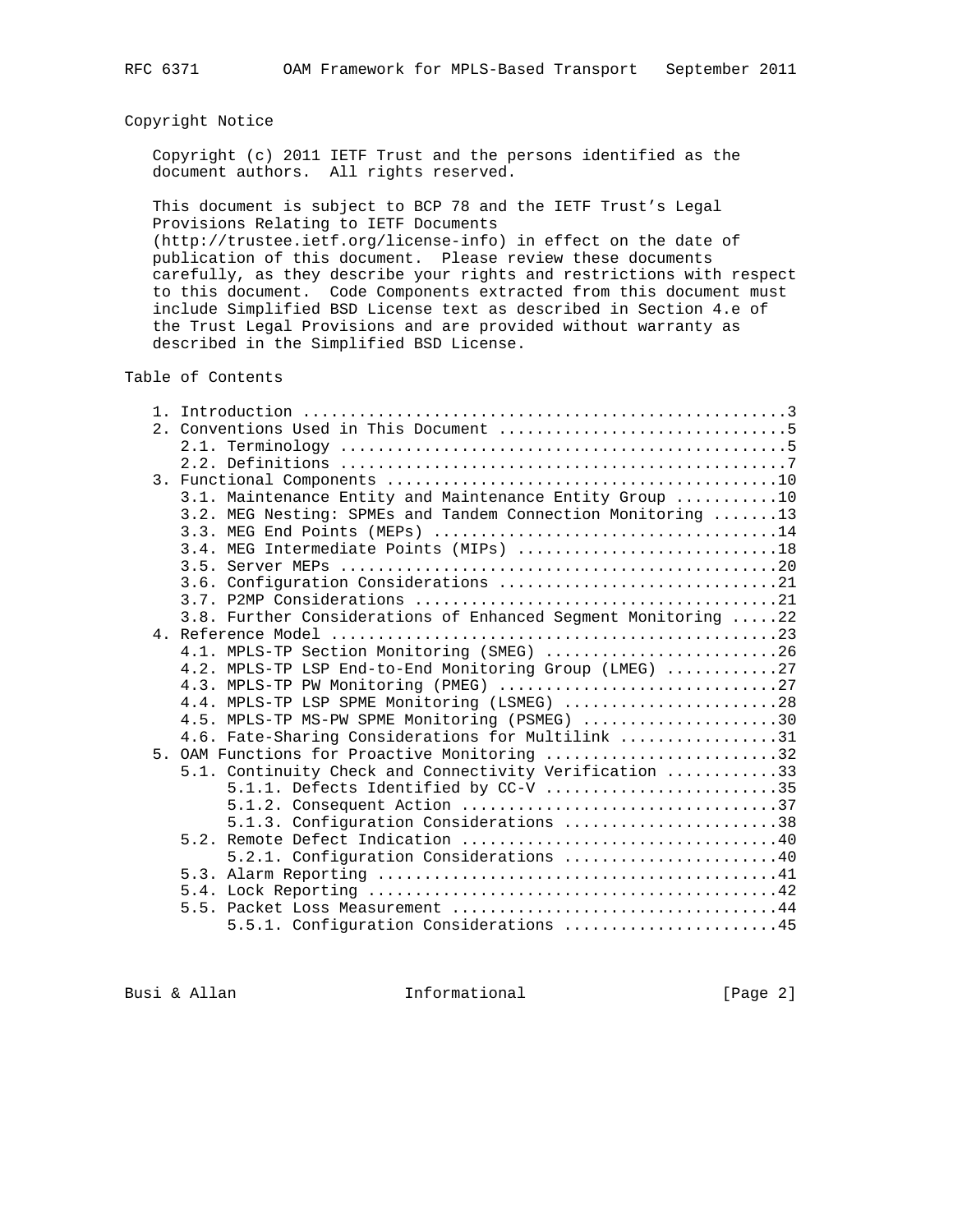|  | 5.6.1. Configuration Considerations 46         |
|--|------------------------------------------------|
|  |                                                |
|  | 5.7.1. Configuration Considerations 47         |
|  | 6. OAM Functions for On-Demand Monitoring 48   |
|  |                                                |
|  | 6.1.1. Configuration Considerations 49         |
|  |                                                |
|  | 6.2.1. Configuration Considerations 50         |
|  |                                                |
|  |                                                |
|  |                                                |
|  |                                                |
|  | 6.3.2. Data-Plane Loopback 52                  |
|  |                                                |
|  | 6.4.1. Configuration Considerations 54         |
|  |                                                |
|  | 6.5.1. Configuration Considerations 55         |
|  | 7. OAM Functions for Administration Control 55 |
|  |                                                |
|  | 7.1.1. Locking a Transport Path 56             |
|  | 7.1.2. Unlocking a Transport Path 56           |
|  |                                                |
|  |                                                |
|  |                                                |
|  |                                                |
|  |                                                |
|  |                                                |

## 1. Introduction

 As noted in the MPLS Transport Profile (MPLS-TP) framework RFCs (RFC 5921 [8] and RFC 6215 [9]), MPLS-TP is a packet-based transport technology based on the MPLS Traffic Engineering (MPLS-TE) and pseudowire (PW) data-plane architectures defined in RFC 3031 [1], RFC 3985 [2], and RFC 5659 [4].

 MPLS-TP utilizes a comprehensive set of Operations, Administration, and Maintenance (OAM) procedures for fault, performance, and protection-switching management that do not rely on the presence of a control plane.

 In line with [15], existing MPLS OAM mechanisms will be used wherever possible, and extensions or new OAM mechanisms will be defined only where existing mechanisms are not sufficient to meet the requirements. Some extensions discussed in this framework may end up

Busi & Allan **Informational** [Page 3]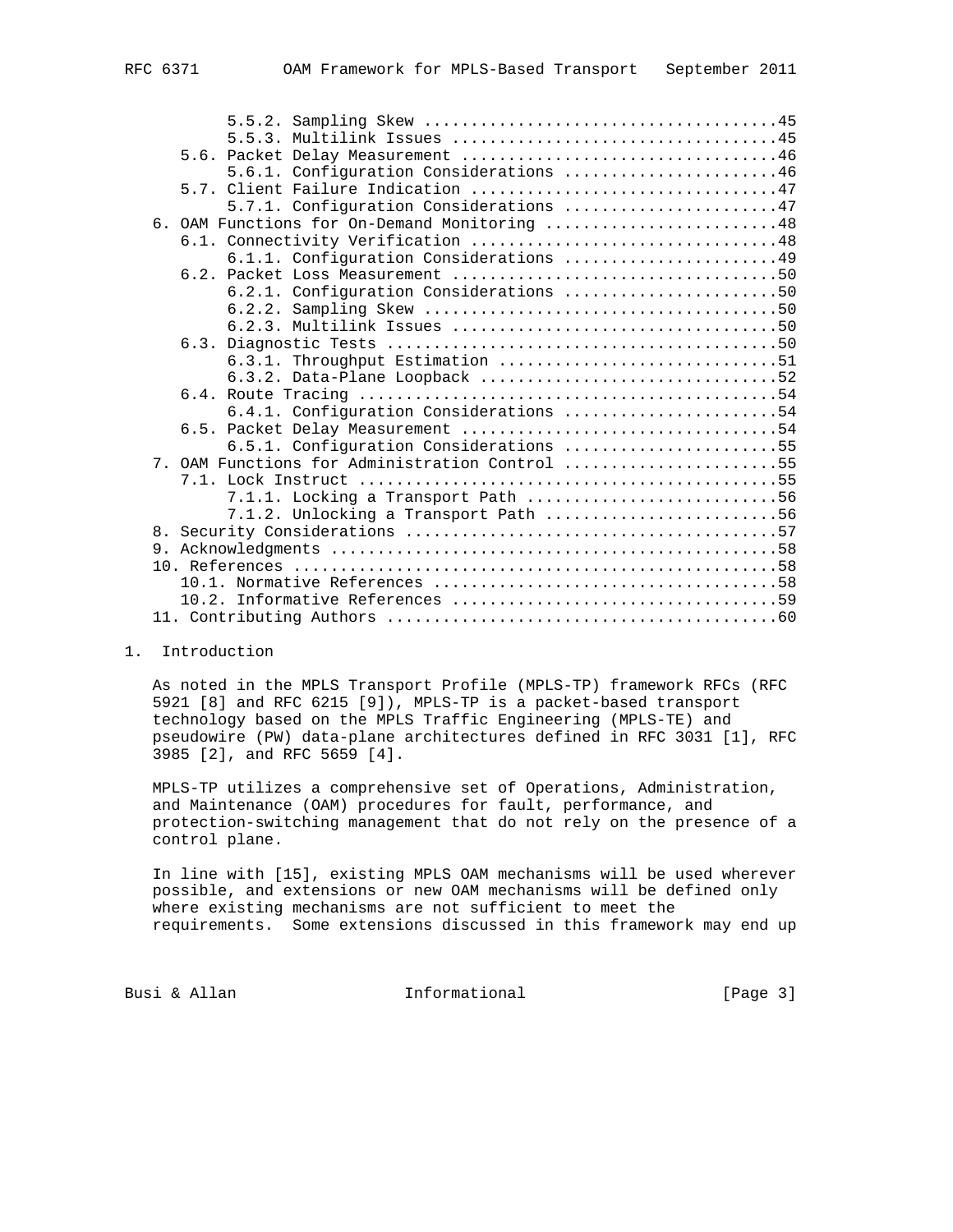as aspirational capabilities and may be determined to be not tractably realizable in some implementations. Extensions do not deprecate support for existing MPLS OAM capabilities.

 The MPLS-TP OAM framework defined in this document provides a protocol-neutral description of the required OAM functions and of the data-plane OAM architecture to support a comprehensive set of OAM procedures that satisfy the MPLS-TP OAM requirements of RFC 5860 [11]. In this regard, it defines similar OAM functionality as for existing Synchronous Optical Network / Synchronous Digital Hierarchy (SONET/SDH) and Optical Transport Network (OTN) OAM mechanisms (e.g., [19]).

 The MPLS-TP OAM framework is applicable to Sections, Label Switched Paths (LSPs), Multi-Segment Pseudowires (MS-PWs), and Sub-Path Maintenance Elements (SPMEs). It supports co-routed and associated bidirectional P2P transport paths as well as unidirectional P2P and P2MP transport paths.

 OAM packets that instrument a particular direction of a transport path are subject to the same forwarding treatment (i.e., fate-share) as the user data packets and in some cases, where Explicitly TC encoded-PSC LSPs (E-LSPs) are employed, may be required to have common per-hop behavior (PHB) Scheduling Class (PSC) End-to-End (E2E) with the class of traffic monitored. In case of Label-Only-Inferred- PSC LSP (L-LSP), only one class of traffic needs to be monitored, and therefore the OAM packets have common PSC with the monitored traffic class.

 OAM packets can be distinguished from the used data packets using the Generic Associated Channel Label (GAL) and Associated Channel Header (ACH) constructs of RFC 5586 [7] for LSP, SPME, and Section, or the ACH construct of RFC 5085 [3] and RFC 5586 [7] for (MS-)PW. OAM packets are never fragmented and are not combined with user data in the same packet payload.

 This framework makes certain assumptions as to the utility and frequency of different classes of measurement that naturally suggest different functions are implemented as distinct OAM flows or packets. This is dictated by the combination of the class of problem being detected and the need for timeliness of network response to the problem. For example, fault detection is expected to operate on an entirely different time base than performance monitoring, which is also expected to operate on an entirely different time base than in band management transactions.

Busi & Allan **Informational** [Page 4]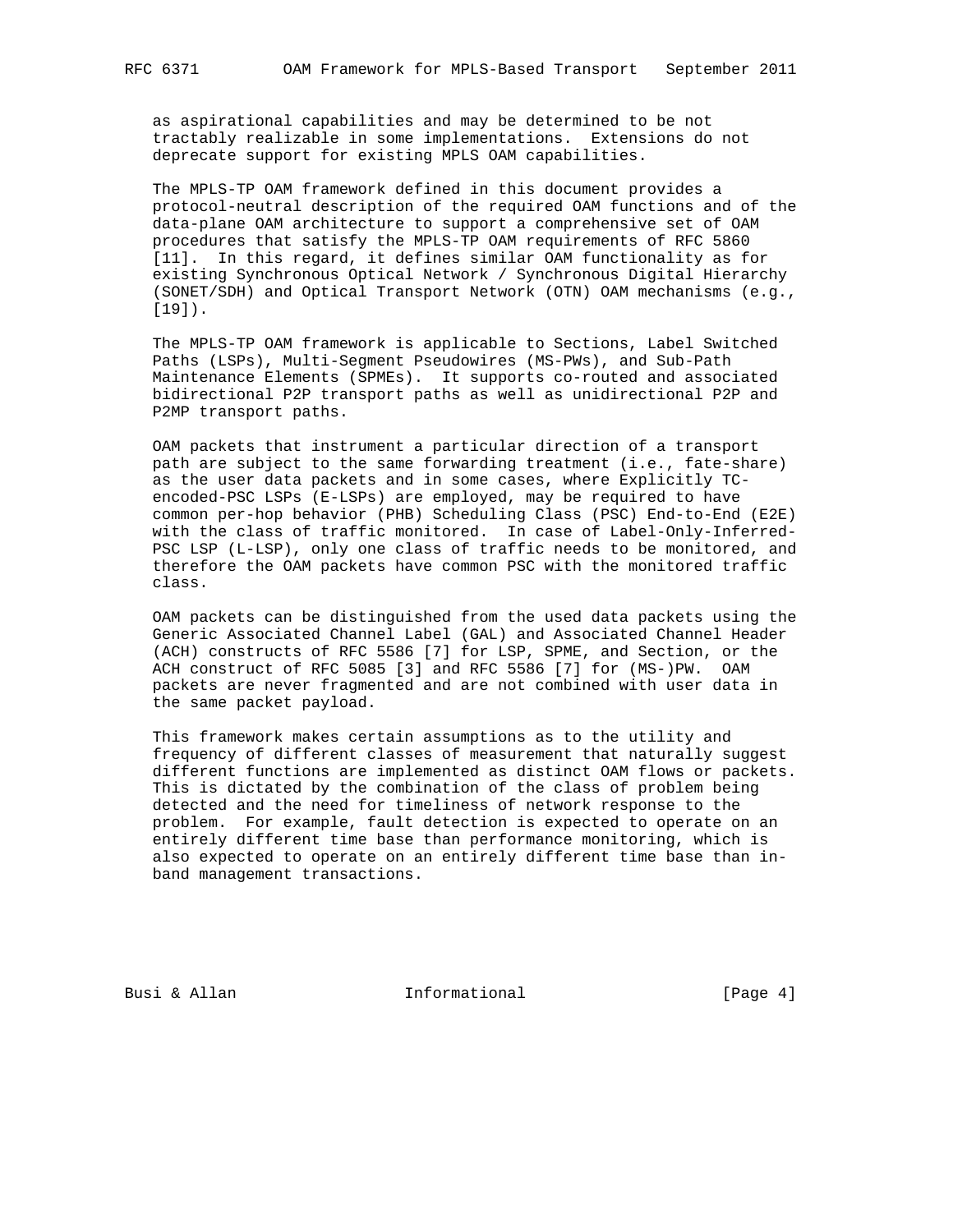The remainder of this memo is structured as follows:

Section 2 covers the definitions and terminology used in this memo.

 Section 3 describes the functional component that generates and processes OAM packets.

 Section 4 describes the reference models for applying OAM functions to Sections, LSP, MS-PW, and their SPMEs.

 Sections 5, 6, and 7 provide a protocol-neutral description of the OAM functions, defined in RFC 5860 [11], aimed at clarifying how the OAM protocol solutions will behave to achieve their functional objectives.

 Section 8 discusses the security implications of OAM protocol design in the MPLS-TP context.

 The OAM protocol solutions designed as a consequence of this document are expected to comply with the functional behavior described in Sections 5, 6, and 7. Alternative solutions to required functional behaviors may also be defined.

 OAM specifications following this OAM framework may be provided in different documents to cover distinct OAM functions.

 This document is a product of a joint Internet Engineering Task Force (IETF) / International Telecommunication Union Telecommunication Standardization Sector (ITU-T) effort to include an MPLS Transport Profile within the IETF MPLS and PWE3 architectures to support the capabilities and functionalities of a packet transport network as defined by the ITU-T.

- 2. Conventions Used in This Document
- 2.1. Terminology
	- AC Attachment Circuit
	- AIS Alarm Indication Signal
	- CC Continuity Check
	- CC-V Continuity Check and Connectivity Verification
	- CV Connectivity Verification
	- DBN Domain Border Node

Busi & Allan  $Informational$  [Page 5]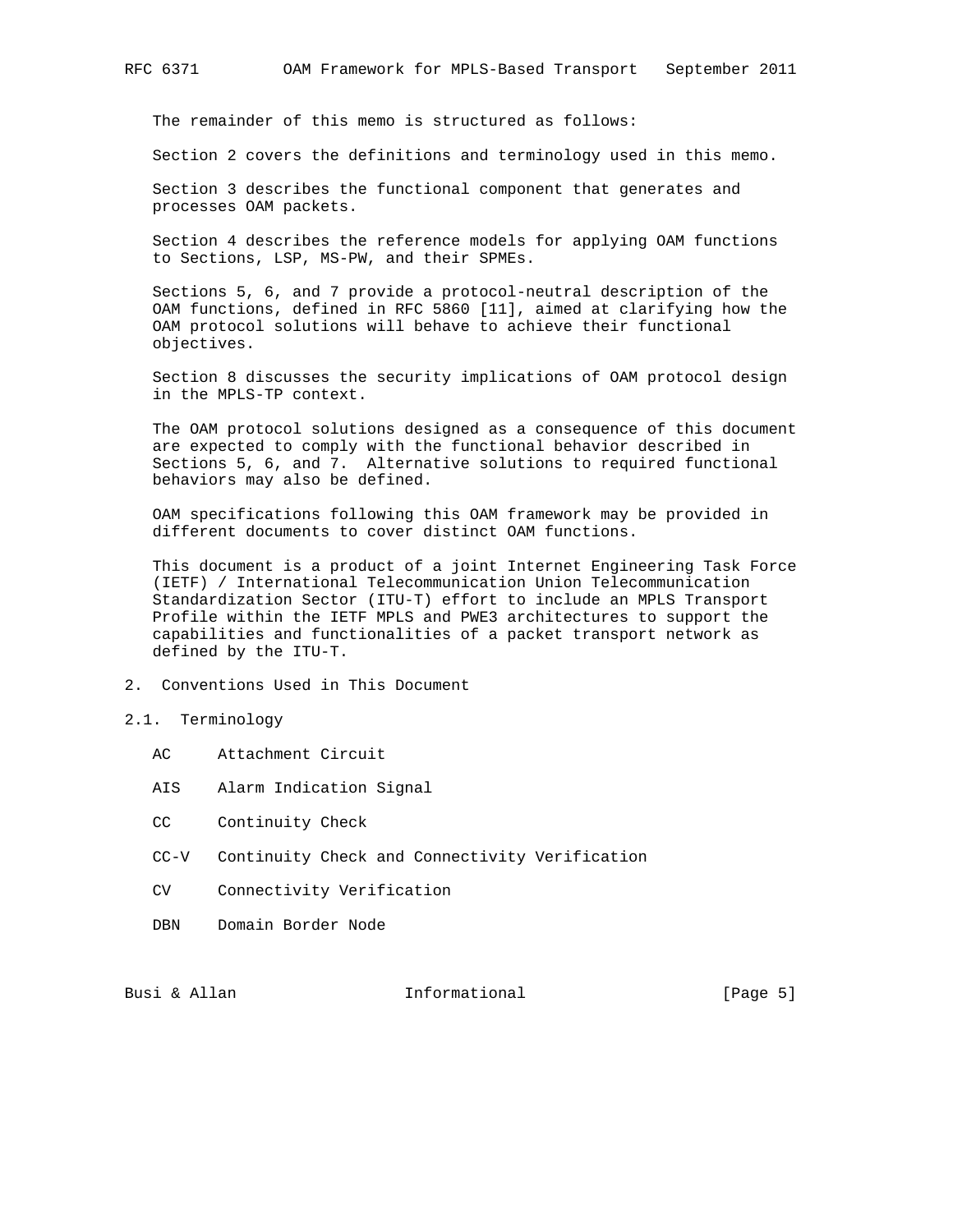- E-LSP Explicitly TC-encoded-PSC LSP
- ICC ITU Carrier Code
- LER Label Edge Router
- LKR Lock Report
- L-LSP Label-Only-Inferred-PSC LSP
- LM Loss Measurement
- LME LSP Maintenance Entity
- LMEG LSP ME Group
- LSP Label Switched Path
- LSR Label Switching Router
- LSME LSP SPME ME
- LSMEG LSP SPME ME Group
- ME Maintenance Entity
- MEG Maintenance Entity Group
- MEP Maintenance Entity Group End Point
- MIP Maintenance Entity Group Intermediate Point
- NMS Network Management System
- PE Provider Edge
- PHB Per-Hop Behavior
- PM Performance Monitoring
- PME PW Maintenance Entity
- PMEG PW ME Group
- PSC PHB Scheduling Class
- PSME PW SPME ME

Busi & Allan **Informational** [Page 6]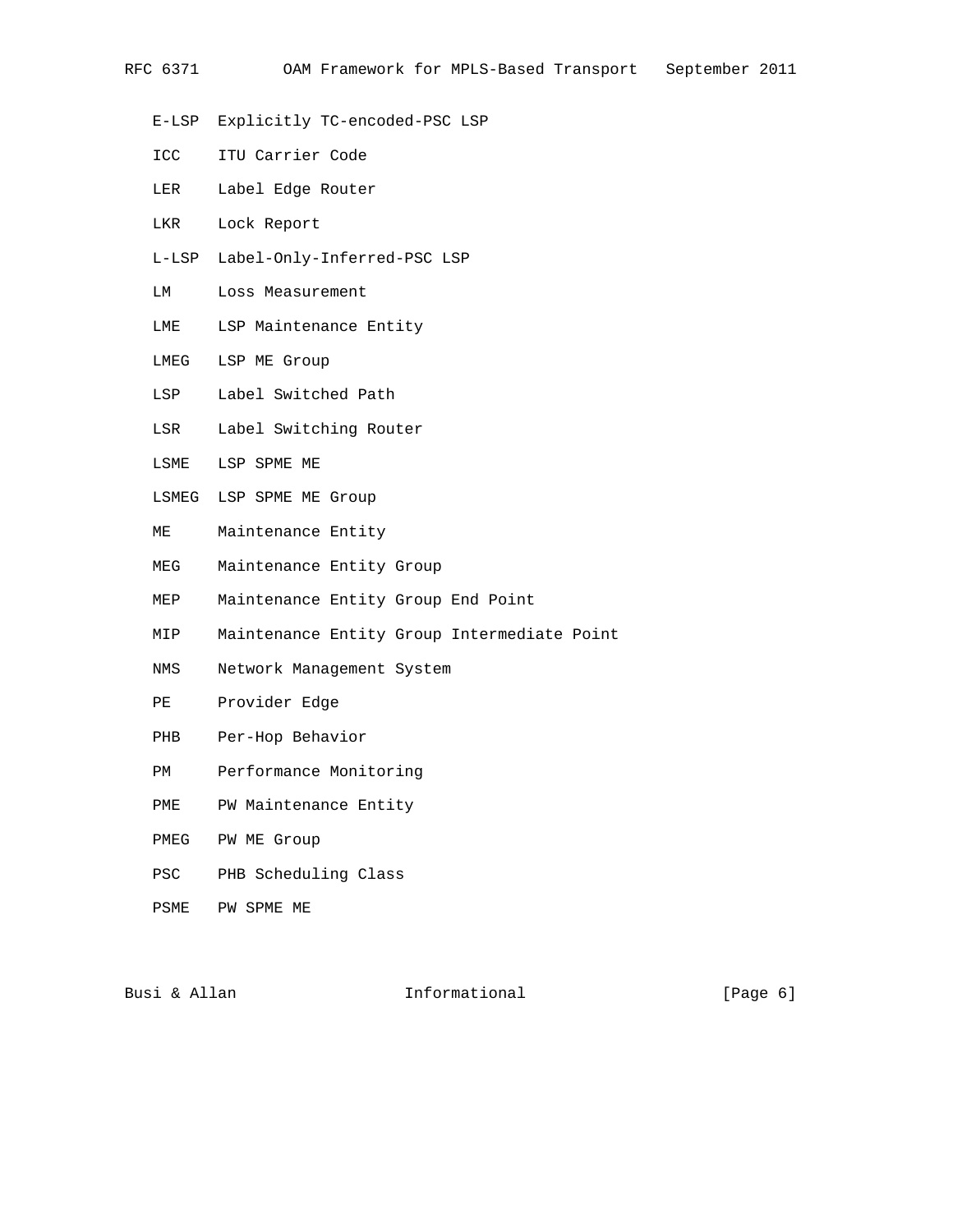PSMEG PW SPME ME Group

- PW Pseudowire
- SLA Service Level Agreement
- SME Section Maintenance Entity
- SMEG Section ME Group
- SPME Sub-Path Maintenance Element
- S-PE Switching Provider Edge
- TC Traffic Class
- T-PE Terminating Provider Edge

### 2.2. Definitions

This document uses the terms defined in RFC 5654 [5].

 This document uses the term 'per-hop behavior' as defined in RFC 2474 [16].

 This document uses the term 'LSP' to indicate either a service LSP or a transport LSP (as defined in RFC 5921 [8]).

 This document uses the term 'Section' exclusively to refer to the n=0 case of the term 'Section' defined in RFC 5960 [10].

 This document uses the term 'Sub-Path Maintenance Element (SPME)' as defined in RFC 5921 [8].

 This document uses the term 'traffic profile' as defined in RFC 2475 [13].

 Where appropriate, the following definitions are aligned with ITU-T recommendation Y.1731 [21] in order to have a common, unambiguous terminology. They do not however intend to imply a certain implementation but rather serve as a framework to describe the necessary OAM functions for MPLS-TP.

 Adaptation function: The adaptation function is the interface between the client (sub-)layer and the server (sub-)layer.

 Branch Node: A node along a point-to-multipoint transport path that is connected to more than one downstream node.

Busi & Allan  $I_n$  Informational [Page 7]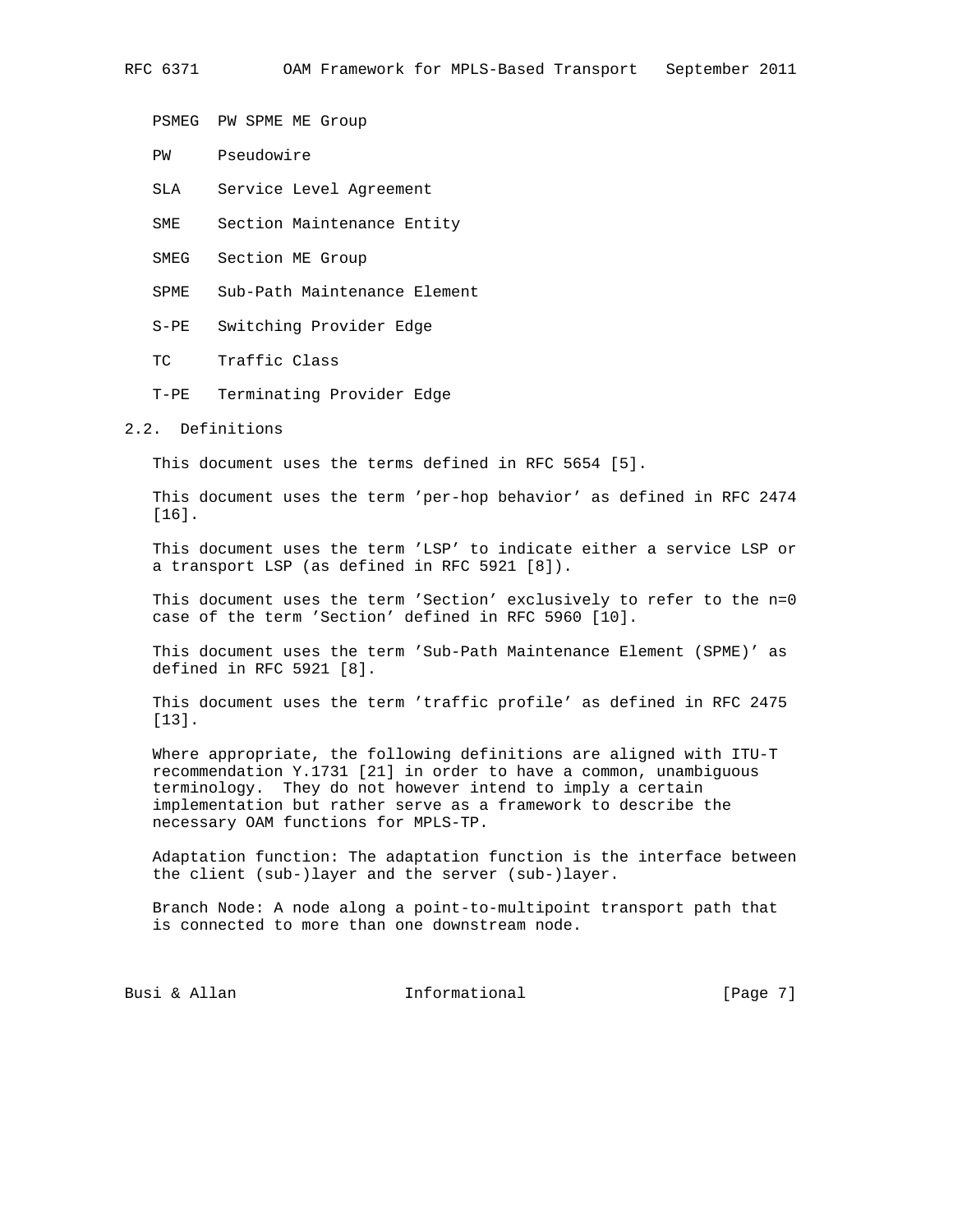Bud Node: A node along a point-to-multipoint transport path that is at the same time a branch node and a leaf node for this transport path.

 Data-plane loopback: An out-of-service test where a transport path at either an intermediate or terminating node is placed into a data plane loopback state, such that all traffic (including both payload and OAM) received on the looped back interface is sent on the reverse direction of the transport path.

 Note: The only way to send an OAM packet to a node that has been put into data-plane loopback mode is via Time to Live (TTL) expiry, irrespective of whether the node is hosting MIPs or MEPs.

 Domain Border Node (DBN): An intermediate node in an MPLS-TP LSP that is at the boundary between two MPLS-TP OAM domains. Such a node may be present on the edge of two domains or may be connected by a link to the DBN at the edge of another OAM domain.

 Down MEP: A MEP that receives OAM packets from, and transmits them towards, the direction of a server layer.

 Forwarding Engine: An abstract functional component, residing in an LSR, that forwards the packets from an ingress interface toward the egress interface(s).

 In-Service: The administrative status of a transport path when it is unlocked.

 Interface: An interface is the attachment point to a server (sub-)layer, e.g., a MPLS-TP Section or MPLS-TP tunnel.

 Intermediate Node: An intermediate node transits traffic for an LSP or a PW. An intermediate node may originate OAM flows directed to downstream intermediate nodes or MEPs.

Loopback: See data-plane loopback and OAM loopback definitions.

 Maintenance Entity (ME): Some portion of a transport path that requires management bounded by two points (called MEPs), and the relationship between those points to which maintenance and monitoring operations apply (details in Section 3.1).

 Maintenance Entity Group (MEG): The set of one or more maintenance entities that maintain and monitor a section or a transport path in an OAM domain.

Busi & Allan **Informational** [Page 8]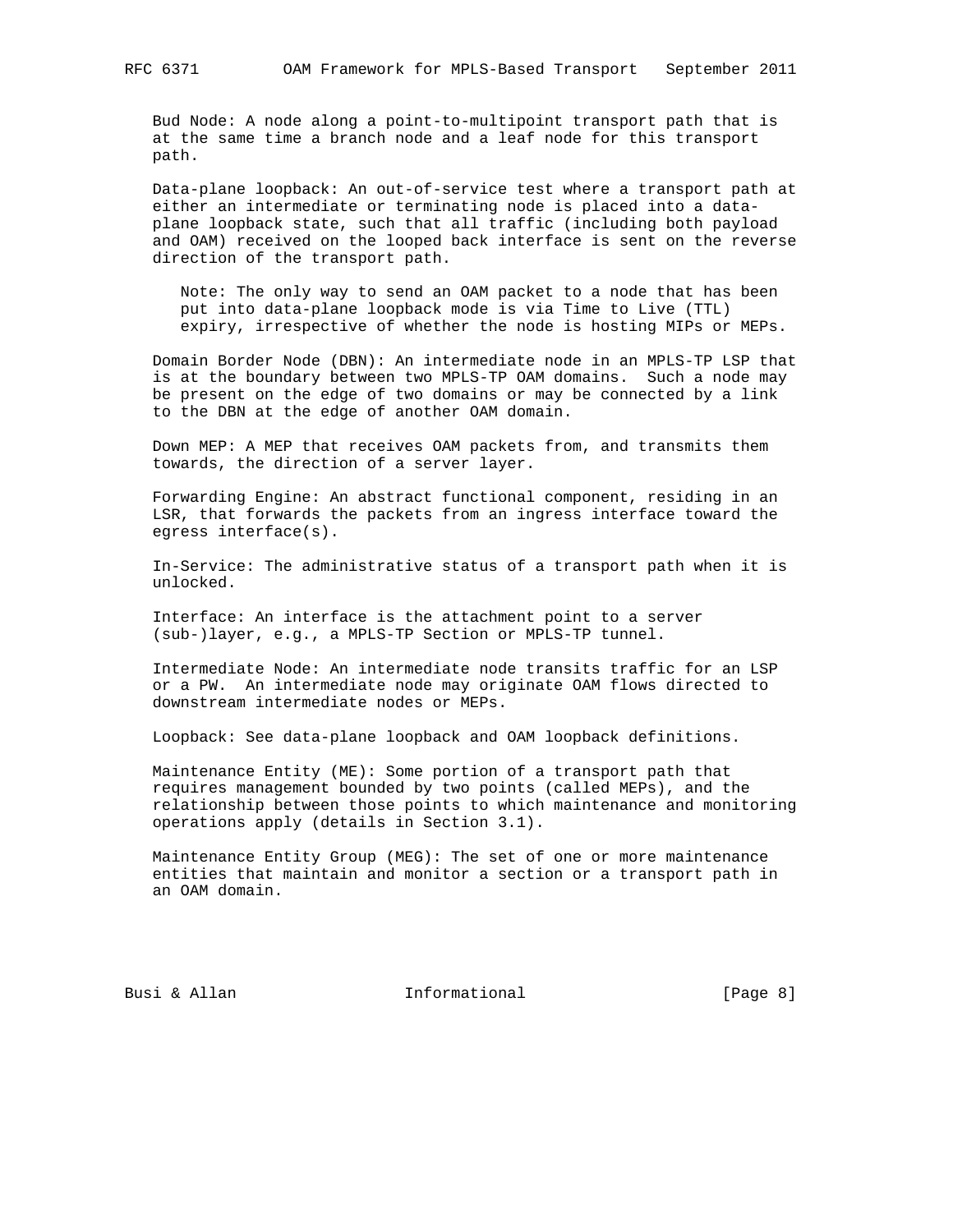MEP: A MEG End Point (MEP) is capable of initiating (source MEP) and terminating (sink MEP) OAM packets for fault management and performance monitoring. MEPs define the boundaries of an ME (details in Section 3.3).

 MIP: A MEG intermediate point (MIP) terminates and processes OAM packets that are sent to this particular MIP and may generate OAM packets in reaction to received OAM packets. It never generates unsolicited OAM packets itself. A MIP resides within a MEG between MEPs (details in Section 3.3).

 OAM domain: A domain, as defined in [5], whose entities are grouped for the purpose of keeping the OAM confined within that domain. An OAM domain contains zero or more MEGs.

 Note: Within the rest of this document, the term "domain" is used to indicate an "OAM domain".

 OAM flow: The set of all OAM packets originating with a specific source MEP that instrument one direction of a MEG (or possibly both in the special case of data-plane loopback).

 OAM loopback: The capability of a node to be directed by a received OAM packet to generate a reply back to the sender. OAM loopback can work in-service and can support different OAM functions (e.g., bidirectional on-demand connectivity verification).

 OAM Packet: A packet that carries OAM information between MEPs and/or MIPs in a MEG to perform some OAM functionality (e.g., connectivity verification).

 Originating MEP: A MEP that originates an OAM transaction packet (toward a target MIP/MEP) and expects a reply, either in-band or out of-band, from that target MIP/MEP. The originating MEP always generates the OAM request packets in-band and expects and processes only OAM reply packets returned by the target MIP/MEP.

 Out-of-Service: The administrative status of a transport path when it is locked. When a path is in a locked condition, it is blocked from carrying client traffic.

 Path Segment: It is either a segment or a concatenated segment, as defined in RFC 5654 [5].

 Signal Degrade: A condition declared by a MEP when the data forwarding capability associated with a transport path has deteriorated, as determined by performance monitoring (PM). See also ITU-T recommendation G.806 [14].

Busi & Allan  $I_n$  Informational [Page 9]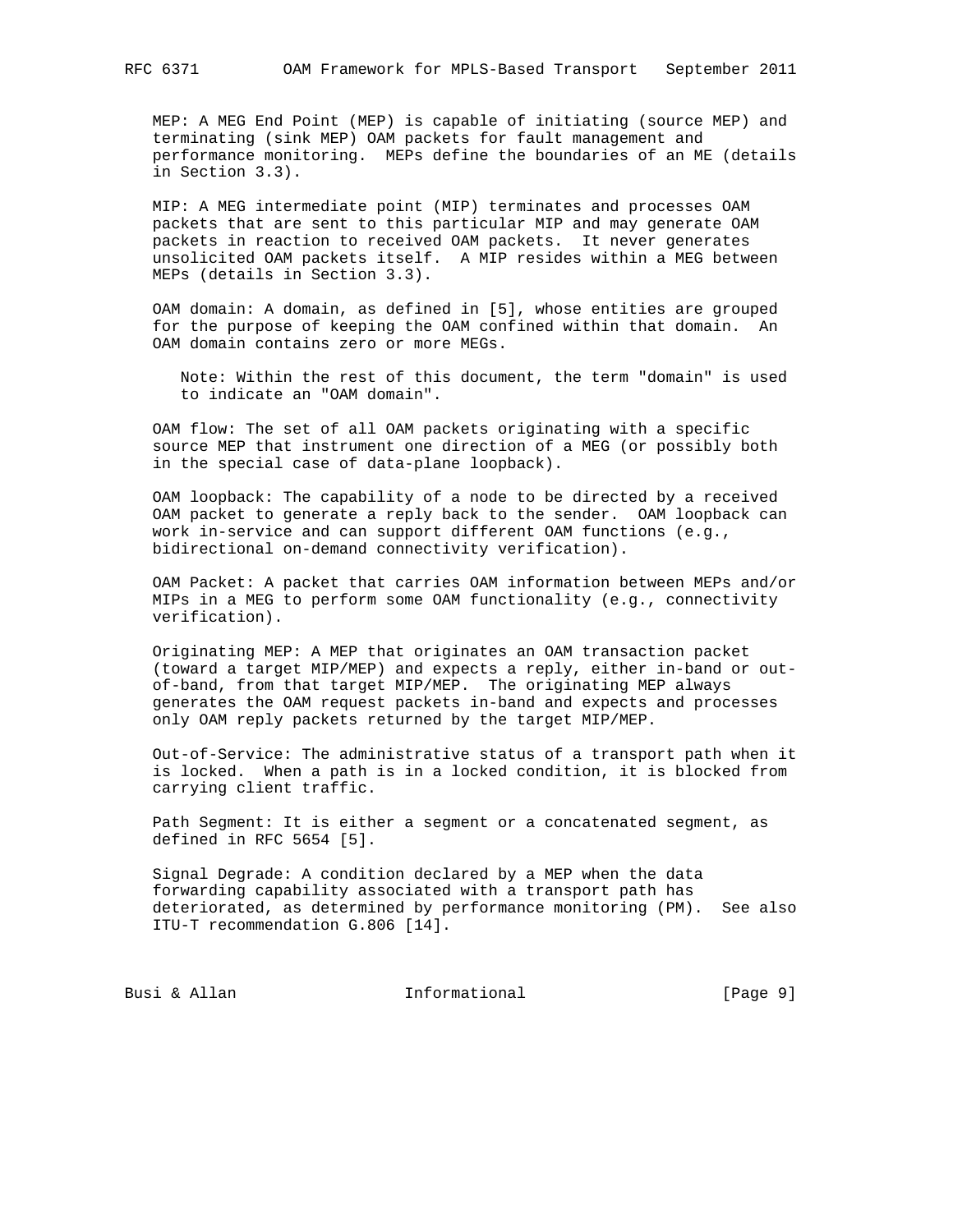Signal Fail: A condition declared by a MEP when the data forwarding capability associated with a transport path has failed, e.g., loss of continuity. See also ITU-T recommendation G.806 [14].

 Sink MEP: A MEP acts as a sink MEP for an OAM packet when it terminates and processes the packets received from its associated MEG.

 Source MEP: A MEP acts as source MEP for an OAM packet when it originates and inserts the packet into the transport path for its associated MEG.

 Tandem Connection: A tandem connection is an arbitrary part of a transport path that can be monitored (via OAM) independent of the end-to-end monitoring (OAM). The tandem connection may also include the forwarding engine(s) of the node(s) at the boundaries of the tandem connection. Tandem connections may be nested but cannot overlap. See also ITU-T recommendation G.805 [20].

 Target MEP/MIP: A MEP or a MIP that is targeted by OAM transaction packets and that replies to the originating MEP that initiated the OAM transactions. The target MEP or MIP can reply either in-band or out-of-band. The target sink MEP function always receives the OAM request packets in-band, while the target source MEP function only generates the OAM reply packets that are sent in-band.

 Up MEP: A MEP that transmits OAM packets towards, and receives them from, the direction of the forwarding engine.

3. Functional Components

 MPLS-TP is a packet-based transport technology based on the MPLS and PW data plane architectures ([1], [2], and [4]) and is capable of transporting service traffic where the characteristics of information transfer between the transport path end points can be demonstrated to comply with certain performance and quality guarantees.

 In order to describe the required OAM functionality, this document introduces a set of functional components.

3.1. Maintenance Entity and Maintenance Entity Group

 MPLS-TP OAM operates in the context of Maintenance Entities (MEs) that define a relationship between two points of a transport path to which maintenance and monitoring operations apply. The two points that define a maintenance entity are called Maintenance Entity Group End Points (MEPs). The collection of one or more MEs that belongs to the same transport path and that are maintained and monitored as a

Busi & Allan **Informational** [Page 10]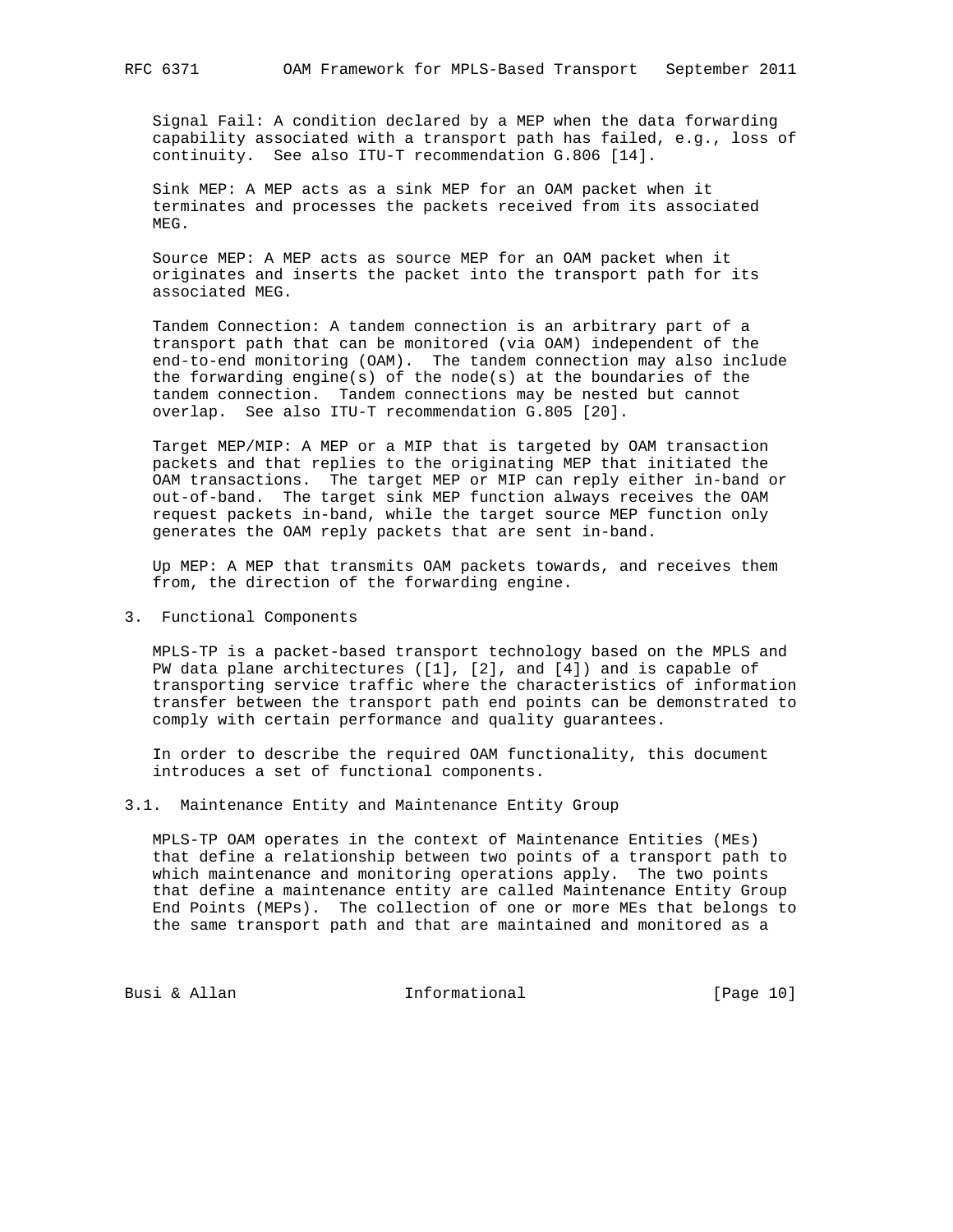group are known as a Maintenance Entity Group (MEG). In between MEPs, there are zero or more intermediate points, called Maintenance Entity Group Intermediate Points (MIPs). MEPs and MIPs are associated with the MEG and can be shared by more than one ME in a MEG.

 An abstract reference model for an ME is illustrated in Figure 1 below.

 +-+ +-+ +-+ +-+  $|A|$  ---- $|B|$  ---- $|C|$  ---- $|D|$ +-+ +-+ +-+ +-+

Figure 1: ME Abstract Reference Model

 The instantiation of this abstract model to different MPLS-TP entities is described in Section 4. In Figure 1, nodes A and D can be Label Edge Routers (LERs) for an LSP or the Terminating Provider Edges (T-PEs) for an MS-PW, nodes B and C are LSRs for an LSP or Switching PEs (S-PEs) for an MS-PW. MEPs reside in nodes A and D, while MIPs reside in nodes B and C and may reside in A and D. The links connecting adjacent nodes can be physical links, (sub-)layer LSPs/SPMEs, or server-layer paths.

 This functional model defines the relationships between all OAM entities from a maintenance perspective and it allows each Maintenance Entity to provide monitoring and management for the (sub-)layer network under its responsibility and efficient localization of problems.

 An MPLS-TP Maintenance Entity Group may be defined to monitor the transport path for fault and/or performance management.

 The MEPs that form a MEG bound the scope of an OAM flow to the MEG (i.e., within the domain of the transport path that is being monitored and managed). There are two exceptions to this:

- 1) A misbranching fault may cause OAM packets to be delivered to a MEP that is not in the MEG of origin.
- 2) An out-of-band return path may be used between a MIP or a MEP and the originating MEP.

 In case of a unidirectional point-to-point transport path, a single unidirectional Maintenance Entity is defined to monitor it.

Busi & Allan  $I_n$  Informational [Page 11]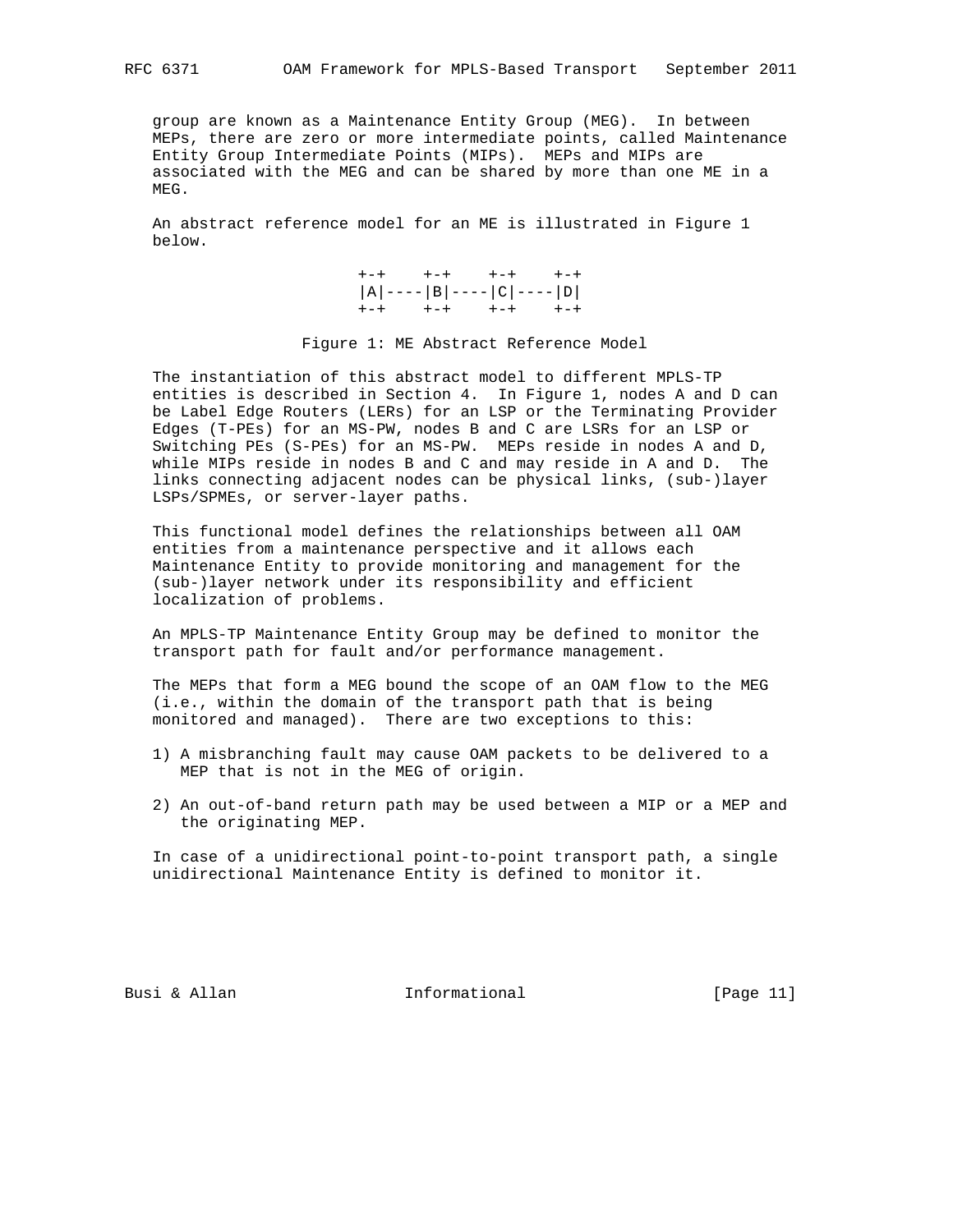In case of associated bidirectional point-to-point transport paths, two independent unidirectional Maintenance Entities are defined to independently monitor each direction. This has implications for transactions that terminate at or query a MIP, as a return path from MIP to the originating MEP does not necessarily exist in the MEG.

 In case of co-routed bidirectional point-to-point transport paths, a single bidirectional Maintenance Entity is defined to monitor both directions congruently.

 In case of unidirectional point-to-multipoint transport paths, a single unidirectional Maintenance Entity for each leaf is defined to monitor the transport path from the root to that leaf.

 In all cases, portions of the transport path may be monitored by the instantiation of SPMEs (see Section 3.2).

The reference model for the P2MP MEG is represented in Figure 2.



Figure 2: Reference Model for P2MP MEG

 In the case of P2MP transport paths, the OAM measurements are independent for each ME (A-D, A-E, and A-F):

- o Fault conditions some faults may impact more than one ME depending on where the failure is located;
- o Packet loss packet dropping may impact more than one ME depending from where the packets are lost;
- o Packet delay will be unique per ME.

 Each leaf (i.e., D, E, and F) terminates OAM flows to monitor the ME between itself and the root while the root (i.e., A) generates OAM packets common to all the MEs of the P2MP MEG. All nodes may implement a MIP in the corresponding MEG.

Busi & Allan  $I_n$  Informational [Page 12]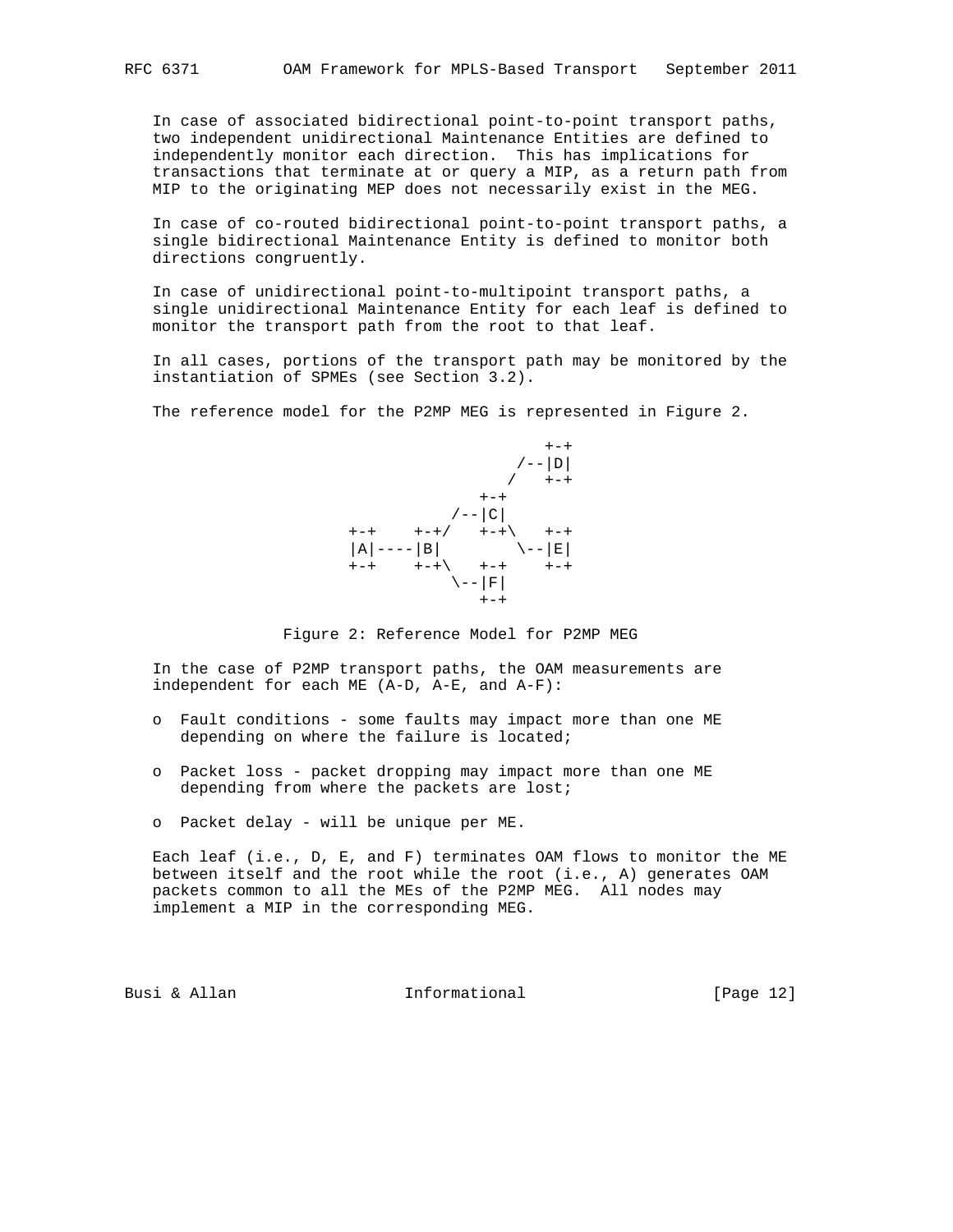#### 3.2. MEG Nesting: SPMEs and Tandem Connection Monitoring

 In order to verify and maintain performance and quality guarantees, there is a need to apply OAM functionality not only on a transport path granularity (e.g., LSP or MS-PW), but also on arbitrary parts of transport paths, defined as tandem connections, between any two arbitrary points along a transport path.

 Sub-Path Maintenance Elements (SPMEs), as defined in [8], are hierarchical LSPs instantiated to provide monitoring of a portion of a set of transport paths (LSPs or MS-PWs) that follow the same path between the ingress and the egress of the SPME. The operational aspects of instantiating SPMEs are out of scope of this memo.

 SPMEs can also be employed to meet the requirement to provide tandem connection monitoring (TCM), as defined by ITU-T Recommendation G.805 [20].

 TCM for a given path segment of a transport path is implemented by creating an SPME that has a 1:1 association with the path segment of the transport path that is to be monitored.

 In the TCM case, this means that the SPME used to provide TCM can carry one and only one transport path, thus allowing direct correlation between all fault management and performance monitoring information gathered for the SPME and the monitored path segment of the end-to-end transport path.

There are a number of implications to this approach:

- 1) The SPME would use the uniform model [23] of Traffic Class (TC) code point copying between sub-layers for Diffserv such that the E2E markings and PHB treatment for the transport path were preserved by the SPMEs.
- 2) The SPME normally would use the short-pipe model for TTL handling [6] (no TTL copying between sub-layers) such that the TTL distance to the MIPs for the E2E entity would not be impacted by the presence of the SPME, but it should be possible for an operator to specify use of the uniform model.

 Note that points 1 and 2 above assume that the TTL copying mode and TC copying modes are independently configurable for an LSP.

 The TTL distance to the MIPs plays a critical role for delivering packets to these MIPs as described in Section 3.4.

Busi & Allan Informational [Page 13]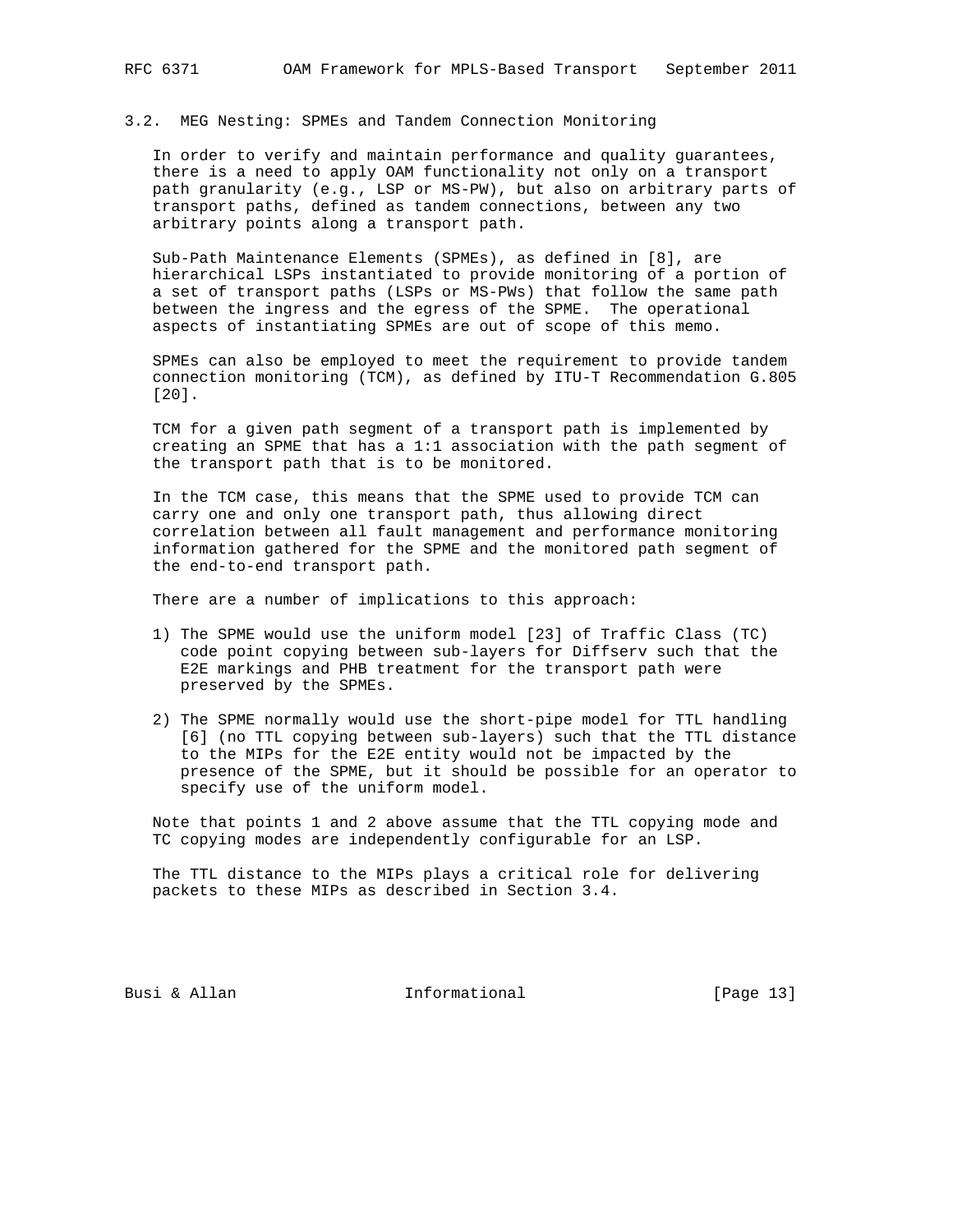There are specific issues with the use of the uniform model of TTL copying for an SPME:

- 1. A MIP in the SPME sub-layer is not part of the transport-path MEG; hence, only an out-of-band return path for OAM originating in the transport-path MEG that addressed an SPME MIP might be available.
- 2. The instantiation of a lower-level MEG or protection-switching actions within a lower-level MEG may change the TTL distances to MIPs in the higher-level MEGs.

 The end points of the SPME are MEPs and limit the scope of an OAM flow within the MEG that the MEPs belong to (i.e., within the domain of the SPME that is being monitored and managed).

 When considering SPMEs, it is important to consider that the following properties apply to all MPLS-TP MEGs (regardless of whether they instrument LSPs, SPMEs, or MS-PWs):

- o They can be nested but not overlapped, e.g., a MEG may cover a path segment of another MEG and may also include the forwarding engine(s) of the node(s) at the edge(s) of the path segment. However, when MEGs are nested, the MEPs and MIPs in the SPME are no longer part of the encompassing MEG.
- o It is possible that MEPs of MEGs that are nested reside on a single node but again are implemented in such a way that they do not overlap.
- o Each OAM flow is associated with a single MEG.
- o When an SPME is instantiated after the transport path has been instantiated, the TTL distance to the MIPs may change for the short-pipe model of TTL copying, and may change for the uniform model if the SPME is not co-routed with the original path.
- 3.3. MEG End Points (MEPs)

 MEG End Points (MEPs) are the source and sink points of a MEG. In the context of an MPLS-TP LSP, only LERs can implement MEPs, while in the context of an SPME, any LSR of the MPLS-TP LSP can be an LER of SPMEs that contributes to the overall monitoring infrastructure of the transport path. Regarding PWs, only T-PEs can implement MEPs; while for SPMEs supporting one or more PWs, both T-PEs and S-PEs can implement SPME MEPs. Any MPLS-TP LSR can implement a MEP for an MPLS-TP Section.

Busi & Allan **Informational** [Page 14]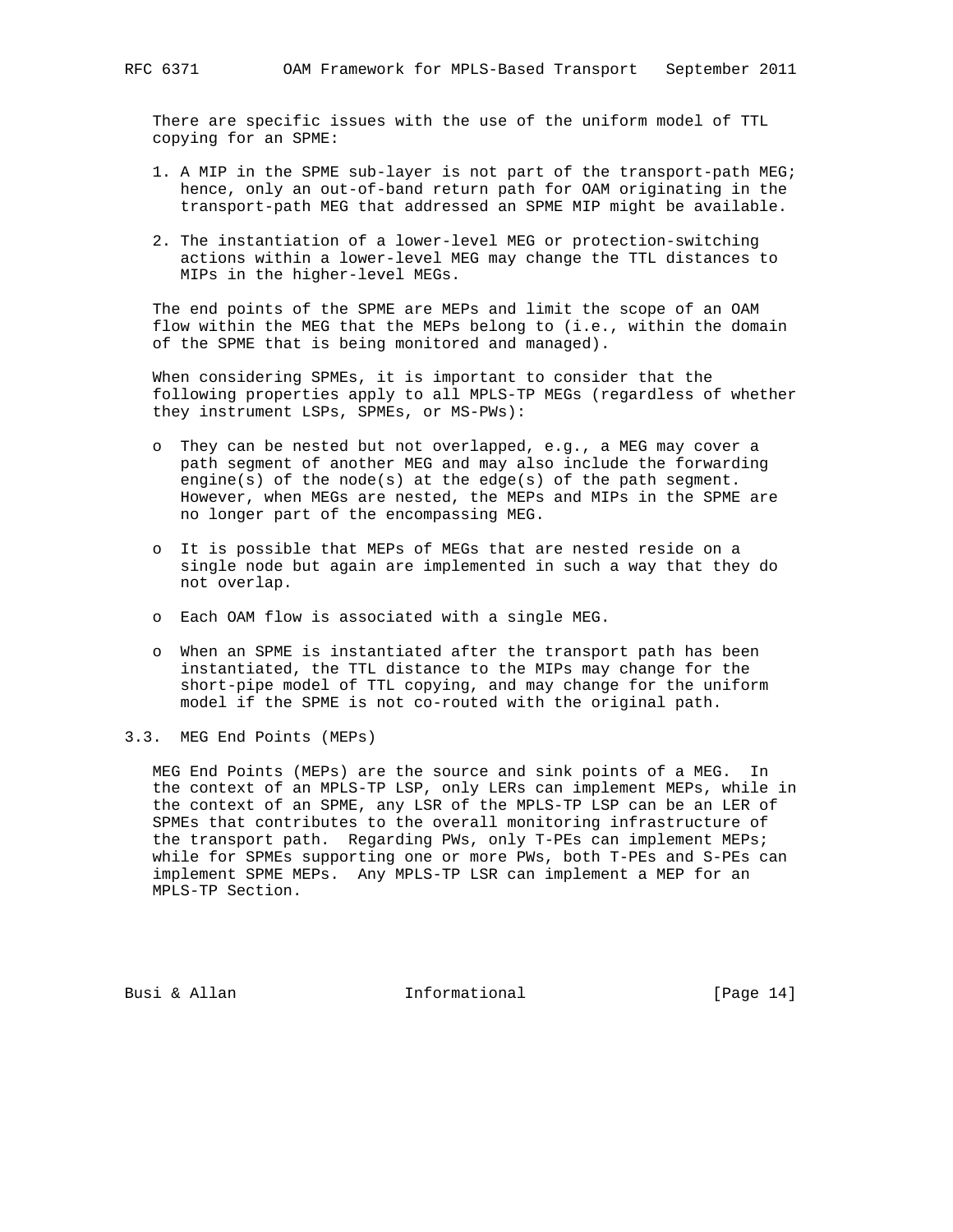MEPs are responsible for originating almost all of the proactive and on-demand monitoring OAM functionality for the MEG. There is a separate class of notifications (such as Lock Report (LKR) and Alarm Indication Signal (AIS)) that are originated by intermediate nodes and triggered by server-layer events. A MEP is capable of originating and terminating OAM packets for fault management and performance monitoring. These OAM packets are carried within the Generic Associated Channel (G-ACh) with the proper encapsulation and an appropriate channel type as defined in RFC 5586 [7]. A MEP terminates all the OAM packets it receives from the MEG it belongs to and silently discards those that do not. (Note that in the particular case of Connectivity Verification (CV) processing, a CV packet from an incorrect MEG will result in a mis-connectivity defect and there are further actions taken.) The MEG the OAM packet belongs to is associated with the MPLS or PW label, whether the label is used to infer the MEG or the content of the OAM packet is an implementation choice. In the case of an MPLS-TP Section, the MEG is inferred from the port on which an OAM packet was received with the GAL at the top of the label stack.

 OAM packets may require the use of an available "out-of-band" return path (as defined in [8]). In such cases, sufficient information is required in the originating transaction such that the OAM reply packet can be constructed and properly forwarded to the originating MEP (e.g., IP address).

 Each OAM solution document will further detail the applicability of the tools it defines as a proactive or on-demand mechanism as well as its usage when:

- o The "in-band" return path exists and it is used.
- o An "out-of-band" return path exists and it is used.
- o Any return path does not exist or is not used.

 Once a MEG is configured, the operator can configure which proactive OAM functions to use on the MEG, but the MEPs are always enabled.

 MEPs terminate all OAM packets received from the associated MEG. As the MEP corresponds to the termination of the forwarding path for a MEG at the given (sub-)layer, OAM packets never leak outside of a MEG in a properly configured fault-free implementation.

Busi & Allan **Informational** [Page 15]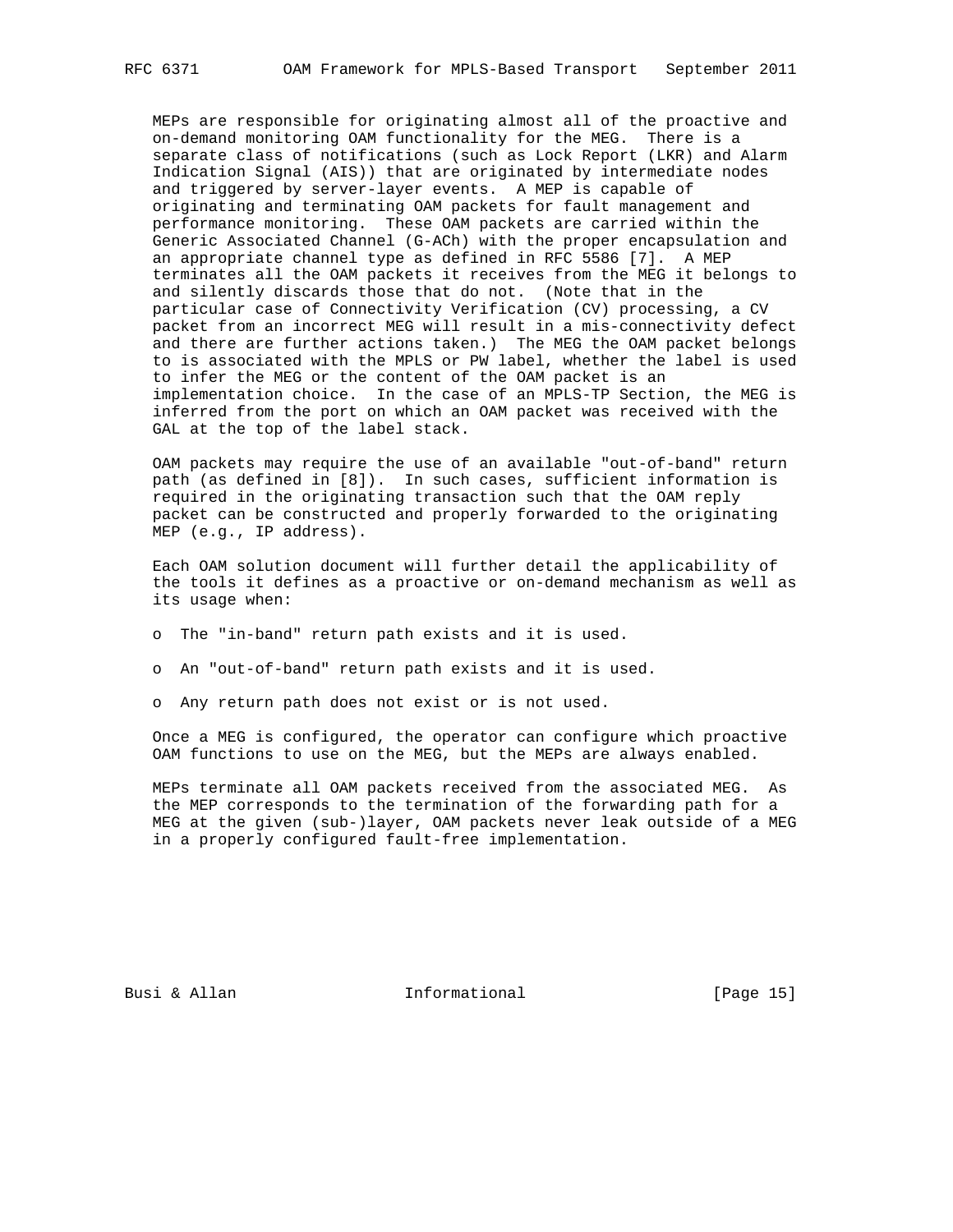A MEP of an MPLS-TP transport path coincides with transport path termination and monitors it for failures or performance degradation (e.g., based on packet counts) in an end-to-end scope. Note that both the source MEP and sink MEP coincide with transport paths' source and sink terminations.

 The MEPs of an SPME are not necessarily coincident with the termination of the MPLS-TP transport path. They are used to monitor a path segment of the transport path for failures or performance degradation (e.g., based on packet counts) only within the boundary of the MEG for the SPME.

 An MPLS-TP sink MEP passes a fault indication to its client (sub-)layer network as a consequent action of fault detection. When the client layer is not MPLS-TP, the consequent actions in the client layer (e.g., ignore or generate client-layer-specific OAM notifications) are outside the scope of this document.

 A node hosting a MEP can either support per-node MEP or per-interface MEP(s). A per-node MEP resides in an unspecified location within the node, while a per-interface MEP resides on a specific side of the forwarding engine. In particular, a per-interface MEP is called an "Up MEP" or a "Down MEP" depending on its location relative to the forwarding engine. An "Up MEP" transmits OAM packets towards, and receives them from, the direction of the forwarding engine, while a "Down MEP" receives OAM packets from, and transmits them towards, the direction of a server layer.

Busi & Allan **Informational** [Page 16]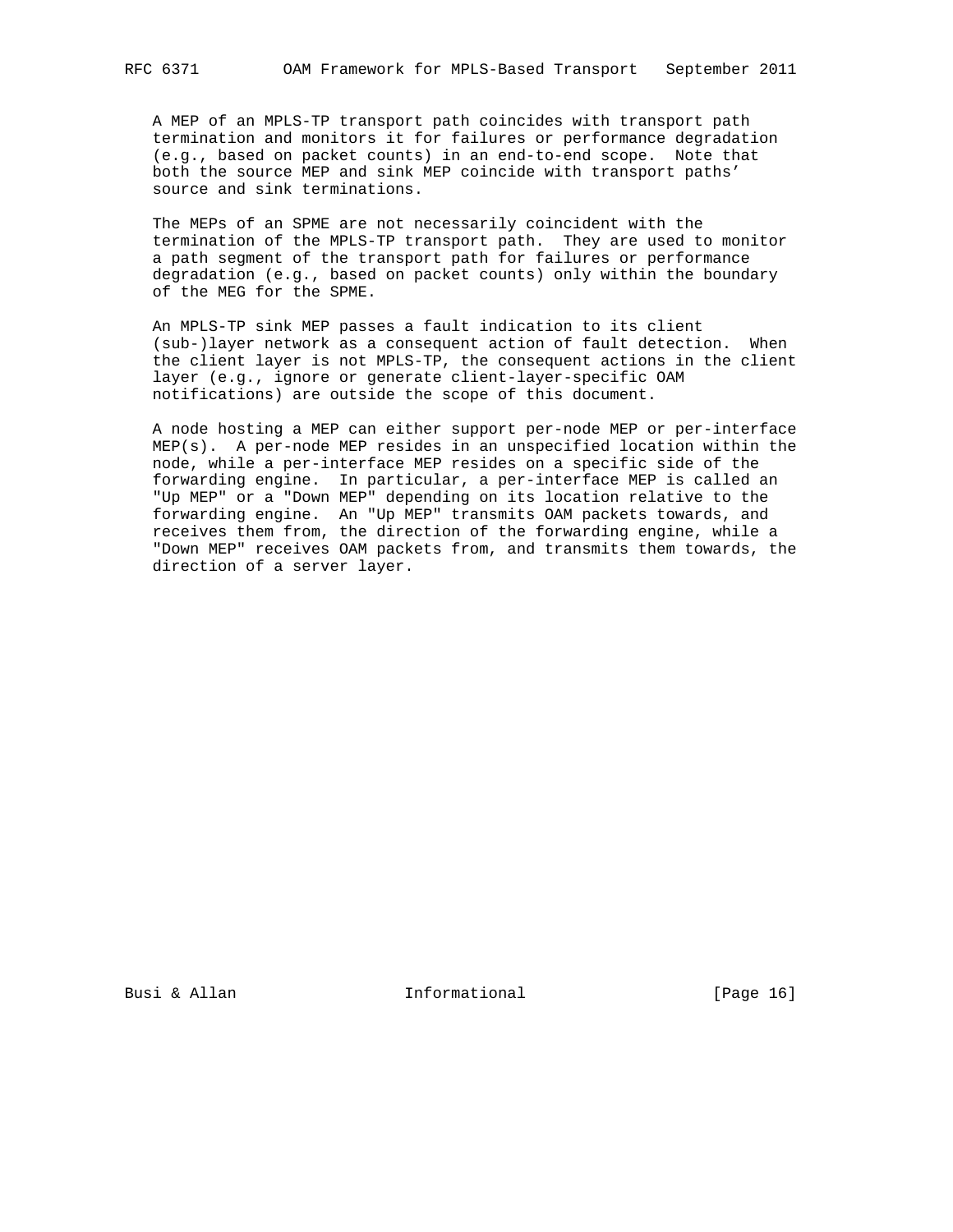



Figure 3: Examples of Per-Interface MEPs

 Figure 3 describes four examples of per-interface Up MEPs: an Up Source MEP in a source node (case 1), an Up Sink MEP in a destination node (case 2), a Down Source MEP in a source node (case 3), and a Down Sink MEP in a destination node (case 4).

 The usage of per-interface Up MEPs extends the coverage of the ME for both fault and performance monitoring closer to the edge of the domain and determines that the location of a failure or performance degradation is within a node or on a link between two adjacent nodes.

 Each OAM solution document will further detail the implications of the tools it defines when used with per-interface or per-node MEPs, if necessary.

 It may occur that multiple MEPs for the same MEG are on the same node, and are all Up MEPs, each on one side of the forwarding engine, such that the MEG is entirely internal to the node.

Busi & Allan **Informational** [Page 17]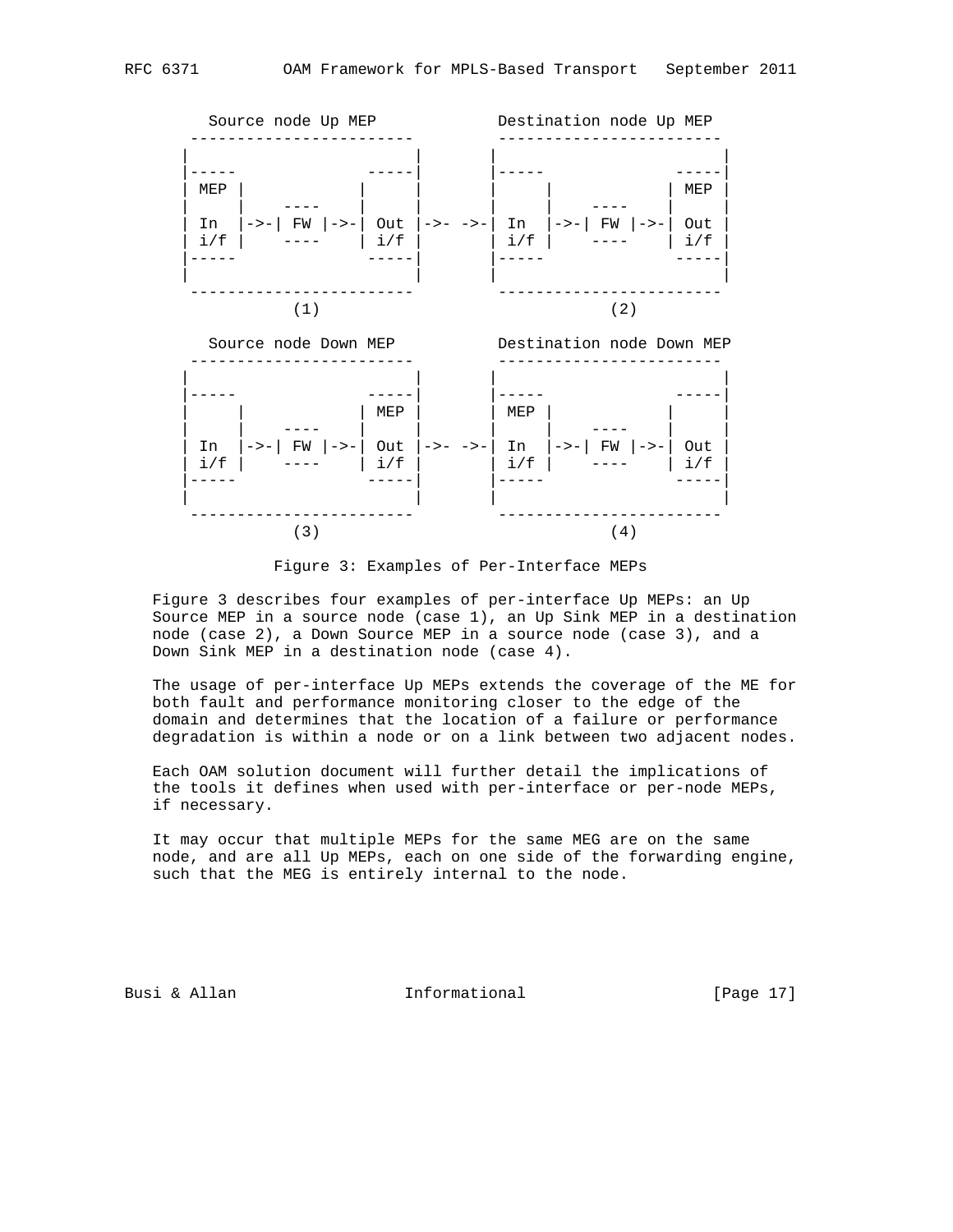It should be noted that an ME may span nodes that implement per-node MEPs and per-interface MEPs. This guarantees backward compatibility with most of the existing LSRs that can implement only a per-node MEP. In fact, in many current implementations, label operations are largely performed on the ingress interface; hence, the exposure of the GAL as top label will occur at the ingress interface.

 Note that a MEP can only exist at the beginning and end of a (sub-)layer in MPLS-TP. If there is a need to monitor some portion of that LSP or PW, a new sub-layer (in the form of an SPME) must be created that permits MEPs and associated MEGs to be created.

 In the case where an intermediate node sends an OAM packet to a MEP, it uses the top label of the stack at that point.

3.4. MEG Intermediate Points (MIPs)

 A MEG Intermediate Point (MIP) is a function located at a point between the MEPs of a MEG for a PW, LSP, or SPME.

 A MIP is capable of reacting to some OAM packets and forwarding all the other OAM packets while ensuring fate-sharing with user data packets. However, a MIP does not initiate unsolicited OAM packets, but may be addressed by OAM packets initiated by one of the MEPs of the MEG. A MIP can generate OAM packets only in response to OAM packets that it receives from the MEG it belongs to. The OAM packets generated by the MIP are sent to the originating MEP.

An intermediate node within a MEG can either:

- o support per-node MIPs (i.e., a single MIP per node in an unspecified location within the node); or
- o support per-interface MIPs (i.e., two or more MIPs per node on both sides of the forwarding engine).

 Support of per-interface or per-node MIPs is an implementation choice. It is also possible that a node could support per-interface MIPs on some MEGs and per-node MIPs on other MEGs for which it is a transit node.

Busi & Allan **Informational** [Page 18]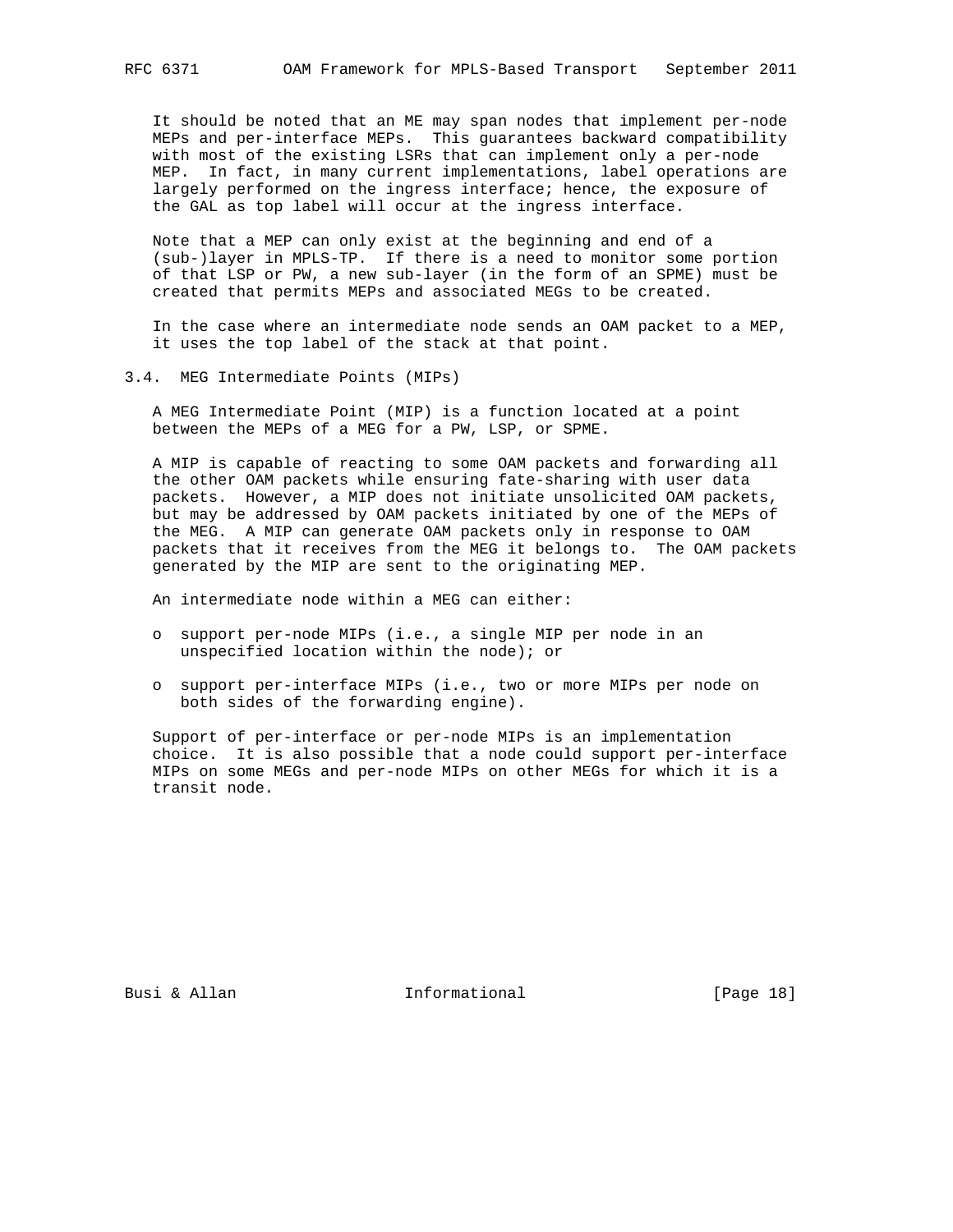

Figure 4: Example of Per-Interface MIPs

 Figure 4 describes an example of two per-interface MIPs at an intermediate node of a point-to-point MEG.

 Using per-interface MIPs allows the network operator to determine that the location of a failure or performance degradation is within a node or on a link between two adjacent nodes.

 When sending an OAM packet to a MIP, the source MEP should set the TTL field to indicate the number of hops necessary to reach the node where the MIP resides.

 The source MEP should also include target MIP information in the OAM packets sent to a MIP to allow proper identification of the MIP within the node. The MEG the OAM packet belongs to is associated with the MPLS label, whether the label is used to infer the MEG or the content of the OAM packet is an implementation choice. In the latter case, the MPLS label is checked to be the expected one.

 The use of TTL expiry to deliver OAM packets to a specific MIP is not a fully reliable delivery mechanism because the TTL distance of a MIP from a MEP can change. Any MPLS-TP node silently discards any OAM packet that is received with an expired TTL and that is not addressed to any of its MIPs or MEPs. An MPLS-TP node that does not support OAM is also expected to silently discard any received OAM packet.

 Packets directed to a MIP may not necessarily carry specific MIP identification information beyond that of TTL distance. In this case, a MIP would promiscuously respond to all MEP queries on its MEG. This capability could be used for discovery functions (e.g., route tracing as defined in Section 6.4) or when it is desirable to leave to the originating MEP the job of correlating TTL and MIP identifiers and noting changes or irregularities (via comparison with information previously extracted from the network).

Busi & Allan  $I_n$  Informational [Page 19]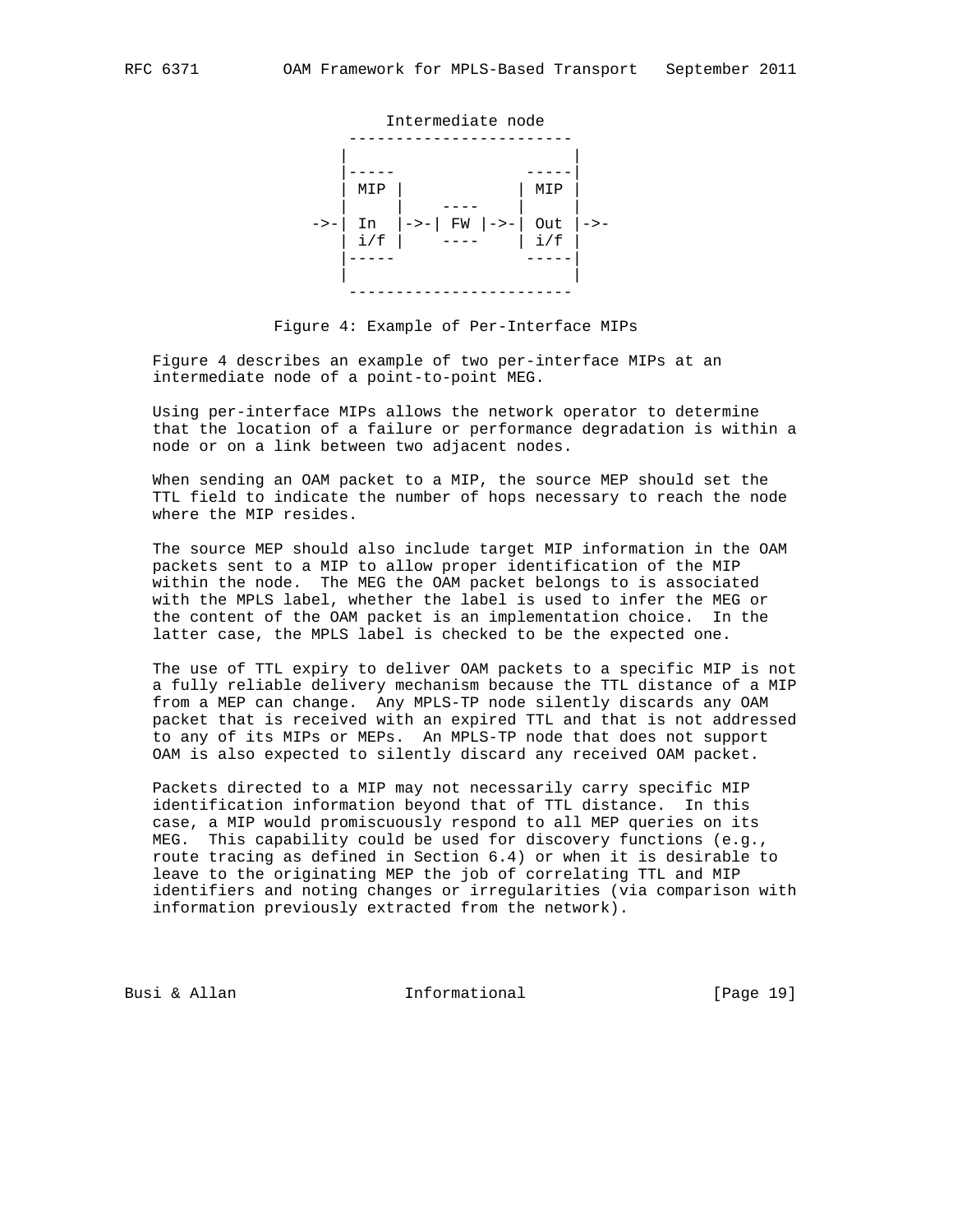MIPs are associated to the MEG they belong to, and their identity is unique within the MEG. However, their identity is not necessarily unique to the MEG, e.g., all nodal MIPs in a node can have a common identity.

 A node hosting a MEP can also support per-interface Up MEPs and per interface MIPs on either side of the forwarding engine.

 Once a MEG is configured, the operator can enable/disable the MIPs on the nodes within the MEG. All the intermediate nodes and possibly the end nodes host MIP(s). Local policy allows them to be enabled per function and per MEG. The local policy is controlled by the management system, which may delegate it to the control plane. A disabled MIP silently discards any received OAM packets.

3.5. Server MEPs

A server MEP is a MEP of a MEG that is either:

- o defined in a layer network that is "below", which is to say encapsulates and transports the MPLS-TP layer network being referenced; or
- o defined in a sub-layer of the MPLS-TP layer network that is "below", which is to say encapsulates and transports the sub-layer being referenced.

 A server MEP can coincide with a MIP or a MEP in the client (MPLS-TP) (sub-)layer network.

 A server MEP also provides server-layer OAM indications to the client/server adaptation function between the client (MPLS-TP) (sub-)layer network and the server (sub-)layer network. The adaptation function maintains state on the mapping of MPLS-TP transport paths that are set up over that server (sub-)layer's transport path.

For example, a server MEP can be:

- o a non-MPLS MEP at a termination point of a physical link (e.g., 802.3, an SDH Virtual Circuit, or OTN Optical Data Unit (ODU)), for the MPLS-TP Section layer network, defined in Section 4.1;
- o an MPLS-TP Section MEP for MPLS-TP LSPs, defined in Section 4.2;
- o an MPLS-TP LSP MEP for MPLS-TP PWs, defined in Section 4.3;

Busi & Allan  $I_n$  Informational [Page 20]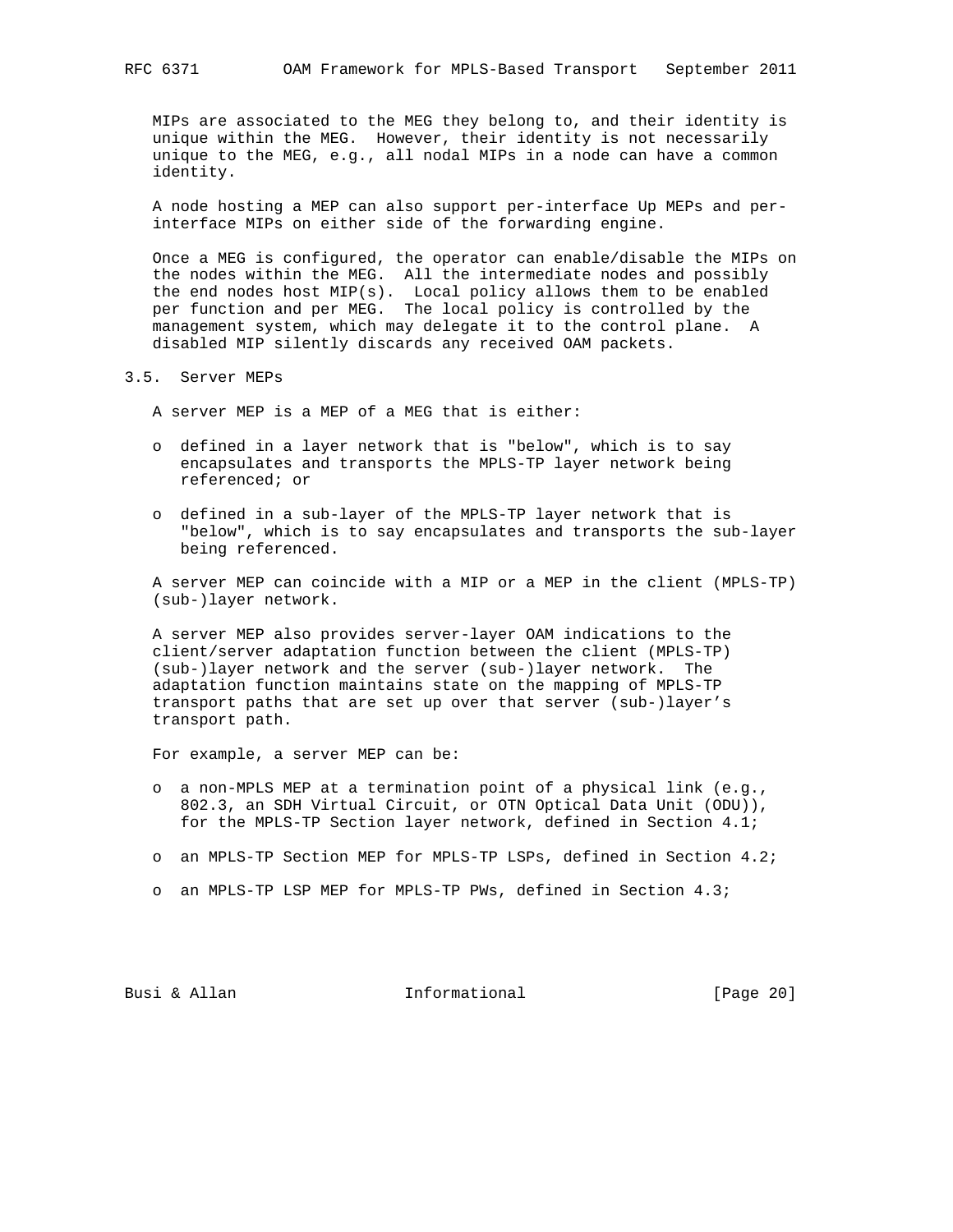- o an MPLS-TP SPME MEP used for LSP path segment monitoring, as defined in Section 4.4, for MPLS-TP LSPs or higher-level SPMEs providing LSP path segment monitoring; or
- o an MPLS-TP SPME MEP used for PW path segment monitoring, as defined in Section 4.5, for MPLS-TP PWs or higher-level SPMEs providing PW path segment monitoring.

 The server MEP can run appropriate OAM functions for fault detection within the server (sub-)layer network and provides a fault indication to its client MPLS-TP layer network via the client/server adaptation function. When the server layer is not MPLS-TP, server MEP OAM functions are simply assumed to exist but are outside the scope of this document.

#### 3.6. Configuration Considerations

 When a control plane is not present, the management plane configures these functional components. Otherwise, they can be configured by either the management plane or the control plane.

 Local policy allows disabling the usage of any available "out-of band" return path, as defined in [8], irrespective of what is requested by the node originating the OAM packet.

 SPMEs are usually instantiated when the transport path is created by either the management plane or the control plane (if present). Sometimes an SPME can be instantiated after the transport path is initially created.

### 3.7. P2MP Considerations

 All the traffic sent over a P2MP transport path, including OAM packets generated by a MEP, is sent (multicast) from the root to all the leaves. As a consequence:

- o To send an OAM packet to all leaves, the source MEP can send a single OAM packet that will be delivered by the forwarding plane to all the leaves and processed by all the leaves. Hence, a single OAM packet can simultaneously instrument all the MEs in a P2MP MEG.
- o To send an OAM packet to a single leaf, the source MEP sends a single OAM packet that will be delivered by the forwarding plane to all the leaves but contains sufficient information to identify a target leaf, and therefore is processed only by the target leaf and can be silently discarded by the other leaves.

Busi & Allan **Informational** [Page 21]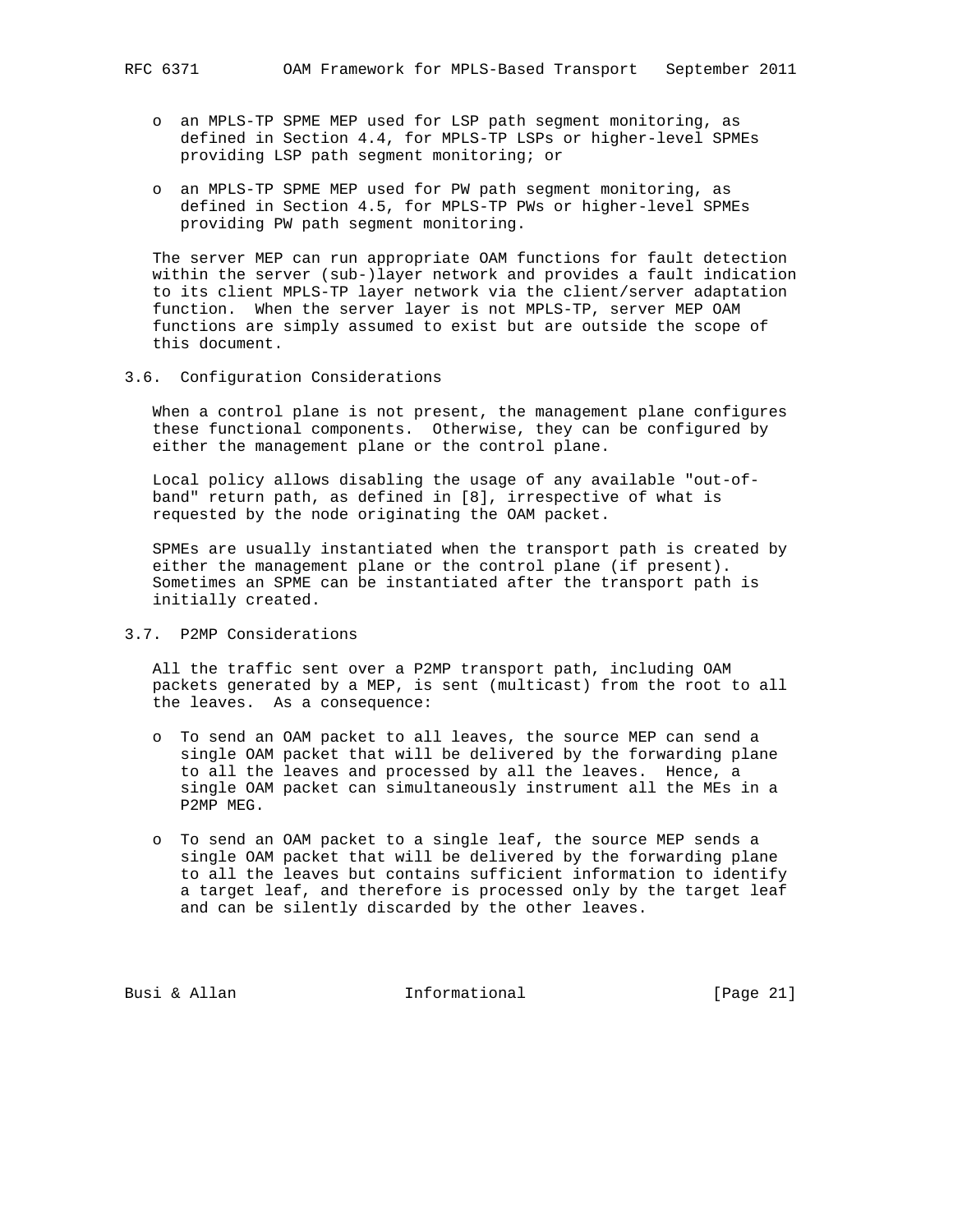- o To send an OAM packet to a single MIP, the source MEP sends a single OAM packet with the TTL field indicating the number of hops necessary to reach the node where the MIP resides. This packet will be delivered by the forwarding plane to all intermediate nodes at the same TTL distance of the target MIP and to any leaf that is located at a shorter distance. The OAM packet must contain sufficient information to identify the target MIP and therefore is processed only by the target MIP and can be silently discarded by the others.
- o In order to send an OAM packet to M leaves (i.e., a subset of all the leaves), the source MEP sends M different OAM packets targeted to each individual leaf in the group of M leaves. Aggregating or subsetting mechanisms are outside the scope of this document.

 A bud node with a Down MEP or a per-node MEP will both terminate and relay OAM packets. Similar to how fault coverage is maximized by the explicit utilization of Up MEPs, the same is true for MEPs on a bud node.

 P2MP paths are unidirectional; therefore, any return path to an originating MEP for on-demand transactions will be out-of-band. A mechanism to target "on-demand" transactions to a single MEP or MIP is required as it relieves the originating MEP of an arbitrarily large processing load and of the requirement to filter and discard undesired responses. This is because normally TTL exhaustion will address all MIPs at a given distance from the source, and failure to exhaust TTL will address all MEPs.

### 3.8. Further Considerations of Enhanced Segment Monitoring

 Segment monitoring, like any in-service monitoring, in a transport network should meet the following network objectives:

- 1. The monitoring and maintenance of existing transport paths has to be conducted in service without traffic disruption.
- 2. Segment monitoring must not modify the forwarding of the segment portion of the transport path.

 SPMEs defined in Section 3.2 meet the above two objectives, when they are pre-configured or pre-instantiated as exemplified in Section 3.6. However, sometimes pre-design and pre-configuration of all the considered patterns of SPME are not preferable in real operation due to the burden of design works, a number of header consumptions, bandwidth consumption, and so on.

Busi & Allan **Informational** [Page 22]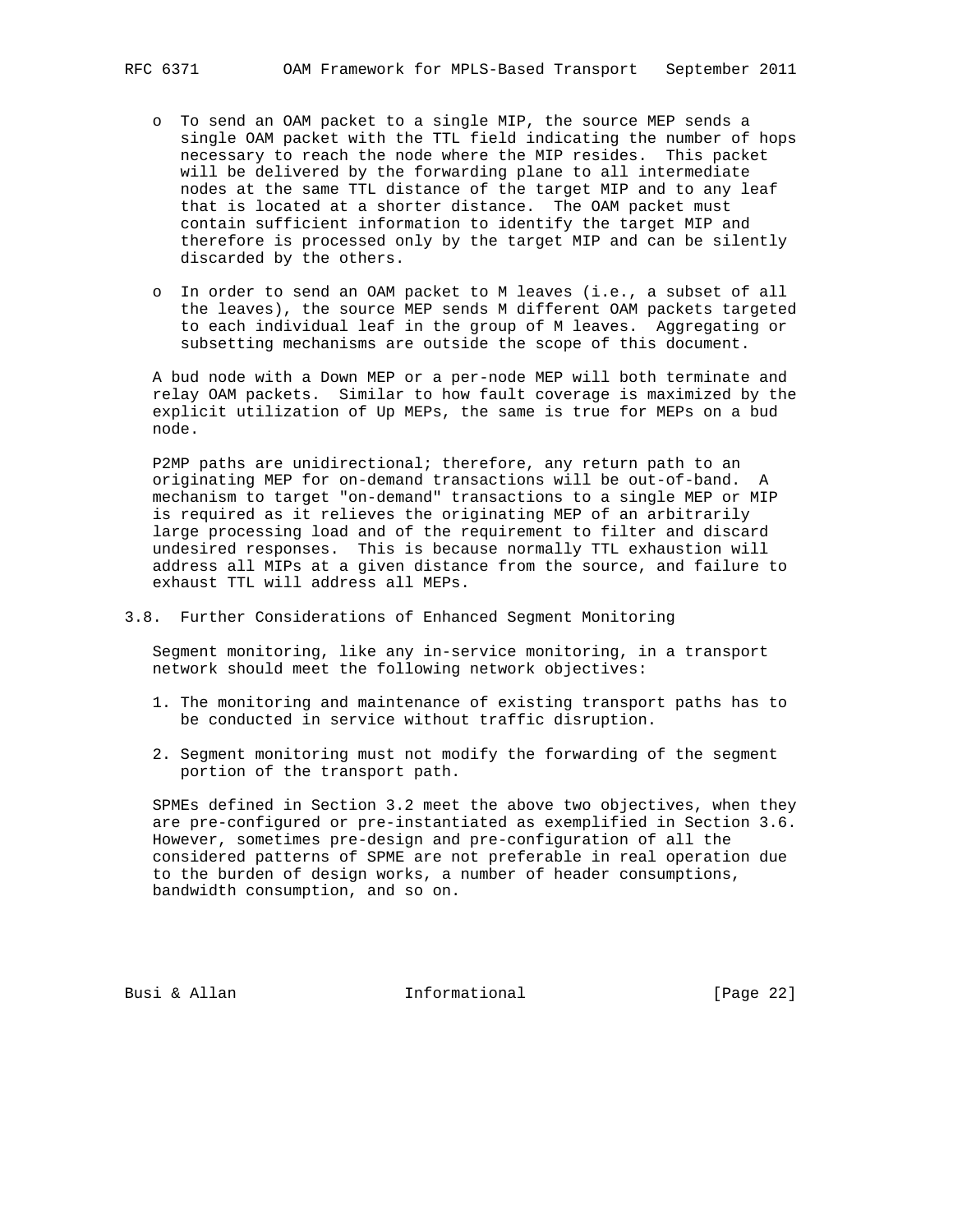When SPMEs are configured or instantiated after the transport path has been created, network objective (1) can be met: application and removal of SPME to a faultless monitored transport entity can be performed in such a way as not to introduce any loss of traffic, e.g., by using a non-disruptive "make before break" technique.

 However, network objective (2) cannot be met due to new assignment of MPLS labels. As a consequence, generally speaking, the results of SPME monitoring are not necessarily correlated with the behavior of traffic in the monitored entity when it does not use SPME. For example, application of SPME to a problematic/faulty monitoring entity might "fix" the problem encountered by the latter -- for as long as SPME is applied. And vice versa, application of SPME to a faultless monitored entity may result in making it faulty -- again, as long as SPME is applied.

 Support for a more sophisticated segment-monitoring mechanism (temporal and hitless segment monitoring) to efficiently meet the two network objectives may be necessary.

 One possible option to instantiate non-intrusive segment monitoring without the use of SPMEs would require the MIPs selected as monitoring end points to implement enhanced functionality and state for the monitored transport path.

 For example, the MIPs need to be configured with the TTL distance to the peer or with the address of the peer, when out-of-band return paths are used.

 A further issue that would need to be considered is events that result in changing the TTL distance to the peer monitoring entity, such as protection events that may temporarily invalidate OAM information gleaned from the use of this technique.

 Further considerations on this technique are outside the scope of this document.

4. Reference Model

 The reference model for the MPLS-TP OAM framework builds upon the concept of a MEG, and its associated MEPs and MIPs, to support the functional requirements specified in RFC 5860 [11].

The following MPLS-TP MEGs are specified in this document:

 o A Section Maintenance Entity Group (SMEG), allowing monitoring and management of MPLS-TP Sections (between MPLS LSRs).

Busi & Allan Informational [Page 23]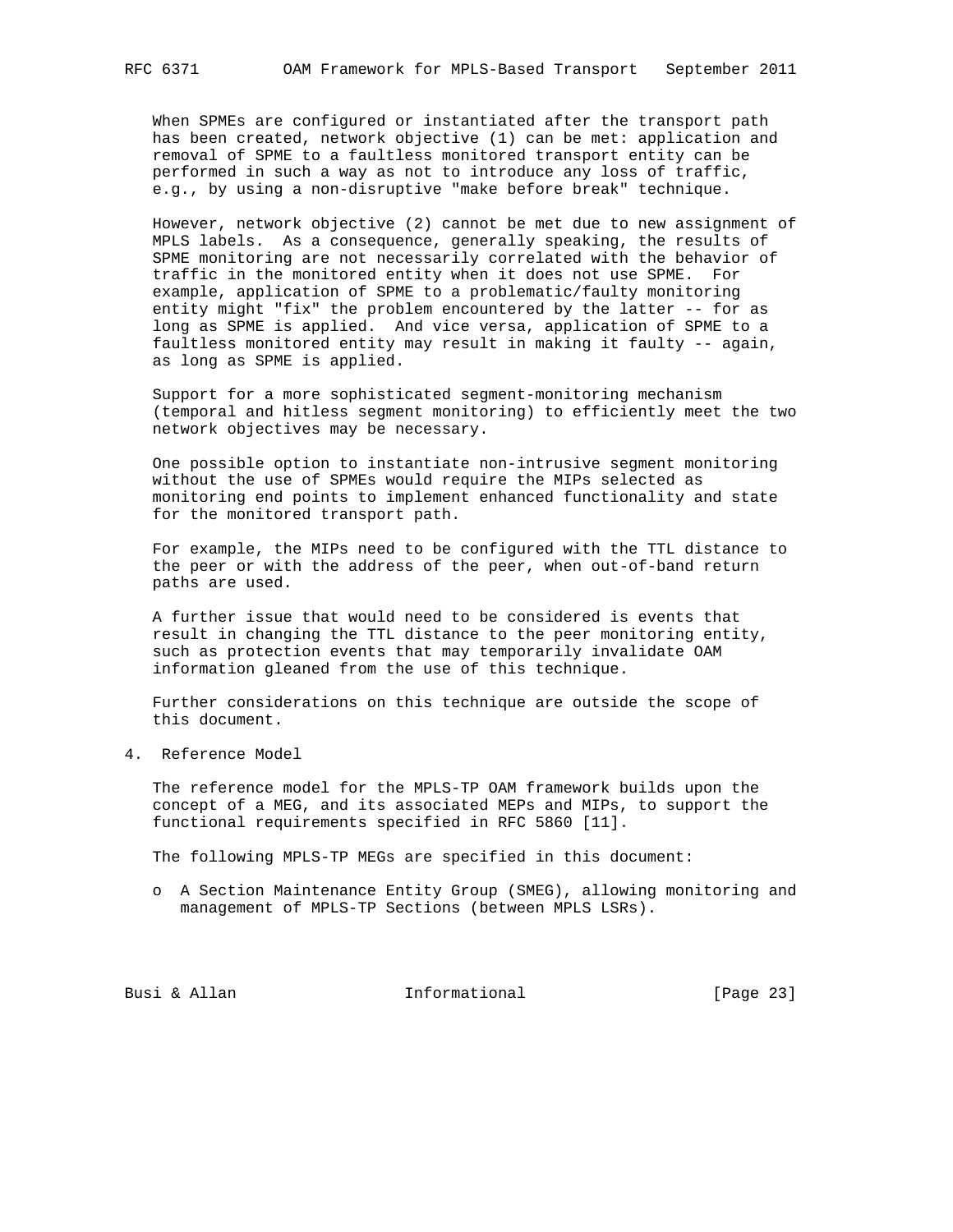- o An LSP Maintenance Entity Group (LMEG), allowing monitoring and management of an end-to-end LSP (between LERs).
- o A PW Maintenance Entity Group (PMEG), allowing monitoring and management of an end-to-end Single-Segment Pseudowire (SS-PW) or MS-PW (between T-PEs).
- o An LSP SPME ME Group (LSMEG), allowing monitoring and management of an SPME (between a given pair of LERs and/or LSRs along an LSP).
- o A PW SPME ME Group (PSMEG), allowing monitoring and management of an SPME (between a given pair of T-PEs and/or S-PEs along an  $(MS-)PW)$ .

 The MEGs specified in this MPLS-TP OAM framework are compliant with the architecture framework for MPLS-TP [8] that includes both MS-PWs [4] and LSPs [1].

 Hierarchical LSPs are also supported in the form of SPMEs. In this case, each LSP in the hierarchy is a different sub-layer network that can be monitored, independently from higher- and lower-level LSPs in the hierarchy, on an end-to-end basis (from LER to LER) by an SPME. It is possible to monitor a portion of a hierarchical LSP by instantiating a hierarchical SPME between any LERs/LSRs along the hierarchical LSP.

Busi & Allan **Informational** [Page 24]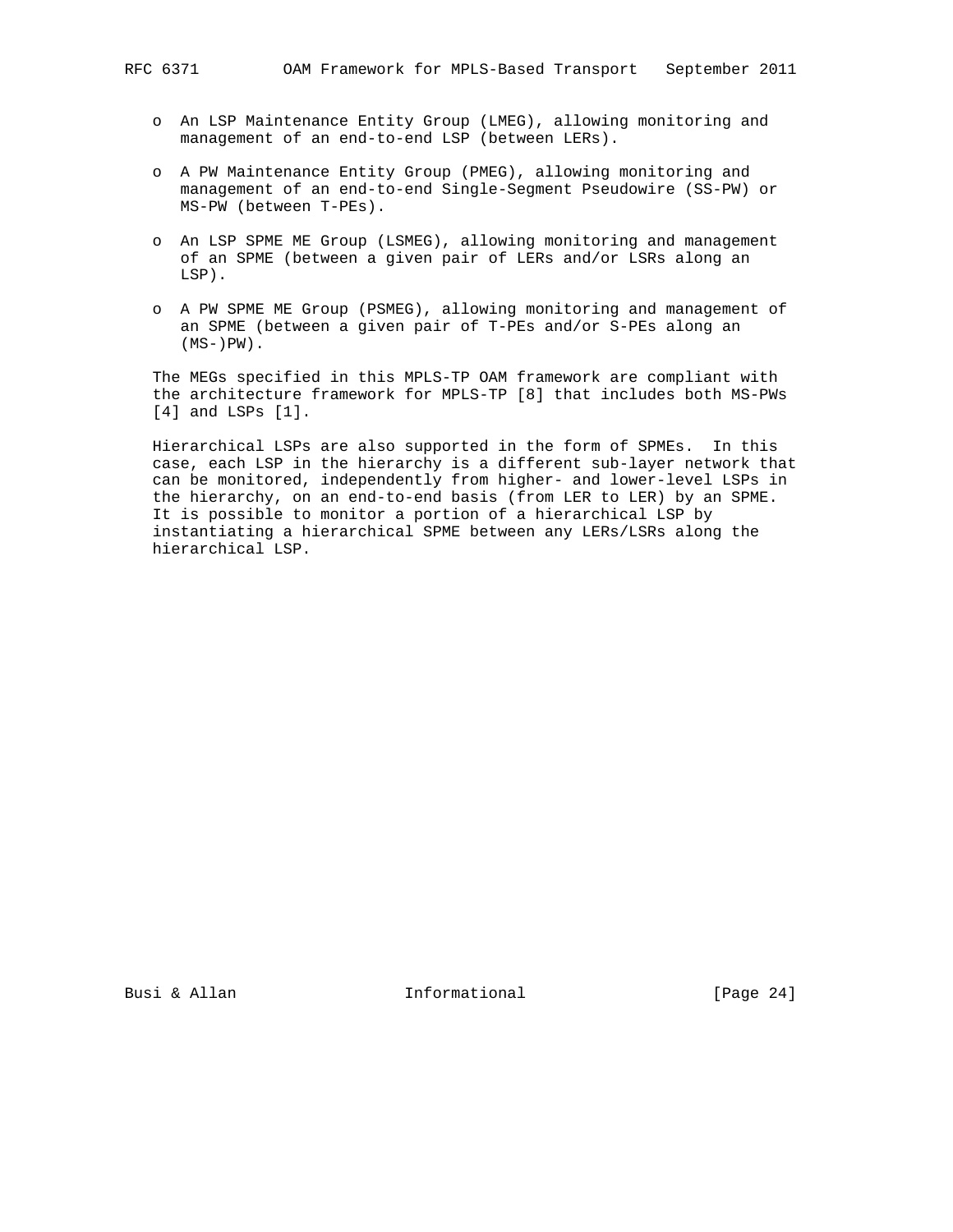

Figure 5: Reference Model for the MPLS-TP OAM Framework

 Figure 5 depicts a high-level reference model for the MPLS-TP OAM framework. The figure depicts portions of two MPLS-TP-enabled network domains, Domain 1 and Domain Z. In Domain 1, T-PE 1 is adjacent to LSR 2 via the MPLS-TP Section Sec12, and LSR 2 is adjacent to S-PE 3 via the MPLS-TP Section Sec23. Similarly, in Domain Z, S-PE X is adjacent to LSR Y via the MPLS-TP Section SecXY, and LSR Y is adjacent to T-PE Z via the MPLS-TP Section SecYZ. In addition, S-PE 3 is adjacent to S-PE X via the MPLS-TP Section Sec3X.

Busi & Allan **Informational** [Page 25]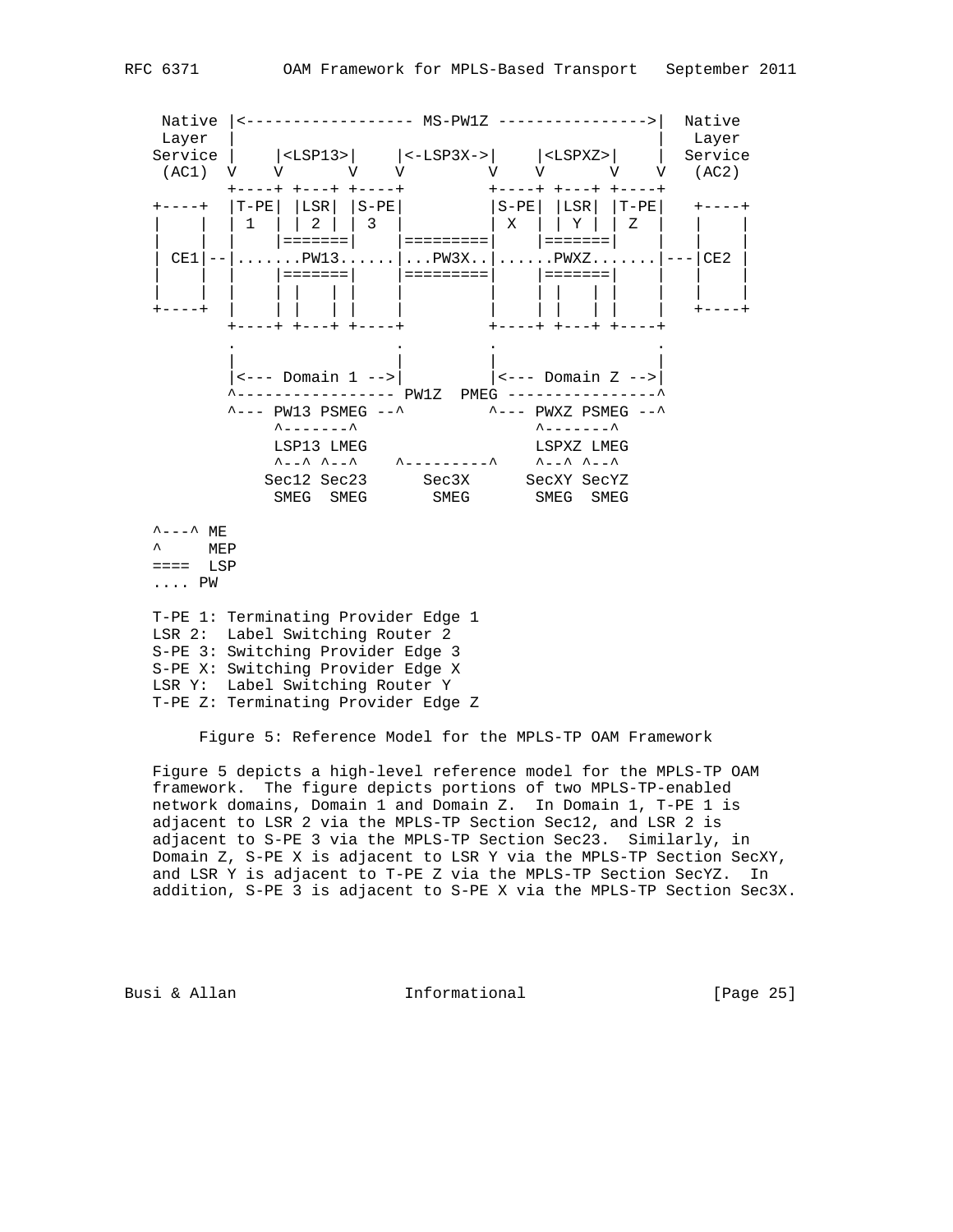Figure 5 also shows a bidirectional MS-PW (MS-PW1Z) between AC1 on T-PE1 and AC2 on T-PE Z. The MS-PW consists of three bidirectional PW path segments: 1) PW13 path segment between T-PE 1 and S-PE 3 via the bidirectional LSP13 LSP, 2) PW3X path segment between S-PE 3 and S-PE X via the bidirectional LSP3X LSP, and 3) PWXZ path segment between S-PE X and T-PE Z via the bidirectional LSPXZ LSP.

 The MPLS-TP OAM procedures that apply to a MEG are expected to operate independently from procedures on other MEGs. Yet, this does not preclude that multiple MEGs may be affected simultaneously by the same network condition -- for example, a fiber cut event.

 Note that there are no constraints imposed by this OAM framework on the number or type (P2P, P2MP, LSP, or PW), of MEGs that may be instantiated on a particular node. In particular, when looking at Figure 5, it should be possible to configure one or more MEPs on the same node if that node is the end point of one or more MEGs.

 Figure 5 does not describe a PW3X PSMEG because typically SPMEs are used to monitor an OAM domain (like PW13 and PWXZ PSMEGs) rather than the segment between two OAM domains. However, the OAM framework does not pose any constraints on the way SPMEs are instantiated as long as they are not overlapping.

 The subsections below define the MEGs specified in this MPLS-TP OAM architecture framework document. Unless otherwise stated, all references to domains, LSRs, MPLS-TP Sections, LSPs, pseudowires, and MEGs in this section are made in relation to those shown in Figure 5.

4.1. MPLS-TP Section Monitoring (SMEG)

 An MPLS-TP Section MEG (SMEG) is an MPLS-TP maintenance entity intended to monitor an MPLS-TP Section. An SMEG may be configured on any MPLS-TP section. SMEG OAM packets must fate-share with the user data packets sent over the monitored MPLS-TP Section.

 An SMEG is intended to be deployed for applications where it is preferable to monitor the link between topologically adjacent (next hop in this layer network) MPLS-TP LSRs rather than monitoring the individual LSP or PW path segments traversing the MPLS-TP Section and where the server-layer technology does not provide adequate OAM capabilities.

Busi & Allan **Informational** [Page 26]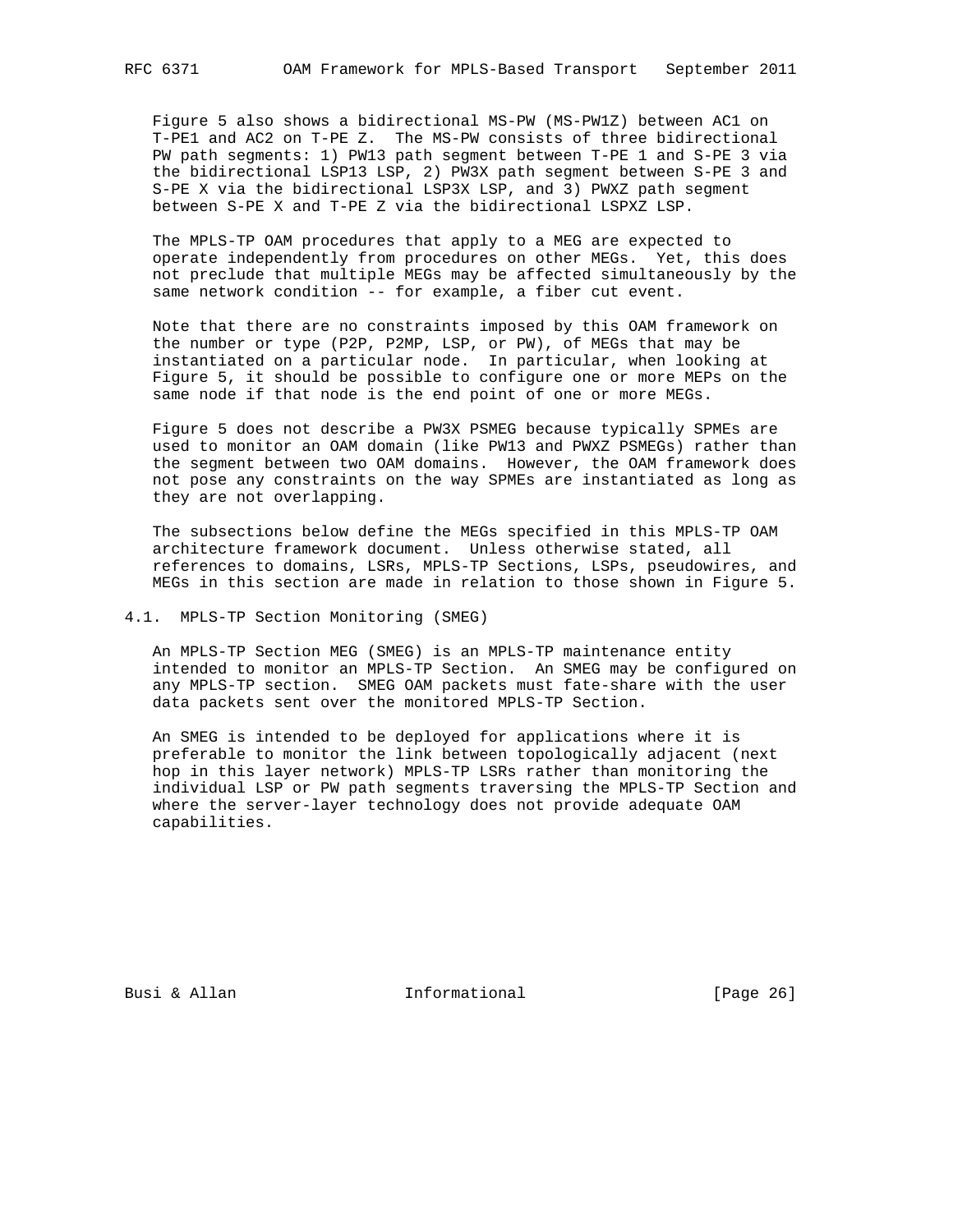Figure 5 shows five Section MEGs configured in the network between AC1 and AC2:

- 1. Sec12 MEG associated with the MPLS-TP Section between T-PE 1 and LSR 2,
- 2. Sec23 MEG associated with the MPLS-TP Section between LSR 2 and  $S-PE$  3,
- 3. Sec3X MEG associated with the MPLS-TP Section between S-PE 3 and S-PE X,
- 4. SecXY MEG associated with the MPLS-TP Section between S-PE X and LSR Y, and
- 5. SecYZ MEG associated with the MPLS-TP Section between LSR Y and T-PE Z
- 4.2. MPLS-TP LSP End-to-End Monitoring Group (LMEG)

 An MPLS-TP LSP MEG (LMEG) is an MPLS-TP maintenance entity group intended to monitor an end-to-end LSP between its LERs. An LMEG may be configured on any MPLS LSP. LMEG OAM packets must fate-share with user data packets sent over the monitored MPLS-TP LSP.

 An LMEG is intended to be deployed in scenarios where it is desirable to monitor an entire LSP between its LERs, rather than, say, monitoring individual PWs.

 Figure 5 depicts two LMEGs configured in the network between AC1 and AC2: 1) the LSP13 LMEG between T-PE 1 and S-PE 3, and 2) the LSPXZ LMEG between S-PE X and T-PE Z. Note that the presence of a LSP3X LMEG in such a configuration is optional, and hence, not precluded by this framework. For instance, the network operator may prefer to monitor the MPLS-TP Section between the two LSRs rather than the individual LSPs.

4.3. MPLS-TP PW Monitoring (PMEG)

 An MPLS-TP PW MEG (PMEG) is an MPLS-TP maintenance entity intended to monitor a SS-PW or MS-PW between its T-PEs. A PMEG can be configured on any SS-PW or MS-PW. PMEG OAM packets must fate-share with the user data packets sent over the monitored PW.

 A PMEG is intended to be deployed in scenarios where it is desirable to monitor an entire PW between a pair of MPLS-TP-enabled T-PEs rather than monitoring the LSP that aggregates multiple PWs between PEs.

Busi & Allan **Informational** [Page 27]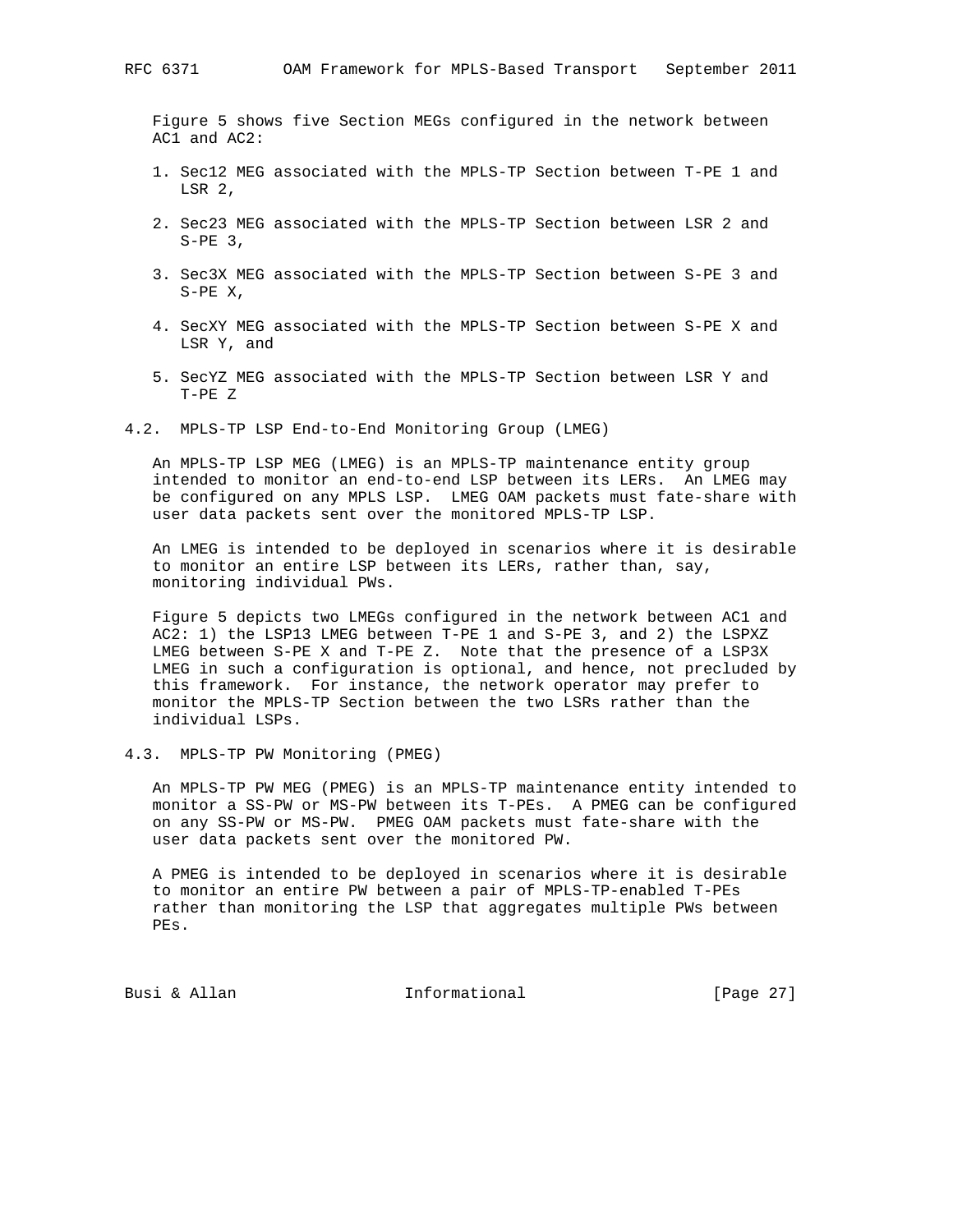Figure 5 depicts an MS-PW (MS-PW1Z) consisting of three path segments (PW13, PW3X, and PWXZ) and its associated end-to-end PMEG (PW1Z PMEG).

4.4. MPLS-TP LSP SPME Monitoring (LSMEG)

 An MPLS-TP LSP SPME MEG (LSMEG) is an MPLS-TP SPME with an associated maintenance entity group intended to monitor an arbitrary part of an LSP between the MEPs instantiated for the SPME, independent from the end-to-end monitoring (LMEG). An LSMEG can monitor an LSP path segment, and it may also include the forwarding engine(s) of the node(s) at the edge(s) of the path segment.

 When an SPME is established between non-adjacent LSRs, the edges of the SPME become adjacent at the LSP sub-layer network and any LSR that was previously in between becomes an LSR for the SPME.

 Multiple hierarchical LSMEGs can be configured on any LSP. LSMEG OAM packets must fate-share with the user data packets sent over the monitored LSP path segment.

A LSME can be defined between the following entities:

- o The LER and LSR of a given LSP.
- o Any two LSRs of a given LSP.

 An LSMEG is intended to be deployed in scenarios where it is preferable to monitor the behavior of a part of an LSP or set of LSPs rather than the entire LSP itself, for example, when there is a need to monitor a part of an LSP that extends beyond the administrative boundaries of an MPLS-TP-enabled administrative domain.

Busi & Allan **Informational** [Page 28]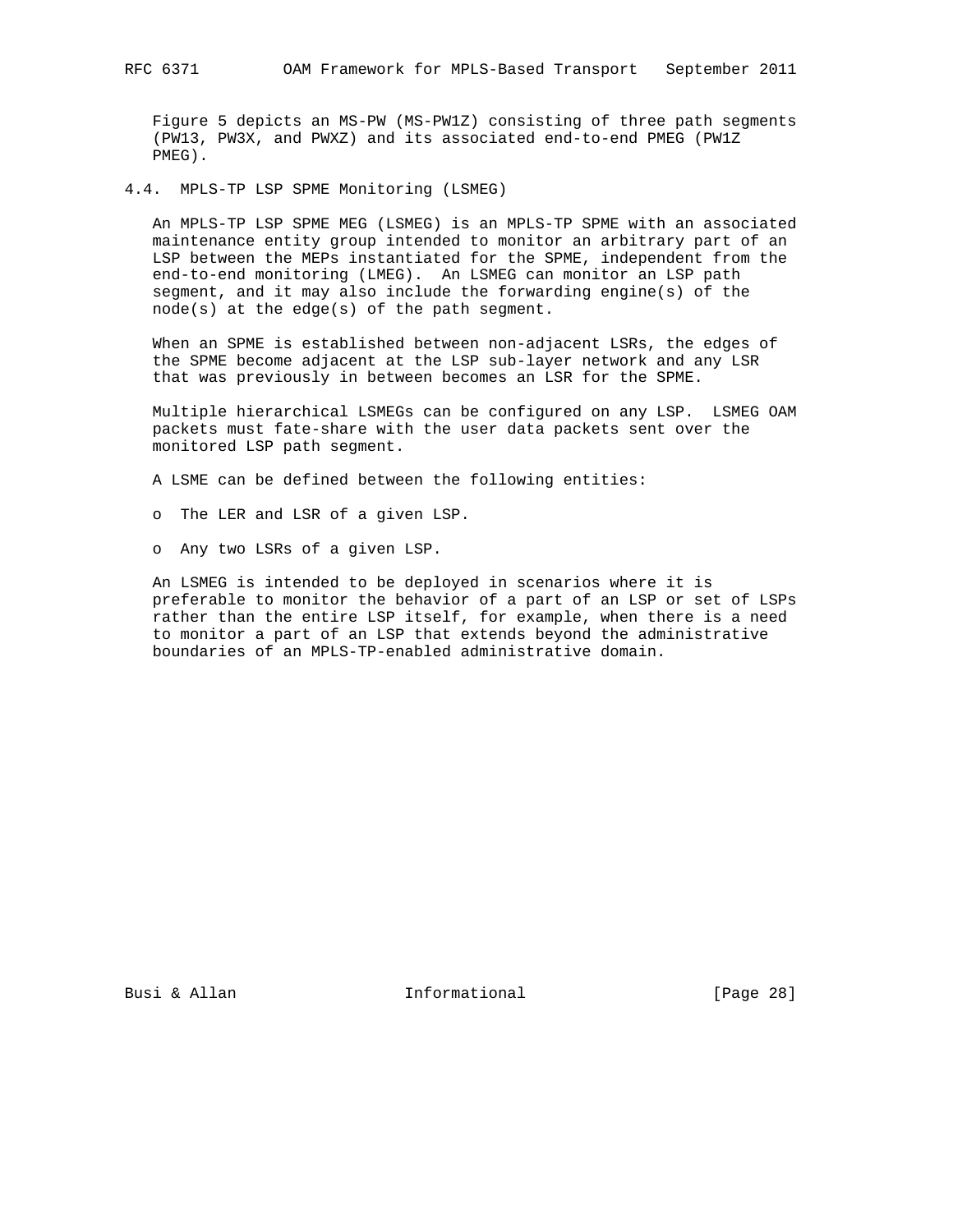

DBN: Domain Border Node

 PE 1: Provider Edge 1 LSR 2: Label Switching Router 2 DBN 3: Domain Border Node 3 DBN X: Domain Border Node X LSR Y: Label Switching Router Y PE Z: Provider Edge Z

Figure 6: MPLS-TP LSP SPME MEG (LSMEG)

 Figure 6 depicts a variation of the reference model in Figure 5 where there is an end-to-end LSP (LSP1Z) between PE 1 and PE Z. LSP1Z consists of, at least, three LSP Concatenated Segments: LSP13, LSP3X, and LSPXZ. In this scenario, there are two separate LSMEGs configured to monitor the LSP1Z: 1) a LSMEG monitoring the LSP13 Concatenated Segment on Domain 1 (LSP13 LSMEG), and 2) a LSMEG monitoring the LSPXZ Concatenated Segment on Domain Z (LSPXZ LSMEG).

 It is worth noticing that LSMEGs can coexist with the LMEG monitoring the end-to-end LSP and that LSMEG MEPs and LMEG MEPs can be coincident in the same node (e.g., PE 1 node supports both the LSP1Z LMEG MEP and the LSP13 LSMEG MEP).

Busi & Allan Informational [Page 29]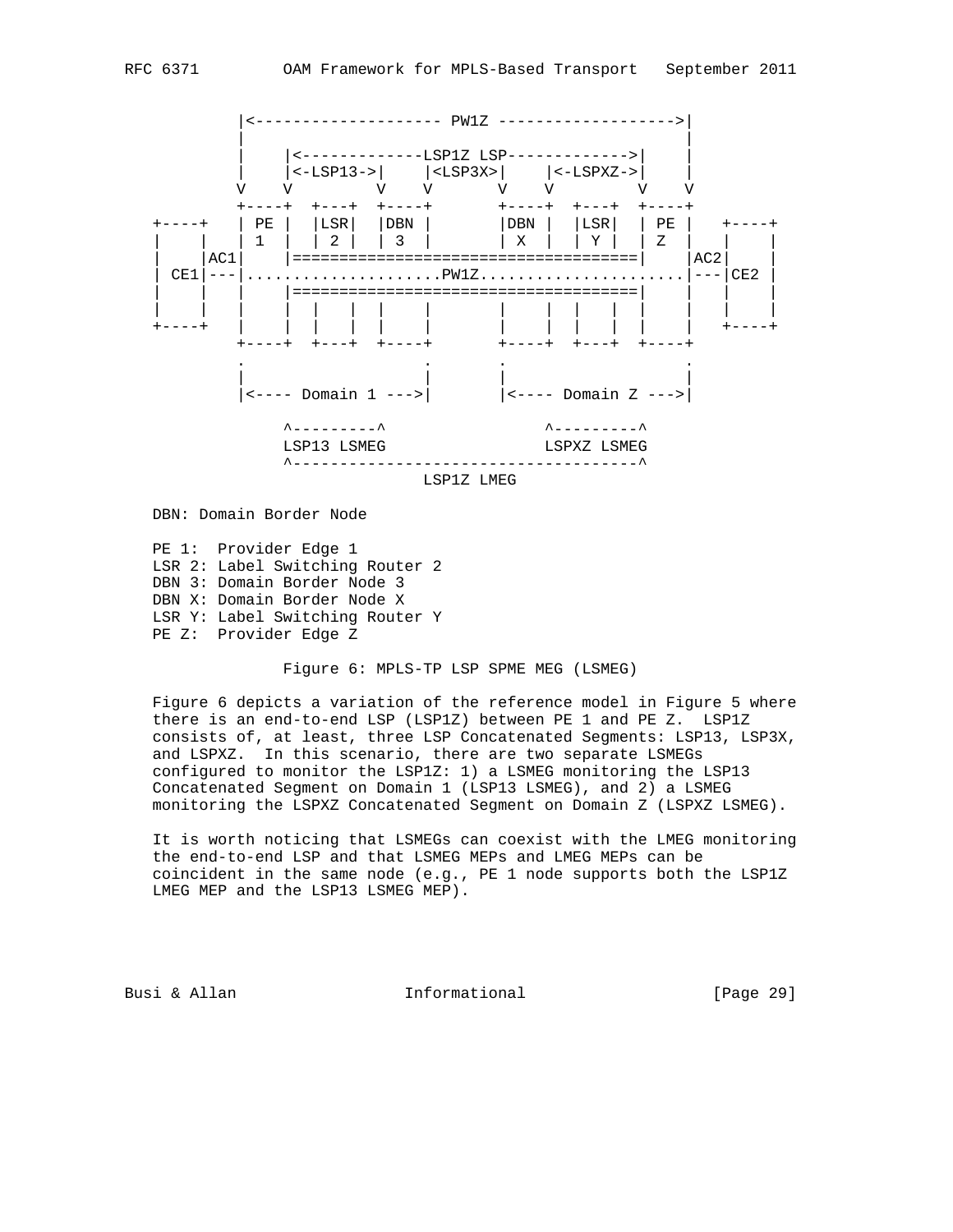## 4.5. MPLS-TP MS-PW SPME Monitoring (PSMEG)

 An MPLS-TP MS-PW SPME Monitoring MEG (PSMEG) is an MPLS-TP SPME with an associated maintenance entity group intended to monitor an arbitrary part of an MS-PW between the MEPs instantiated for the SPME, independently of the end-to-end monitoring (PMEG). A PSMEG can monitor a PW path segment, and it may also include the forwarding engine(s) of the node(s) at the edge(s) of the path segment. A PSMEG is no different than an SPME; it is simply named as such to discuss SPMEs specifically in a PW context.

 When SPME is established between non-adjacent S-PEs, the edges of the SPME become adjacent at the MS-PW sub-layer network, and any S-PE that was previously in between becomes an LSR for the SPME.

 S-PE placement is typically dictated by considerations other than OAM. S-PEs will frequently reside at operational boundaries such as the transition from distributed control plane (CP) to centralized Network Management System (NMS) control or at a routing area boundary. As such, the architecture would appear not to have the flexibility that arbitrary placement of SPME segments would imply. Support for an arbitrary placement of PSMEG would require the definition of additional PW sub-layering. Multiple hierarchical PSMEGs can be configured on any MS-PW. PSMEG OAM packets fate-share with the user data packets sent over the monitored PW path Segment.

 A PSMEG does not add hierarchical components to the MPLS architecture; it defines the role of existing components for the purposes of discussing OAM functionality.

A PSME can be defined between the following entities:

o The T-PE and any S-PE of a given MS-PW.

o Any two S-PEs of a given MS-PW.

 Note that, in line with the SPME description in Section 3.2, when a PW SPME is instantiated after the MS-PW has been instantiated, the TTL distance of the MIPs may change and MIPs in the PW SPME are no longer part of the encompassing MEG. This means that the S-PE nodes hosting these MIPs are no longer S-PEs but P nodes at the SPME LSP level. The consequences are that the S-PEs hosting the PSMEG MEPs become adjacent S-PEs. This is no different than the operation of SPMEs in general.

 A PSMEG is intended to be deployed in scenarios where it is preferable to monitor the behavior of a part of an MS-PW rather than the entire end-to-end PW itself, for example, when monitoring an MS-

Busi & Allan **Informational** [Page 30]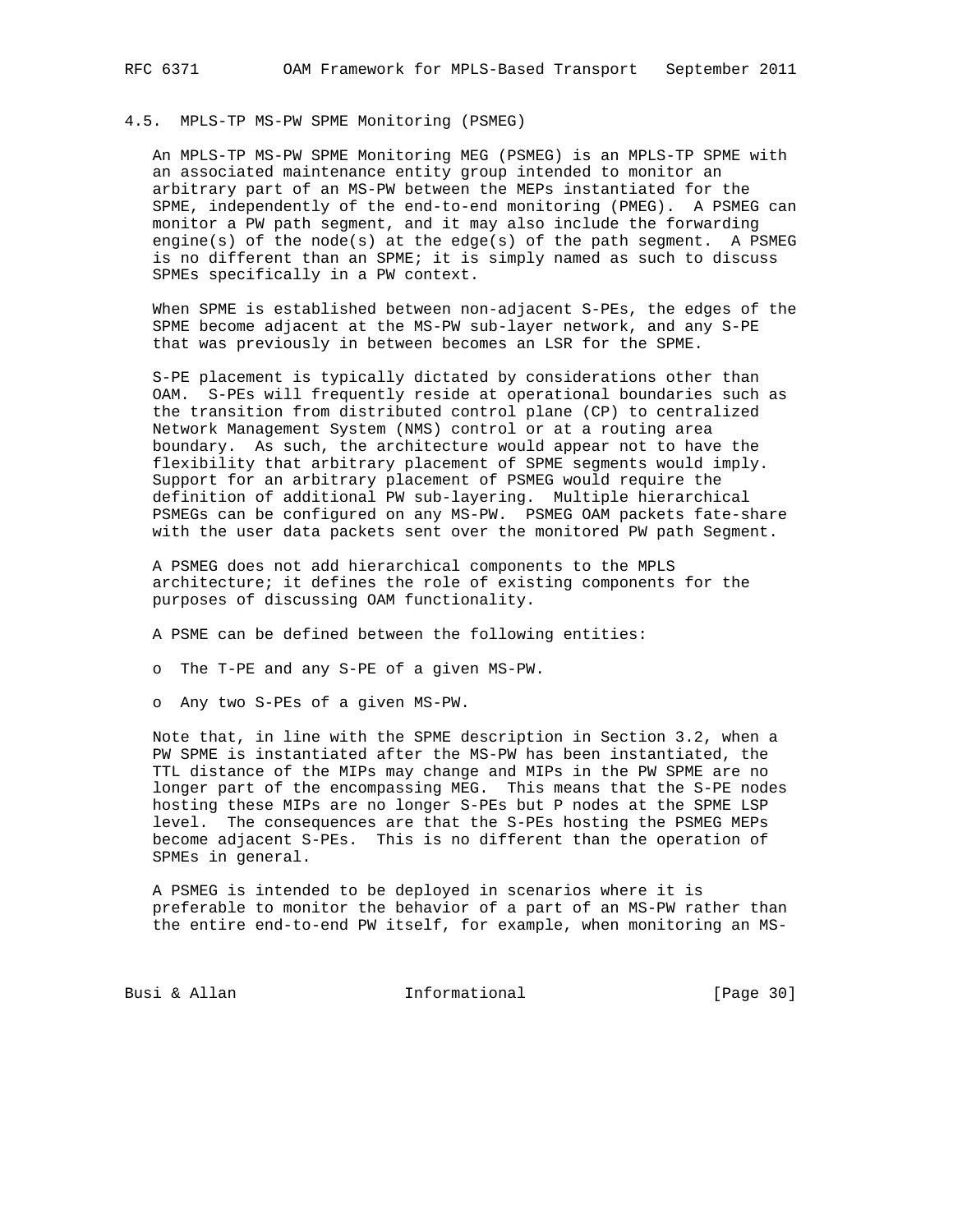PW path segment within a given network domain of an inter-domain MS- PW.

 Figure 5 depicts an MS-PW (MS-PW1Z) consisting of three path segments: PW13, PW3X, and PWXZ with two separate PSMEGs: 1) a PSMEG monitoring the PW13 MS-PW path segment on Domain 1 (PW13 PSMEG) and 2) a PSMEG monitoring the PWXZ MS-PW path segment on Domain Z with (PWXZ PSMEG).

 It is worth noticing that PSMEGs can coexist with the PMEG monitoring the end-to-end MS-PW and that PSMEG MEPs and PMEG MEPs can be coincident in the same node (e.g., T-PE 1 node supports both the PW1Z PMEG MEP and the PW13 PSMEG MEP).

#### 4.6. Fate-Sharing Considerations for Multilink

 Multilink techniques are in use today and are expected to continue to be used in future deployments. These techniques include Ethernet link aggregation [22] and the use of link bundling for MPLS [18] where the option to spread traffic over component links is supported and enabled. While the use of link bundling can be controlled at the MPLS-TP layer, use of link aggregation (or any server-layer-specific multilink) is not necessarily under the control of the MPLS-TP layer. Other techniques may emerge in the future. These techniques frequently share the characteristic that an LSP may be spread over a set of component links and therefore be reordered, but no flow within the LSP is reordered (except when very infrequent and minimally disruptive load rebalancing occurs).

 The use of multilink techniques may be prohibited or permitted in any particular deployment. If multilink techniques are used, the deployment can be considered to be only partially MPLS-TP compliant; however, this is unlikely to prevent their use.

 The implications for OAM are that not all components of a multilink will be exercised, independent server-layer OAM being required to exercise the aggregated link components. This has further implications for MIP and MEP placement, as per-interface MIPs or Down MEPs on a multilink interface are akin to a layer violation, as they instrument at the granularity of the server layer. The implications for reduced OAM loss measurement functionality are documented in Sections 5.5.3 and 6.2.3.

Busi & Allan **Informational** [Page 31]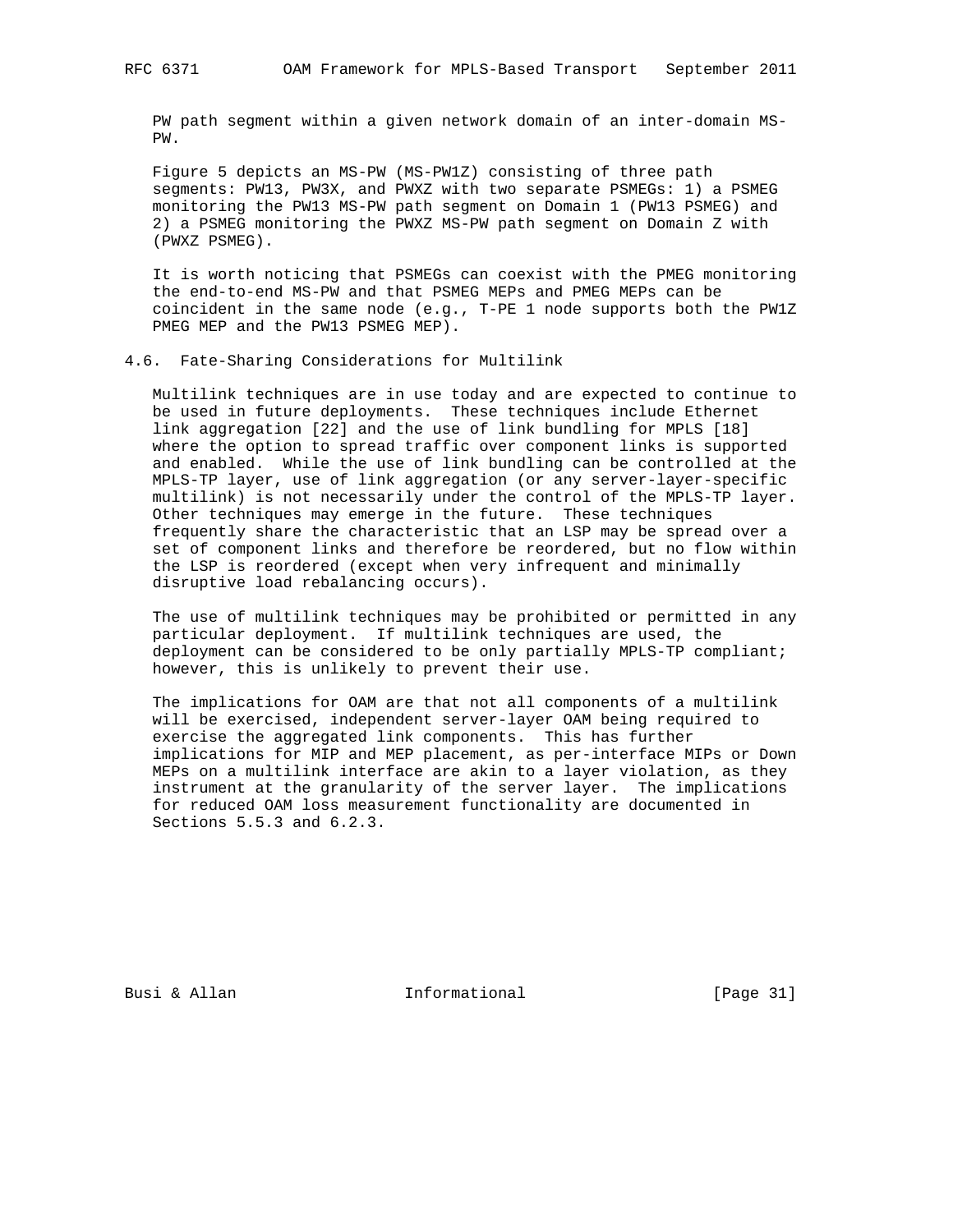## 5. OAM Functions for Proactive Monitoring

 In this document, proactive monitoring refers to OAM operations that are either configured to be carried out periodically and continuously or preconfigured to act on certain events such as alarm signals.

 Proactive monitoring is usually performed "in-service". Such transactions are universally MEP to MEP in operation, while notifications can be node to node (e.g., some MS-PW transactions) or node to MEPs (e.g., AIS). The control and measurement considerations are:

- 1. Proactive monitoring for a MEG is typically configured at the creation time of the transport path.
- 2. The operational characteristics of in-band measurement transactions (e.g., CV, Loss Measurement (LM), etc.) are configured at the MEPs.
- 3. Server-layer events are reported by OAM packets originating at intermediate nodes.
- 4. The measurements resulting from proactive monitoring are typically reported outside of the MEG (e.g., to a management system) as notification events such as faults or indications of performance degradations (such as signal degrade conditions).
- 5. The measurements resulting from proactive monitoring may be periodically harvested by an NMS.

 Proactive fault reporting is assumed to be subject to unreliable delivery and soft-state, and it needs to operate in cases where a return path is not available or faulty. Therefore, periodic repetition is assumed to be used for reliability, instead of handshaking.

 Delay measurement also requires periodic repetition to allow estimation of the packet delay variation for the MEG.

 For statically provisioned transport paths, the above information is statically configured; for dynamically established transport paths, the configuration information is signaled via the control plane or configured via the management plane.

 The operator may enable/disable some of the consequent actions defined in Section 5.1.2.

Busi & Allan **Informational** [Page 32]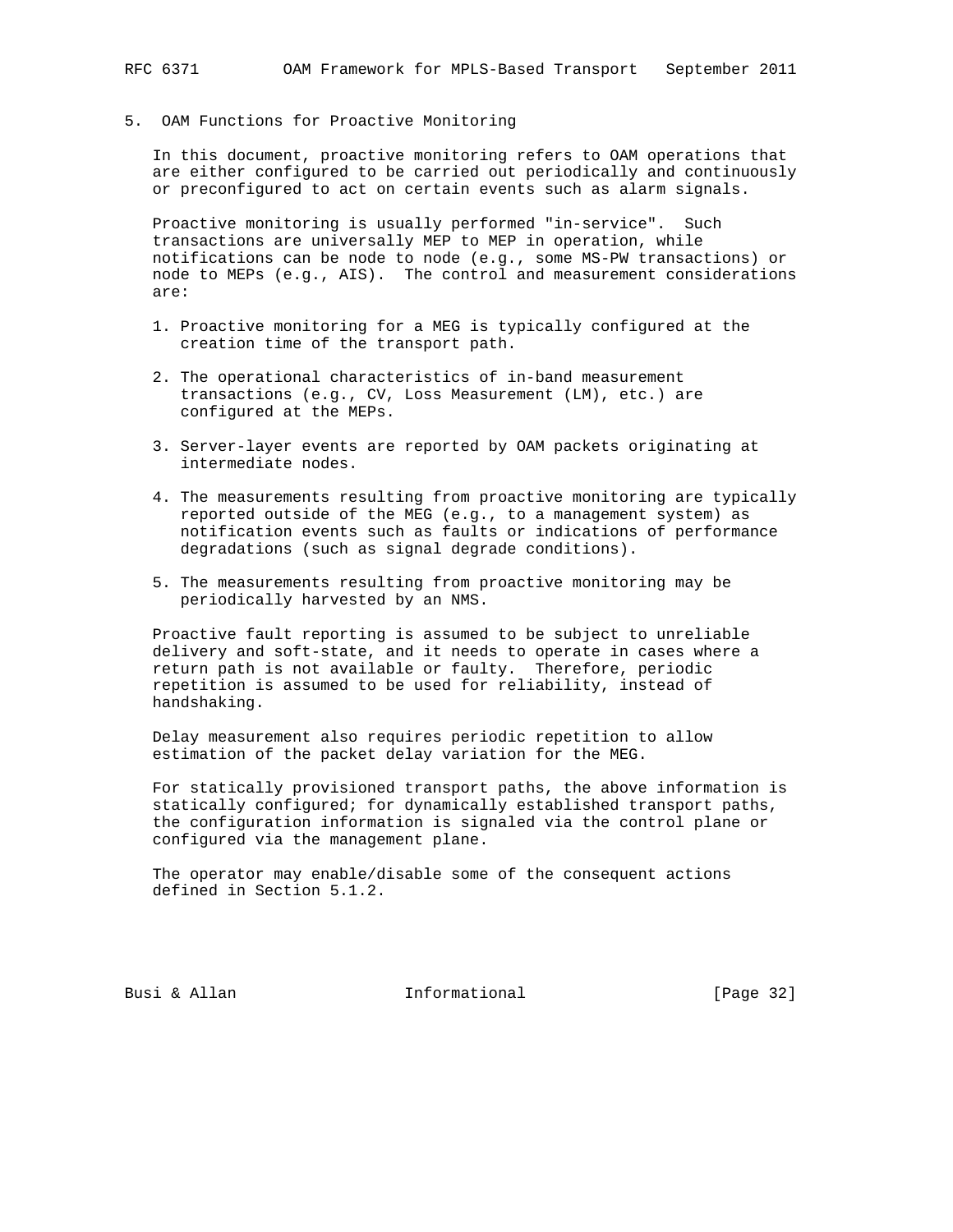#### 5.1. Continuity Check and Connectivity Verification

 Proactive Continuity Check functions, as required in Section 2.2.2 of RFC 5860 [11], are used to detect a loss of continuity (LOC) defect between two MEPs in a MEG.

 Proactive Connectivity Verification functions, as required in Section 2.2.3 of RFC 5860 [11], are used to detect an unexpected connectivity defect between two MEGs (e.g., mismerging or misconnection), as well as unexpected connectivity within the MEG with an unexpected MEP.

 Both functions are based on the (proactive) generation, at the same rate, of OAM packets by the source MEP that are processed by the peer sink MEP(s). As a consequence, in order to save OAM bandwidth consumption, CV, when used, is linked with CC into Continuity Check and Connectivity Verification (CC-V) OAM packets.

 In order to perform proactive Connectivity Verification, each CC-V OAM packet also includes a globally unique Source MEP identifier, whose value needs to be configured on the source MEP and on the peer sink MEP(s). In some cases, to avoid the need to configure the globally unique Source MEP identifier, it is preferable to perform only proactive Continuity Check. In this case, the CC-V OAM packet does not need to include any globally unique Source MEP identifier. Therefore, a MEG can be monitored only for CC or for both CC and CV. CC-V OAM packets used for CC-only monitoring are called CC OAM packets, while CC-V OAM packets used for both CC and CV are called CV OAM packets.

 As a consequence, it is not possible to detect misconnections between two MEGs monitored only for continuity as neither the OAM packet type nor the OAM packet content provides sufficient information to disambiguate an invalid source. To expand:

- o For a CC OAM packet leaking into a CC monitored MEG undetectable.
- o For a CV OAM packet leaking into a CC monitored MEG reception of CV OAM packets instead of a CC OAM packets (e.g., with the additional Source MEP identifier) allows detecting the fault.
- o For a CC OAM packet leaking into a CV monitored MEG reception of CC OAM packets instead of CV OAM packets (e.g., lack of additional Source MEP identifier) allows detecting the fault.
- o For a CV OAM packet leaking into a CV monitored MEG reception of CV OAM packets with different Source MEP identifier permits fault to be identified.

Busi & Allan **Informational** [Page 33]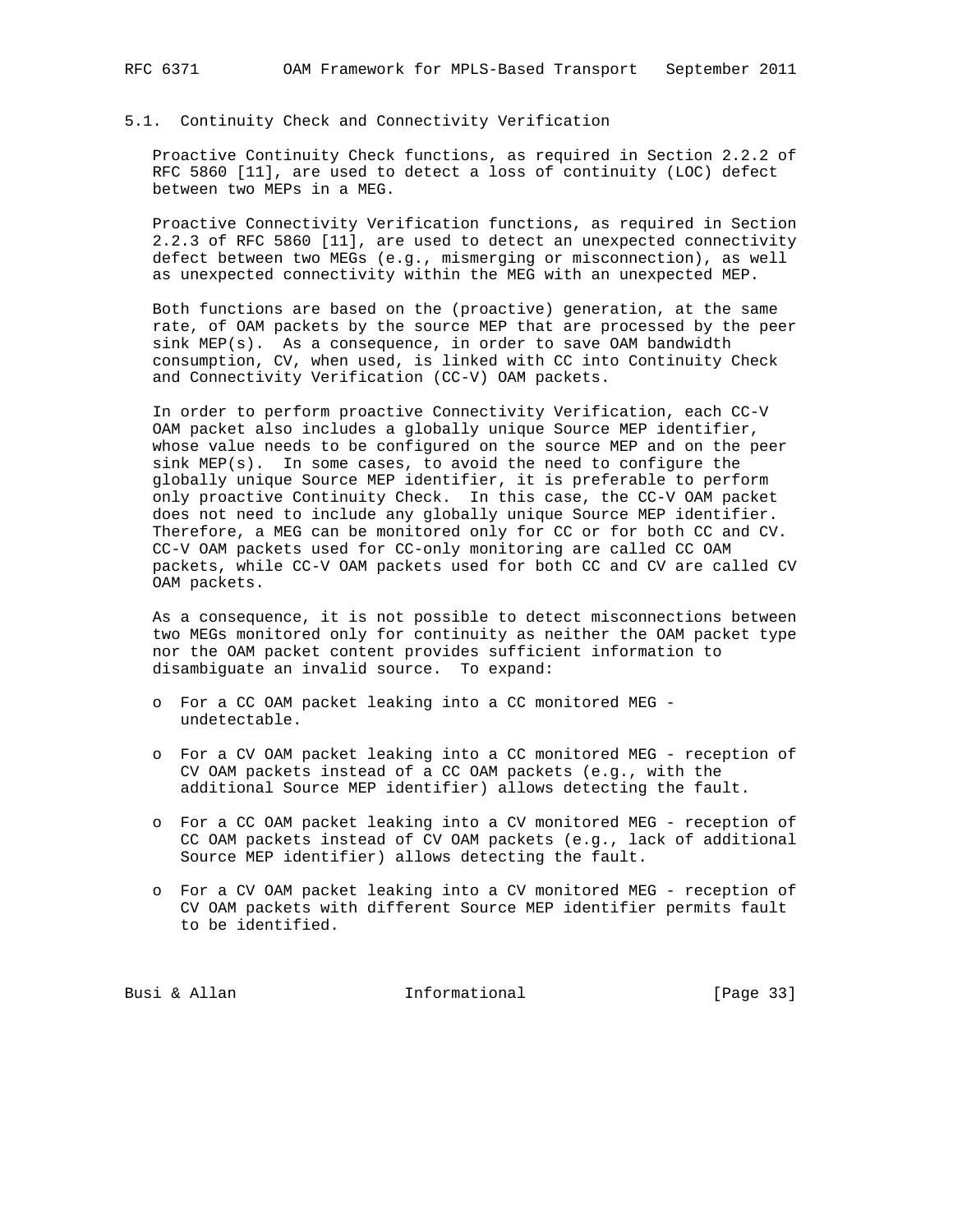Having a common packet format for CC-V OAM packets would simplify parsing in a sink MEP to properly detect all the misconfiguration cases described above.

 MPLS-TP OAM supports different formats of MEP identifiers to address different environments. When an alternative to IP addressing is desired (e.g., MPLS-TP is deployed in transport network environments where consistent operations with other transport technologies defined by the ITU-T are required), the ITU Carrier Code (ICC)-based format for MEP identification is used: this format is under definition in [25]. When MPLS-TP is deployed in an environment where IP capabilities are available and desired for OAM, the IP-based MEP identification is used: this format is described in [24].

 CC-V OAM packets are transmitted at a regular, operator-configurable rate. The default CC-V transmission periods are application dependent (see Section 5.1.3).

 Proactive CC-V OAM packets are transmitted with the "minimum loss probability PHB" within the transport path (LSP, PW) they are monitoring. For E-LSPs, this PHB is configurable on the network operator's basis, while for L-LSPs this is determined as per RFC 3270 [23]. PHBs can be translated at the network borders by the same function that translates them for user data traffic. The implication is that CC-V fate-shares with much of the forwarding implementation, but not all aspects of PHB processing are exercised. Either on demand tools are used for finer-grained fault finding or an implementation may utilize a CC-V flow per PHB to ensure a CC-V flow fate-shares with each individual PHB.

 In a co-routed or associated, bidirectional point-to-point transport path, when a MEP is enabled to generate proactive CC-V OAM packets with a configured transmission rate, it also expects to receive proactive CC-V OAM packets from its peer MEP at the same transmission rate. This is because a common SLA applies to all components of the transport path. In a unidirectional transport path (either point-to point or point-to-multipoint), the source MEP is enabled only to generate CC-V OAM packets, while each sink MEP is configured to expect these packets at the configured rate.

 MIPs, as well as intermediate nodes not supporting MPLS-TP OAM, are transparent to the proactive CC-V information and forward these proactive CC-V OAM packets as regular data packets.

 During path setup and tear down, situations arise where CC-V checks would give rise to alarms, as the path is not fully instantiated. In order to avoid these spurious alarms, the following procedures are recommended. At initialization, the source MEP function (generating

Busi & Allan **Informational** [Page 34]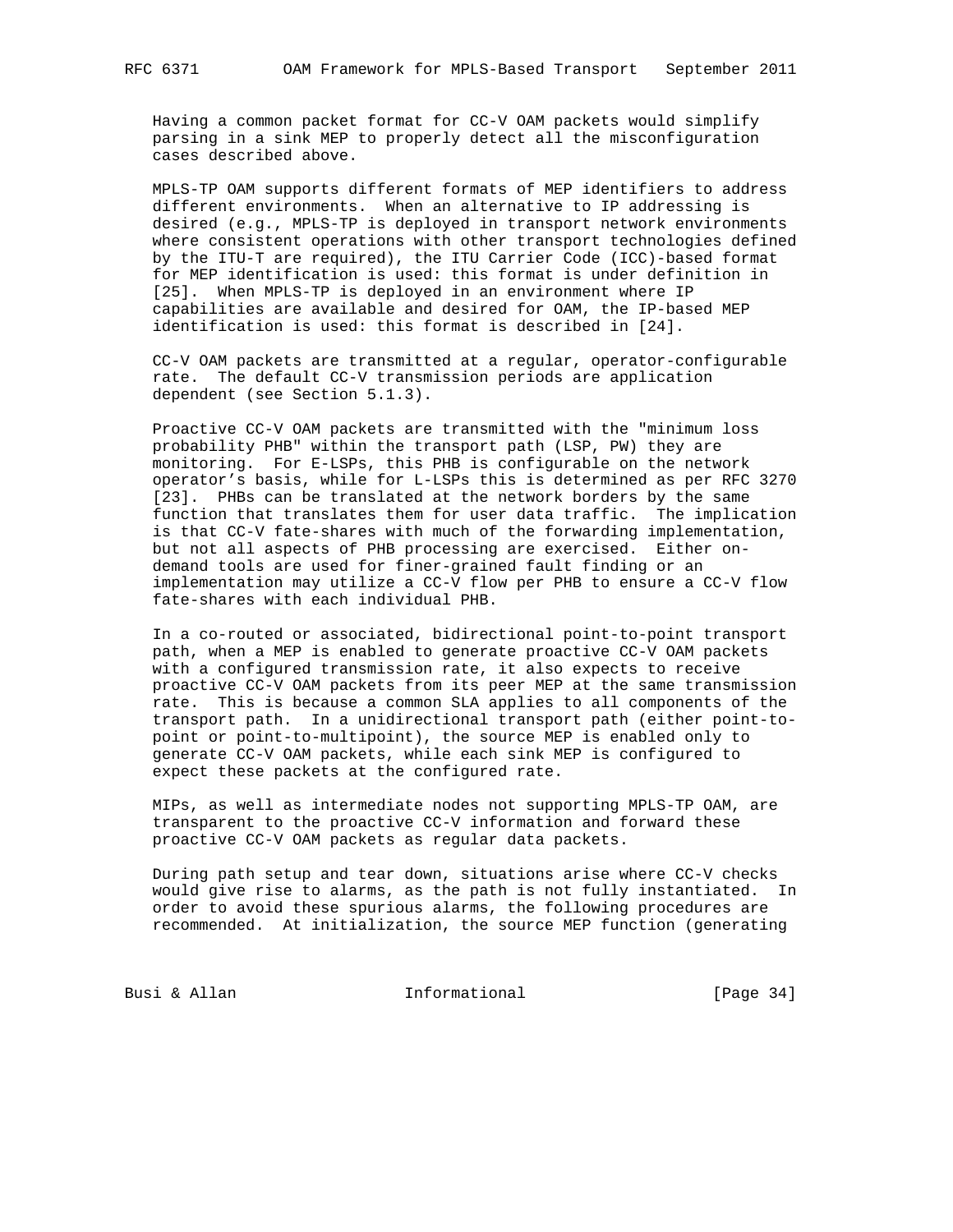proactive CC-V packets) should be enabled prior to the corresponding sink MEP function (detecting continuity and connectivity defects). When disabling the CC-V proactive functionality, the sink MEP function should be disabled prior to the corresponding source MEP function.

 It should be noted that different encapsulations are possible for CC-V packets, and therefore it is possible that in case of misconfigurations or mis-connectivity, CC-V packets are received with an unexpected encapsulation.

 There are practical limitations to detecting unexpected encapsulation. It is possible that there are misconfiguration or mis-connectivity scenarios where OAM packets can alias as payload, e.g., when a transport path can carry an arbitrary payload without a pseudowire.

 When CC-V packets are received with an unexpected encapsulation that can be parsed by a sink MEP, the CC-V packet is processed as if it were received with the correct encapsulation. If it is not a manifestation of a mis-connectivity defect, a warning is raised (see Section 5.1.1.4). Otherwise, the CC-V packet may be silently discarded as unrecognized and a LOC defect may be detected (see Section 5.1.1.1).

The defect conditions are described in no specific order.

#### 5.1.1. Defects Identified by CC-V

 Proactive CC-V functions allow a sink MEP to detect the defect conditions described in the following subsections. For all of the described defect cases, a sink MEP should notify the equipment fault management process of the detected defect.

 Sequential consecutive loss of CC-V packets is considered indicative of an actual break and not of congestive loss or physical-layer degradation. The loss of 3 packets in a row (implying a detection interval that is 3.5 times the insertion time) is interpreted as a true break and a condition that will not clear by itself.

 A CC-V OAM packet is considered to carry an unexpected globally unique Source MEP identifier if it is a CC OAM packet received by a sink MEP monitoring the MEG for CV; it is a CV OAM packet received by a sink MEP monitoring the MEG for CC, or it is a CV OAM packet received by a sink MEP monitoring the MEG for CV but carrying a unique Source MEP identifier that is different that the expected one. Conversely, the CC-V packet is considered to have an expected globally unique Source MEP identifier; it is a CC OAM packet received

Busi & Allan **Informational** [Page 35]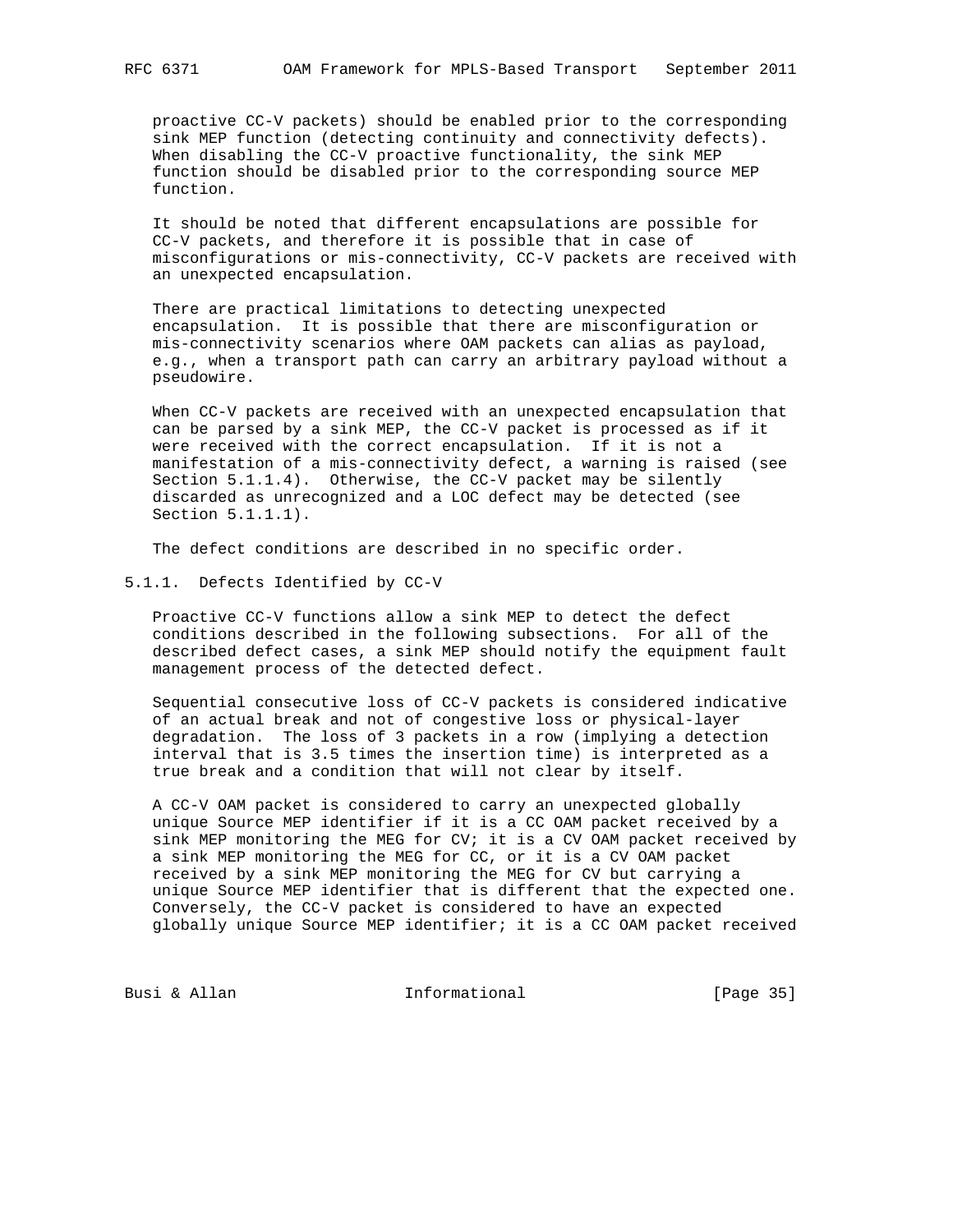by a sink MEP monitoring the MEG for CC, or it is a CV OAM packet received by a sink MEP monitoring the MEG for CV and carrying a unique Source MEP identifier that is equal to the expected one.

5.1.1.1. Loss of Continuity Defect

 When proactive CC-V is enabled, a sink MEP detects a loss of continuity (LOC) defect when it fails to receive proactive CC-V OAM packets from the source MEP.

- o Entry criteria: If no proactive CC-V OAM packets from the source MEP (and in the case of CV, this includes the requirement to have the expected globally unique Source MEP identifier) are received within the interval equal to 3.5 times the receiving MEP's configured CC-V reception period.
- o Exit criteria: A proactive CC-V OAM packet from the source MEP (and again in the case of CV, with the expected globally unique Source MEP identifier) is received.

#### 5.1.1.2. Mis-Connectivity Defect

When a proactive CC-V OAM packet is received, a sink MEP identifies a mis-connectivity defect (e.g., mismerge, misconnection, or unintended looping) when the received packet carries an unexpected globally unique Source MEP identifier.

- o Entry criteria: The sink MEP receives a proactive CC-V OAM packet with an unexpected globally unique Source MEP identifier or with an unexpected encapsulation.
- o Exit criteria: The sink MEP does not receive any proactive CC-V OAM packet with an unexpected globally unique Source MEP identifier for an interval equal at least to 3.5 times the longest transmission period of the proactive CC-V OAM packets received with an unexpected globally unique Source MEP identifier since this defect has been raised. This requires the OAM packet to self-identify the CC-V periodicity, as not all MEPs can be expected to have knowledge of all MEGs.
- 5.1.1.3. Period Misconfiguration Defect

 If proactive CC-V OAM packets are received with the expected globally unique Source MEP identifier but with a transmission period different than the locally configured reception period, then a CC-V period misconfiguration defect is detected.

Busi & Allan **Informational** [Page 36]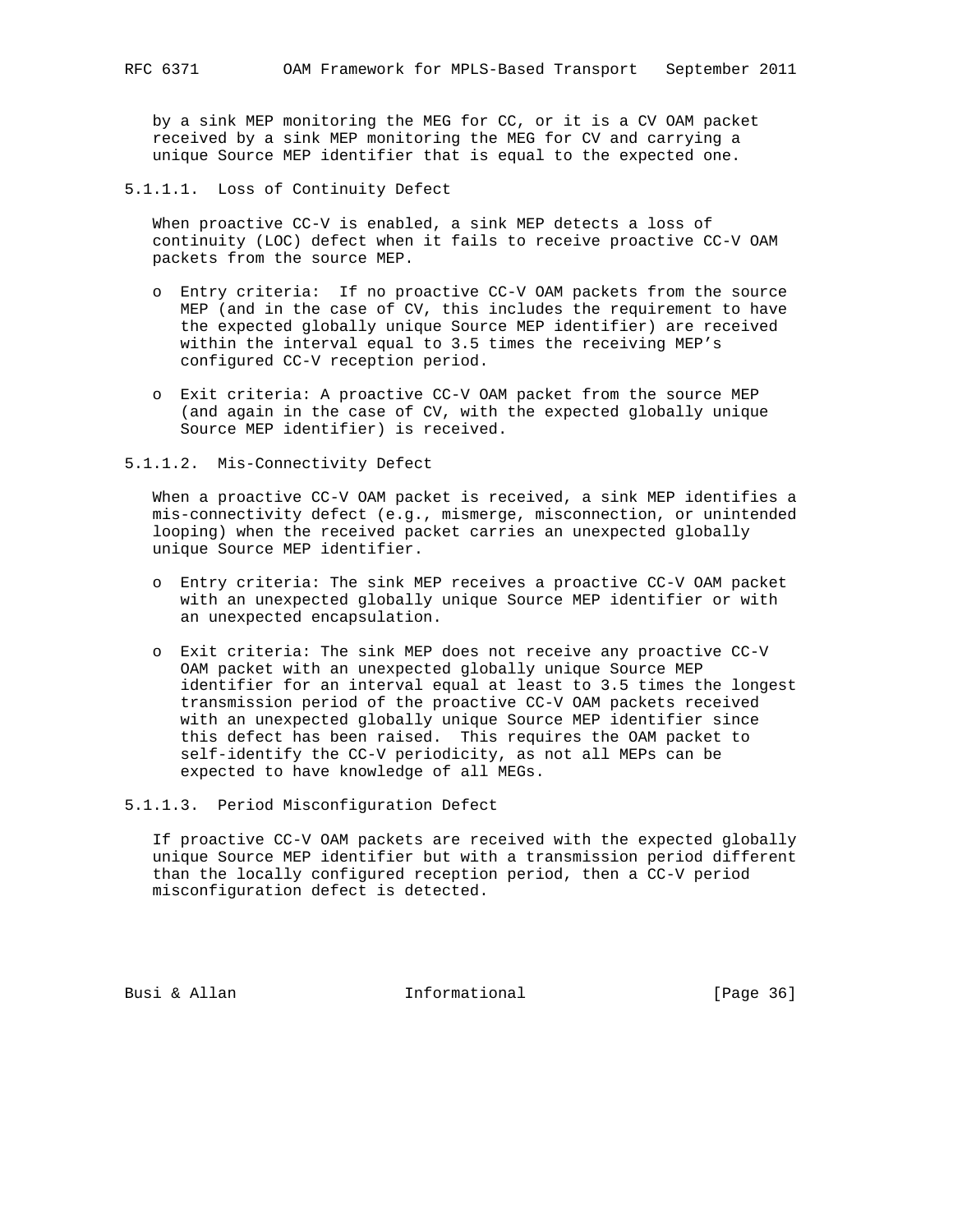- o Entry criteria: A MEP receives a CC-V proactive packet with the expected globally unique Source MEP identifier but with a transmission period different than its own CC-V-configured transmission period.
- o Exit criteria: The sink MEP does not receive any proactive CC-V OAM packet with the expected globally unique Source MEP identifier and an incorrect transmission period for an interval equal at least to 3.5 times the longest transmission period of the proactive CC-V OAM packets received with the expected globally unique Source MEP identifier and an incorrect transmission period since this defect has been raised.

### 5.1.1.4. Unexpected Encapsulation Defect

 If proactive CC-V OAM packets are received with the expected globally unique Source MEP identifier but with an unexpected encapsulation, then a CC-V unexpected encapsulation defect is detected.

 It should be noted that there are practical limitations to detecting unexpected encapsulation (see Section 5.1.1).

- o Entry criteria: A MEP receives a CC-V proactive packet with the expected globally unique Source MEP identifier but with an unexpected encapsulation.
- o Exit criteria: The sink MEP does not receive any proactive CC-V OAM packet with the expected globally unique Source MEP identifier and an unexpected encapsulation for an interval equal at least to 3.5 times the longest transmission period of the proactive CC-V OAM packets received with the expected globally unique Source MEP identifier and an unexpected encapsulation since this defect has been raised.

## 5.1.2. Consequent Action

 A sink MEP that detects any of the defect conditions defined in Section 5.1.1 declares a defect condition and performs the following consequent actions.

 If a MEP detects a mis-connectivity defect, it blocks all the traffic (including also the user data packets) that it receives from the misconnected transport path.

 If a MEP detects a LOC defect that is not caused by a period misconfiguration, it should block all the traffic (including also the user data packets) that it receives from the transport path, if this consequent action has been enabled by the operator.

Busi & Allan  $I_n$  Informational [Page 37]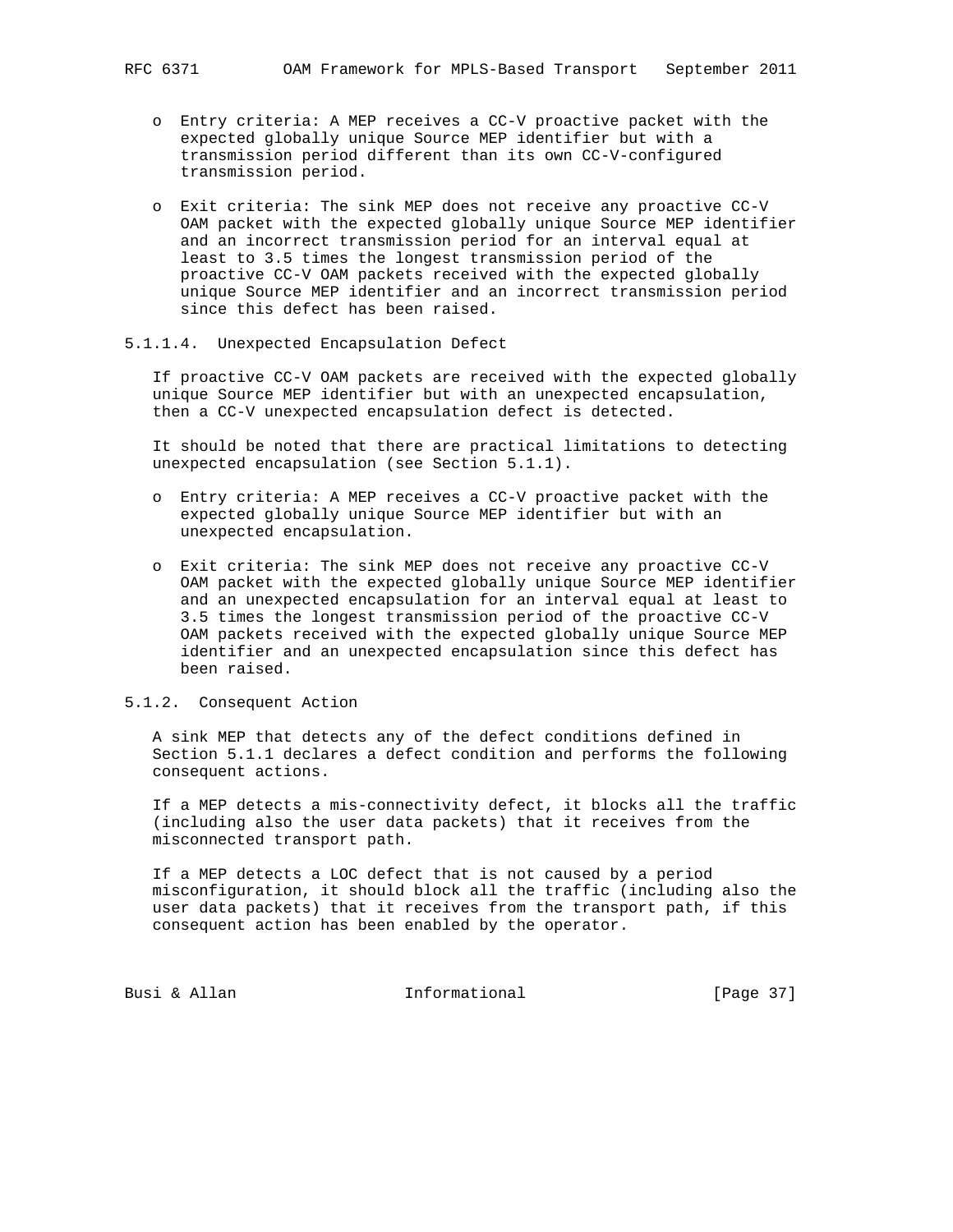It is worth noticing that the OAM requirements document [11] recommends that CC-V proactive monitoring be enabled on every MEG in order to reliably detect connectivity defects. However, CC-V proactive monitoring can be disabled by an operator for a MEG. In the event of a misconnection between a transport path that is proactively monitored for CC-V and a transport path that is not, the MEP of the former transport path will detect a LOC defect representing a connectivity problem (e.g., a misconnection with a transport path where CC-V proactive monitoring is not enabled) instead of a continuity problem, with a consequence of delivery of traffic to an incorrect destination. For these reasons, the traffic block consequent action is applied even when a LOC condition occurs. This block consequent action can be disabled through configuration. This deactivation of the block action may be used for activating or deactivating the monitoring when it is not possible to synchronize the function activation of the two peer MEPs.

 If a MEP detects a LOC defect (Section 5.1.1.1) or a mis-connectivity defect (Section 5.1.1.2), it declares a signal fail condition of the ME.

 It is a matter of local policy whether or not a MEP that detects a period misconfiguration defect (Section 5.1.1.3) declares a signal fail condition of the ME.

 The detection of an unexpected encapsulation defect does not have any consequent action: it is just a warning for the network operator. An implementation able to detect an unexpected encapsulation but not able to verify the source MEP ID may choose to declare a mis connectivity defect.

#### 5.1.3. Configuration Considerations

 At all MEPs inside a MEG, the following configuration information needs to be configured when a proactive CC-V function is enabled:

- o MEG-ID: the MEG identifier to which the MEP belongs.
- o MEP-ID: the MEP's own identity inside the MEG.
- o list of the other MEPs in the MEG. For a point-to-point MEG, the list would consist of the single MEP ID from which the OAM packets are expected. In case of the root MEP of a P2MP MEG, the list is composed of all the leaf MEP IDs inside the MEG. In case of the leaf MEP of a P2MP MEG, the list is composed of the root MEP ID (i.e., each leaf needs to know the root MEP ID from which it expects to receive the CC-V OAM packets).

Busi & Allan **Informational** [Page 38]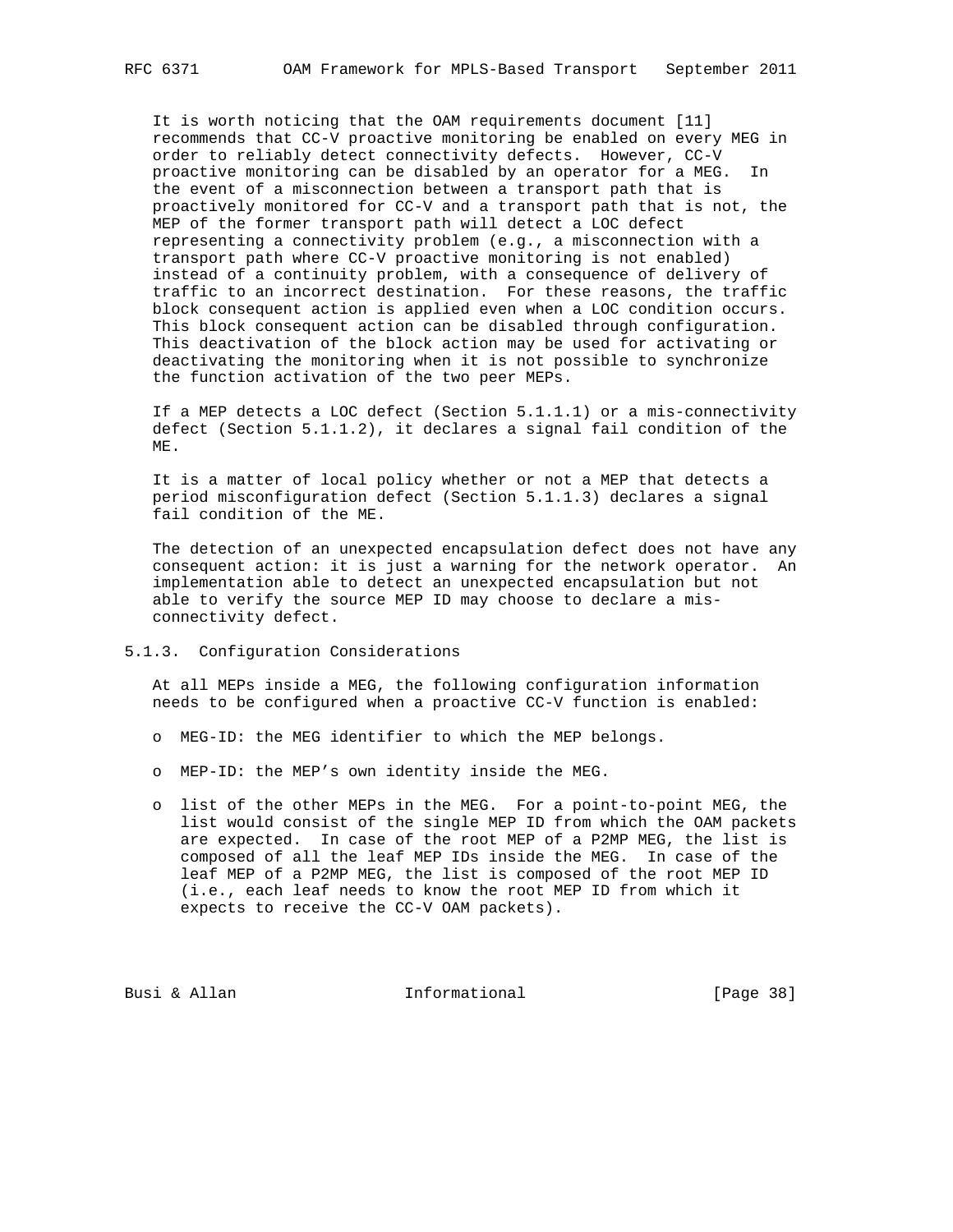- o transmission rate. The default CC-V transmission periods are application dependent (depending on whether they are used to support fault management, performance monitoring, or protection switching applications):
	- \* Fault Management: default transmission period is 1 s (i.e., transmission rate of 1 packet/second).
	- \* Performance Management: default transmission period is 100 ms (i.e., transmission rate of 10 packets/second). CC-V contributes to the accuracy of performance monitoring statistics by permitting the defect-free periods to be properly distinguished as described in Sections 5.5.1 and 5.6.1.
	- \* Protection Switching: If protection switching with CC-V, defect entry criteria of 12 ms is required (for example, in conjunction with the requirement to support 50 ms recovery time as indicated in RFC 5654 [5]), then an implementation should use a default transmission period of 3.33 ms (i.e., transmission rate of 300 packets/second). Sometimes, the requirement of 50 ms recovery time is associated with the requirement for a CC-V defect entry criteria period of 35 ms; in these cases a transmission period of 10 ms (i.e., transmission rate of 100 packets/second) can be used. Furthermore, when there is no need for so small CC-V defect entry criteria periods, a larger transmission period can be used.

 It should be possible for the operator to configure these transmission rates for all applications, to satisfy specific network requirements.

 Note that the reception period is the same as the configured transmission rate.

 For management-provisioned transport paths, the above parameters are statically configured; for dynamically signaled transport paths, the configuration information is distributed via the control plane.

 The operator should be able to enable/disable some of the consequent actions. Which consequent actions can be enabled/disabled is described in Section 5.1.2.

Busi & Allan Informational [Page 39]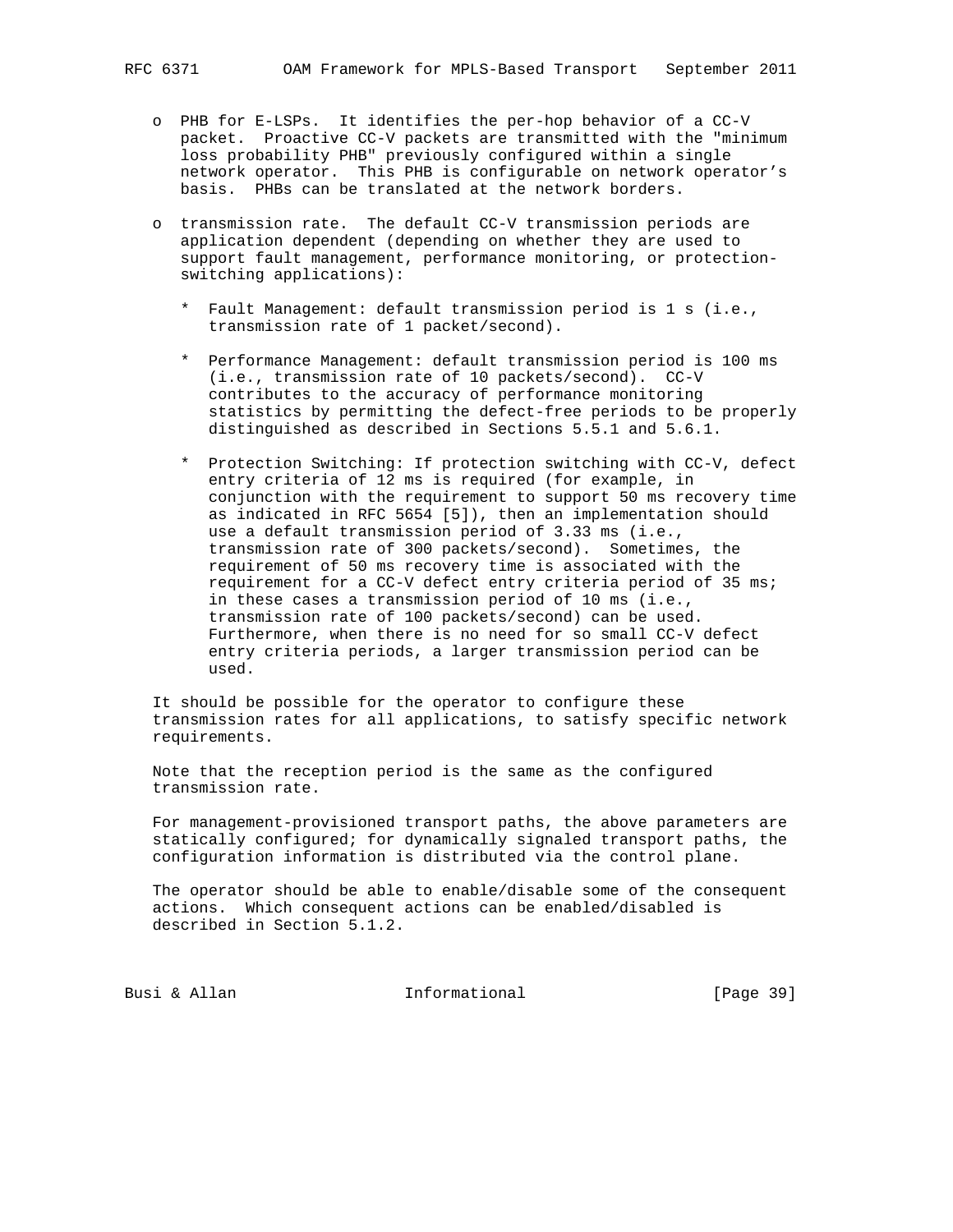## 5.2. Remote Defect Indication

 The Remote Defect Indication (RDI) function, as required in Section 2.2.9 of RFC 5860 [11], is an indicator that is transmitted by a sink MEP to communicate to its source MEP that a signal fail condition exists. In case of co-routed and associated bidirectional transport paths, RDI is associated with proactive CC-V, and the RDI indicator can be piggy-backed onto the CC-V packet. In case of unidirectional transport paths, the RDI indicator can be sent only using an out-of band return path if it exists and its usage is enabled by policy actions.

 When a MEP detects a signal fail condition (e.g., in case of a continuity or connectivity defect), it should begin transmitting an RDI indicator to its peer MEP. When incorporated into CC-V, the RDI information will be included in all proactive CC-V packets that it generates for the duration of the signal fail condition's existence.

 A MEP that receives packets from a peer MEP with the RDI information should determine that its peer MEP has encountered a defect condition associated with a signal fail condition.

 MIPs as well as intermediate nodes not supporting MPLS-TP OAM are transparent to the RDI indicator and forward OAM packets that include the RDI indicator as regular data packets, i.e., the MIP should not perform any actions nor examine the indicator.

 When the signal fail condition clears, the MEP should stop transmitting the RDI indicator to its peer MEP. When incorporated into CC-V, the RDI indicator will not be set for subsequent transmission of proactive CC-V packets. A MEP should clear the RDI defect upon reception of an RDI indicator cleared.

#### 5.2.1. Configuration Considerations

 In order to support RDI, the indication may be carried in a unique OAM packet or may be embedded in a CC-V packet. The in-band RDI transmission rate and PHB of the OAM packets carrying RDIs should be the same as that configured for CC-V to allow both far-end and near end defect conditions being resolved in a timeframe that has the same order of magnitude. This timeframe is application specific as described in Section 5.1.3. Methods of the out-of-band return paths will dictate how out-of-band RDIs are transmitted.

Busi & Allan  $I_n$  Informational [Page 40]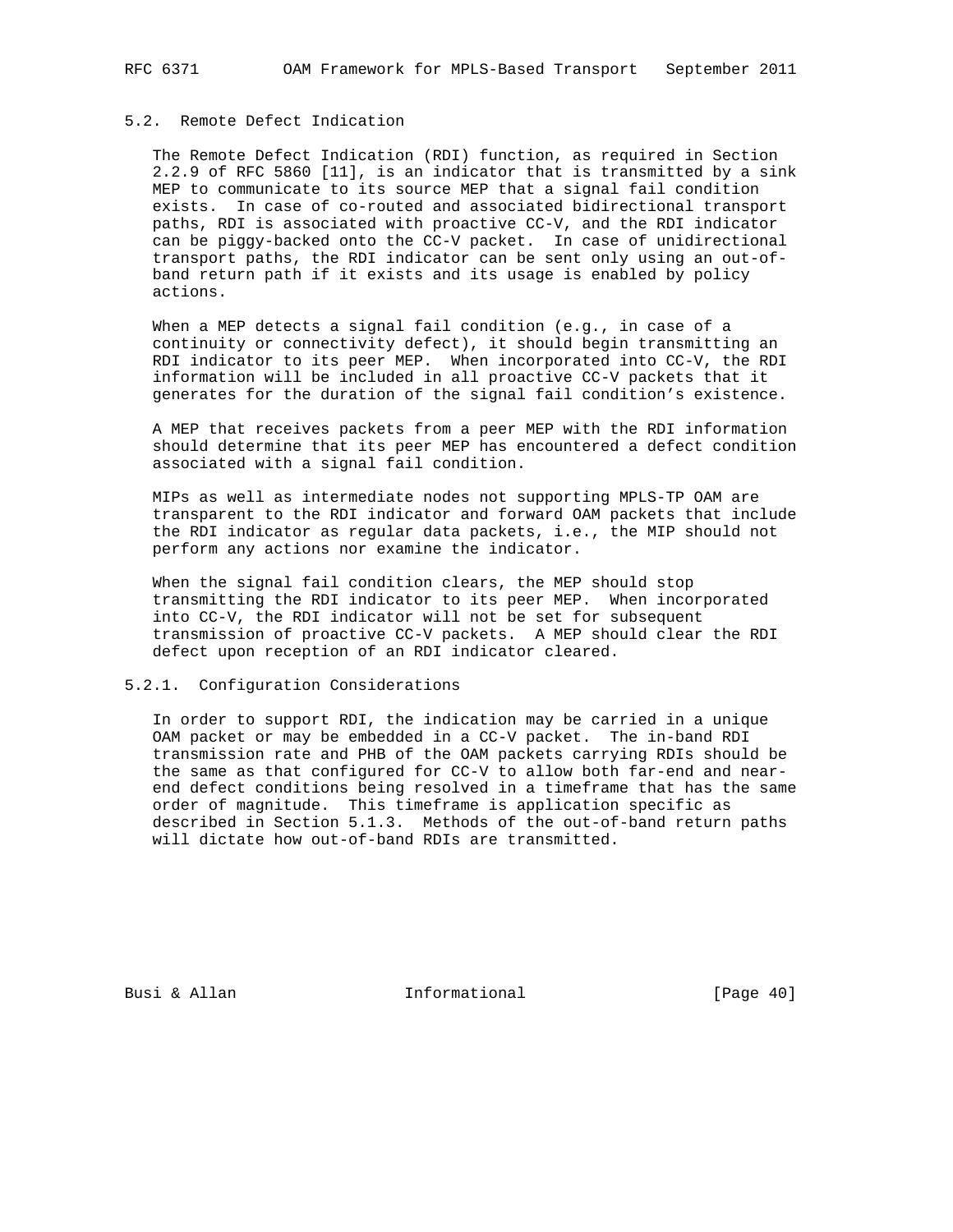#### 5.3. Alarm Reporting

 The Alarm Reporting function, as required in Section 2.2.8 of RFC 5860 [11], relies upon an Alarm Indication Signal (AIS) packet to suppress alarms following detection of defect conditions at the server (sub-)layer.

 When a server MEP asserts a signal fail condition, it notifies that to the co-located MPLS-TP client/server adaptation function that then generates OAM packets with AIS information in the downstream direction to allow the suppression of secondary alarms at the MPLS-TP MEP in the client (sub-)layer.

 The generation of packets with AIS information starts immediately when the server MEP asserts a signal fail condition. These periodic OAM packets, with AIS information, continue to be transmitted until the signal fail condition is cleared.

 It is assumed that to avoid spurious alarm generation a MEP detecting a loss of continuity defect (see Section 5.1.1.1) will wait for a hold-off interval prior to asserting an alarm to the management system. Therefore, upon receiving an OAM packet with AIS information, an MPLS-TP MEP enters an AIS defect condition and suppresses reporting of alarms to the NMS on the loss of continuity with its peer MEP, but it does not block traffic received from the transport path. A MEP resumes loss of continuity alarm generation upon detecting loss of continuity defect conditions in the absence of AIS condition.

 MIPs, as well as intermediate nodes, do not process AIS information and forward these AIS OAM packets as regular data packets.

 For example, let's consider a fiber cut between T-PE 1 and LSR 2 in the reference network of Figure 5. Assuming that all of the MEGs described in Figure 5 have proactive CC-V enabled, a LOC defect is detected by the MEPs of Sec12 SMEG, LSP13 LMEG, PW1 PSMEG, and PW1Z PMEG; however, in a transport network, only the alarm associated to the fiber cut needs to be reported to an NMS, while all secondary alarms should be suppressed (i.e., not reported to the NMS or reported as secondary alarms).

 If the fiber cut is detected by the MEP in the physical layer (in LSR 2), LSR 2 can generate the proper alarm in the physical layer and suppress the secondary alarm associated with the LOC defect detected on Sec12 SMEG. As both MEPs reside within the same node, this process does not involve any external protocol exchange. Otherwise,

Busi & Allan **Informational** [Page 41]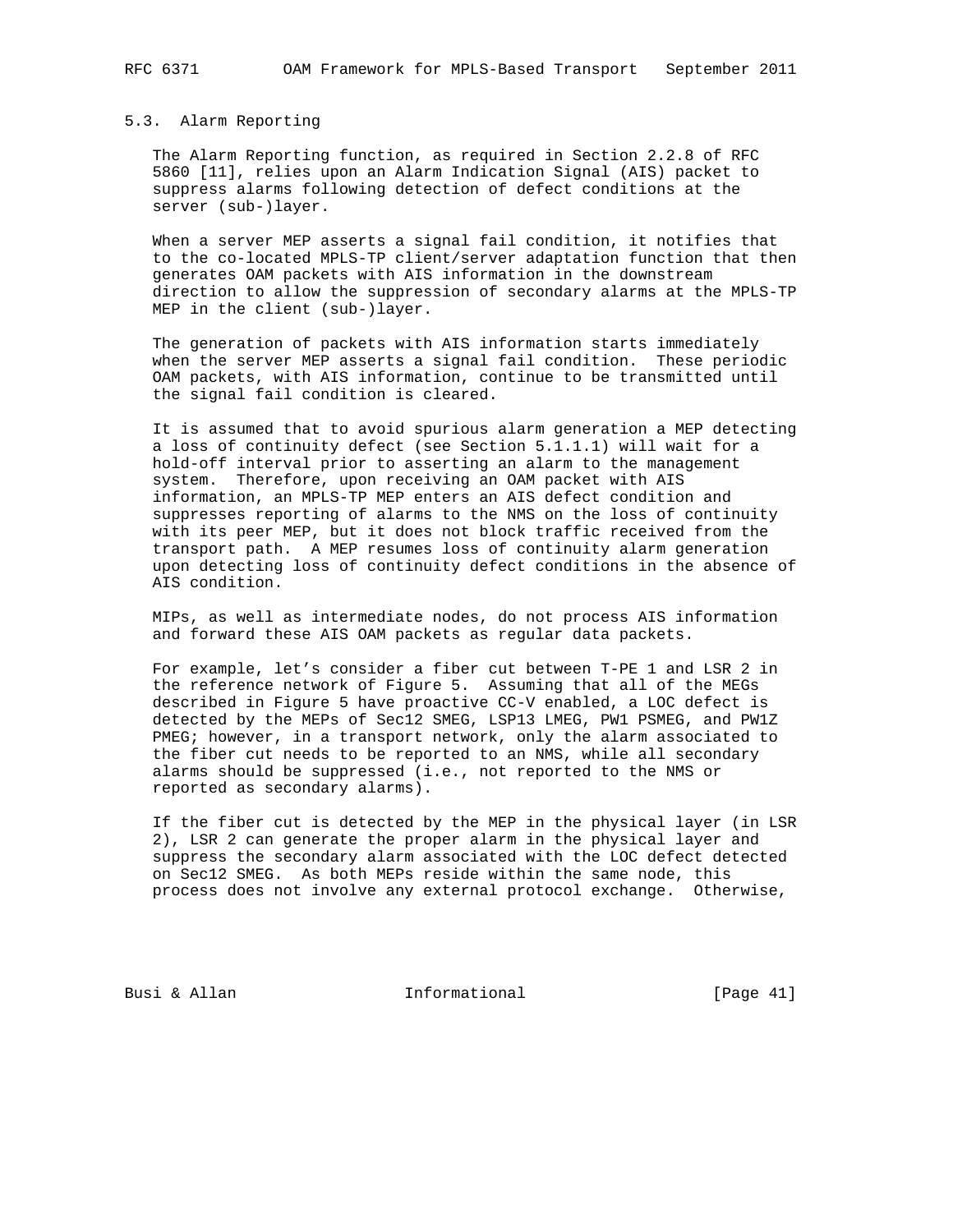if the physical layer does not have enough OAM capabilities to detect the fiber cut, the MEP of Sec12 SMEG in LSR 2 will report a LOC alarm.

 In both cases, the MEP of Sec12 SMEG in LSR 2 notifies the adaptation function for LSP13 LMEG that then generates AIS packets on the LSP13 LMEG in order to allow its MEP in S-PE 3 to suppress the LOC alarm. S-PE 3 can also suppress the secondary alarm on PW13 PSMEG because the MEP of PW13 PSMEG resides within the same node as the MEP of LSP13 LMEG. The MEP of PW13 PSMEG in S-PE 3 also notifies the adaptation function for PW1Z PMEG that then generates AIS packets on PW1Z PMEG in order to allow its MEP in T-PE Z to suppress the LOC alarm.

 The generation of AIS packets for each MEG in the MPLS-TP client (sub-)layer is configurable (i.e., the operator can enable/disable the AIS generation).

 The AIS condition is cleared if no AIS packet has been received in 3.5 times the AIS transmission period.

 The AIS transmission period is traditionally one per second, but an option to configure longer periods would be also desirable. As a consequence, OAM packets need to self-identify the transmission period such that proper exit criteria can be established.

 AIS packets are transmitted with the "minimum loss probability PHB" within a single network operator. For E-LSPs, this PHB is configurable on network operator's basis, while for L-LSPs, this is determined as per RFC 3270 [23].

### 5.4. Lock Reporting

 The Lock Reporting function, as required in Section 2.2.7 of RFC 5860 [11], relies upon a Lock Report (LKR) packet used to suppress alarms following administrative locking action in the server (sub-)layer.

 When a server MEP is locked, the MPLS-TP client (sub-)layer adaptation function generates packets with LKR information to allow the suppression of secondary alarms at the MEPs in the client (sub-)layer. Again, it is assumed that there is a hold-off for any loss of continuity alarms in the client-layer MEPs downstream of the node originating the Lock Report. In case of client (sub-)layer co routed bidirectional transport paths, the LKR information is sent on both directions. In case of client (sub-)layer unidirectional transport paths, the LKR information is sent only in the downstream direction. As a consequence, in case of client (sub-)layer point-to multipoint transport paths, the LKR information is sent only to the

Busi & Allan **Informational** [Page 42]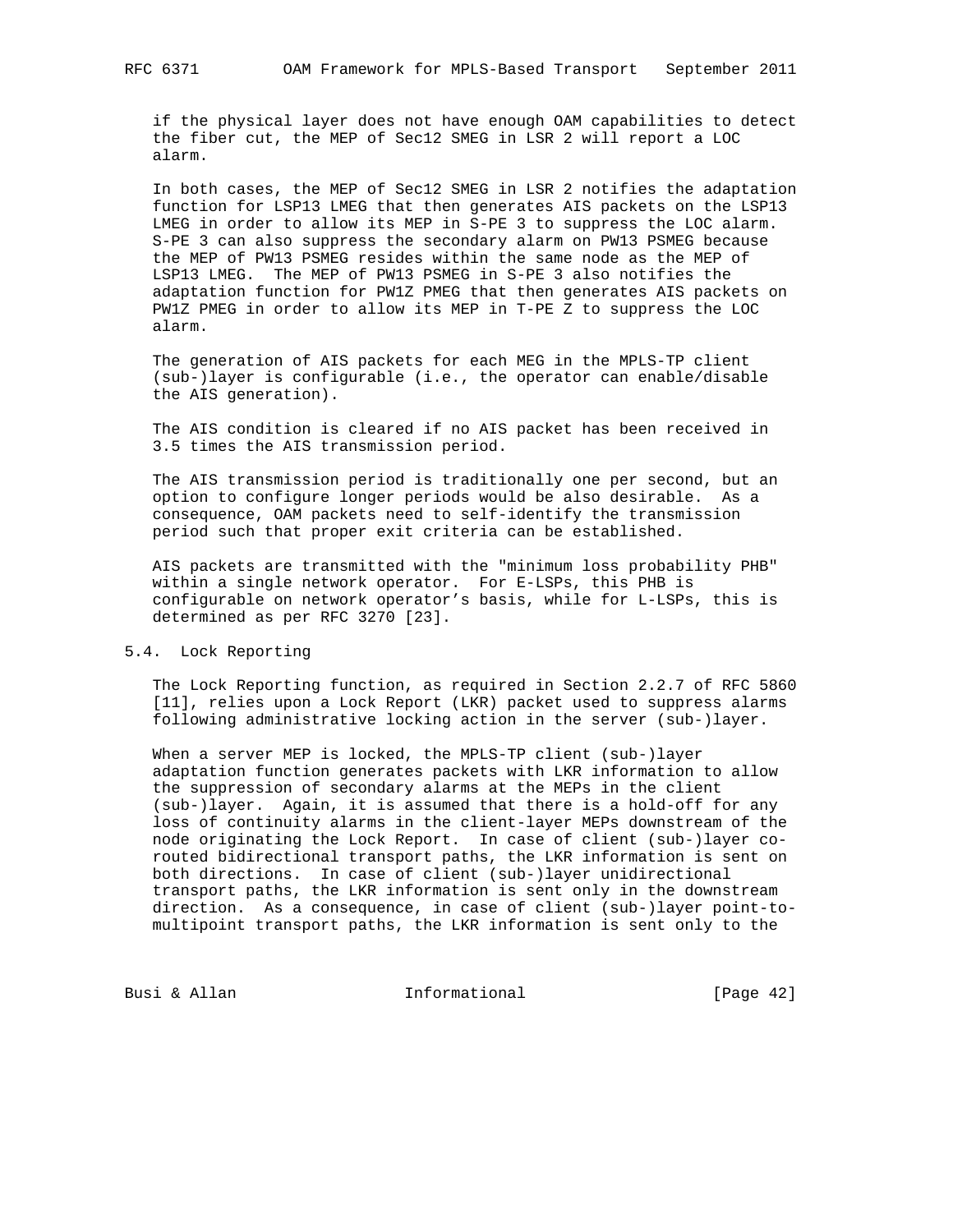MEPs that are downstream from the server (sub-)layer that has been administratively locked. Client (sub-)layer associated bidirectional transport paths behave like co-routed bidirectional transport paths if the server (sub-)layer that has been administratively locked is used by both directions; otherwise, they behave like unidirectional transport paths.

 The generation of packets with LKR information starts immediately when the server MEP is locked. These periodic packets, with LKR information, continue to be transmitted until the locked condition is cleared.

 Upon receiving a packet with LKR information, an MPLS-TP MEP enters an LKR defect condition and suppresses the loss of continuity alarm associated with its peer MEP but does not block traffic received from the transport path. A MEP resumes loss of continuity alarm generation upon detecting loss of continuity defect conditions in the absence of the LKR condition.

 MIPs, as well as intermediate nodes, do not process the LKR information; they forward these LKR OAM packets as regular data packets.

 For example, let's consider the case where the MPLS-TP Section between T-PE 1 and LSR 2 in the reference network of Figure 5 is administratively locked at LSR 2 (in both directions).

 Assuming that all the MEGs described in Figure 5 have proactive CC-V enabled, a LOC defect is detected by the MEPs of LSP13 LMEG, PW1 PSMEG, and PW1Z PMEG; however, in a transport network all these secondary alarms should be suppressed (i.e., not reported to the NMS or reported as secondary alarms).

 The MEP of Sec12 SMEG in LSR 2 notifies the adaptation function for LSP13 LMEG that then generates LKR packets on the LSP13 LMEG in order to allow its MEPs in T-PE 1 and S-PE 3 to suppress the LOC alarm. S-PE 3 can also suppress the secondary alarm on PW13 PSMEG because the MEP of PW13 PSMEG resides within the same node as the MEP of LSP13 LMEG. The MEP of PW13 PSMEG in S-PE 3 also notifies the adaptation function for PW1Z PMEG that then generates AIS packets on PW1Z PMEG in order to allow its MEP in T-PE Z to suppress the LOC alarm.

 The generation of LKR packets for each MEG in the MPLS-TP client (sub-)layer is configurable (i.e., the operator can enable/disable the LKR generation).

Busi & Allan **Informational** [Page 43]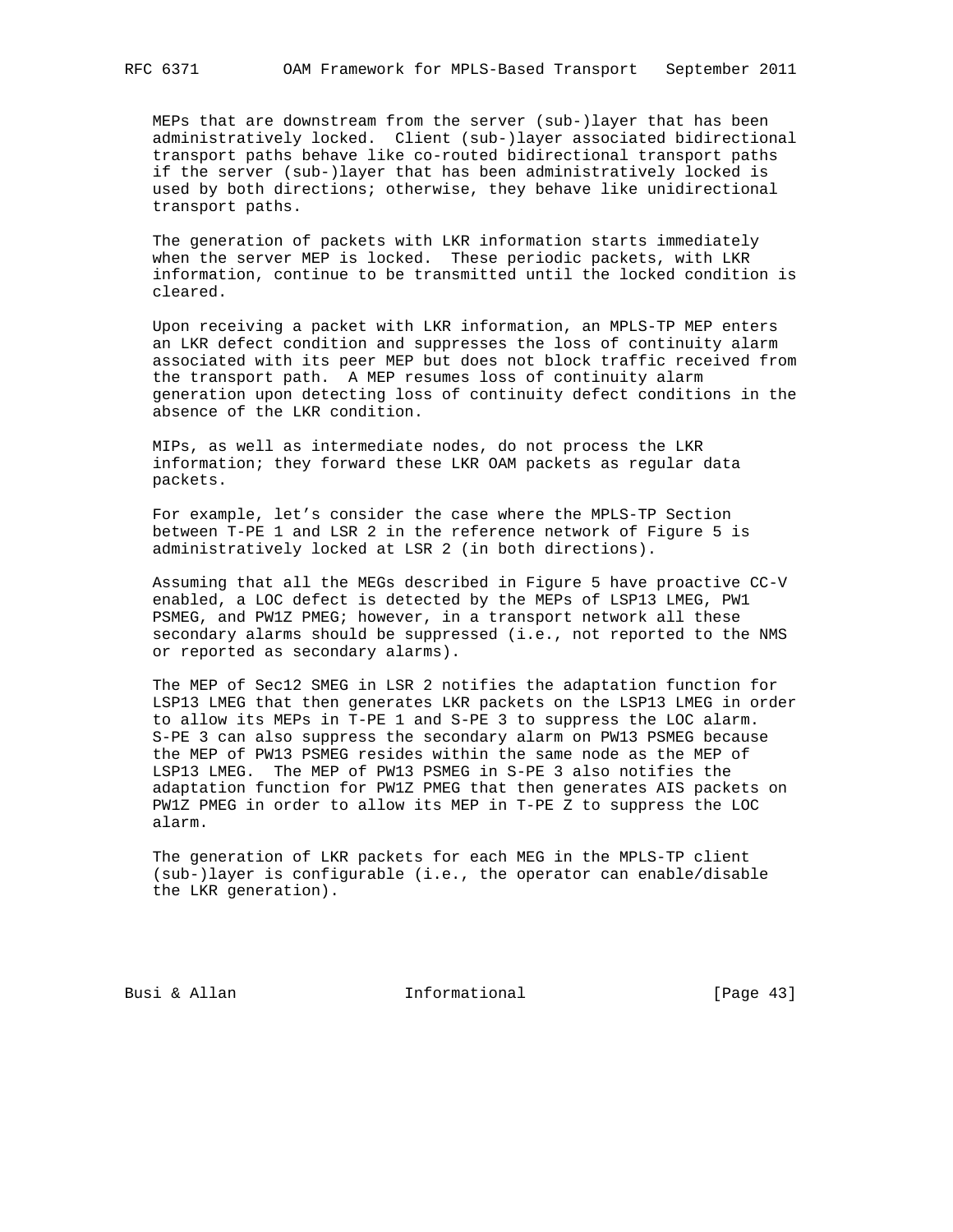The locked condition is cleared if no LKR packet has been received for 3.5 times the transmission period.

 The LKR transmission period is traditionally one per second, but an option to configure longer periods would be also desirable. As a consequence, OAM packets need to self-identify the transmission period such that proper exit criteria can be established.

 LKR packets are transmitted with the "minimum loss probability PHB" within a single network operator. For E-LSPs, this PHB is configurable on network operator's basis, while for L-LSPs, this is determined as per RFC 3270 [23].

### 5.5. Packet Loss Measurement

 Packet Loss Measurement (LM) is one of the capabilities supported by the MPLS-TP Performance Monitoring (PM) function in order to facilitate reporting of Quality of Service (QoS) information for a transport path as required in Section 2.2.11 of RFC 5860 [11]. LM is used to exchange counter values for the number of ingress and egress packets transmitted and received by the transport path monitored by a pair of MEPs.

 Proactive LM is performed by periodically sending LM OAM packets from a MEP to a peer MEP and by receiving LM OAM packets from the peer MEP (if a co-routed or associated bidirectional transport path) during the lifetime of the transport path. Each MEP performs measurements of its transmitted and received user data packets. These measurements are then correlated in real time with the peer MEP in the ME to derive the impact of packet loss on a number of performance metrics for the ME in the MEG. The LM transactions are issued such that the OAM packets will experience the same PHB scheduling class as the measured traffic while transiting between the MEPs in the ME.

 For a MEP, near-end packet loss refers to packet loss associated with incoming data packets (from the far-end MEP), while far-end packet loss refers to packet loss associated with egress data packets (towards the far-end MEP).

Proactive LM can be operated in two ways:

- o One-way: a MEP sends an LM OAM packet to its peer MEP containing all the required information to facilitate near-end packet loss measurements at the peer MEP.
- o Two-way: a MEP sends an LM OAM packet with an LM request to its peer MEP, which replies with an LM OAM packet as an LM response. The request/response LM OAM packets contain all the required

Busi & Allan **Informational** [Page 44]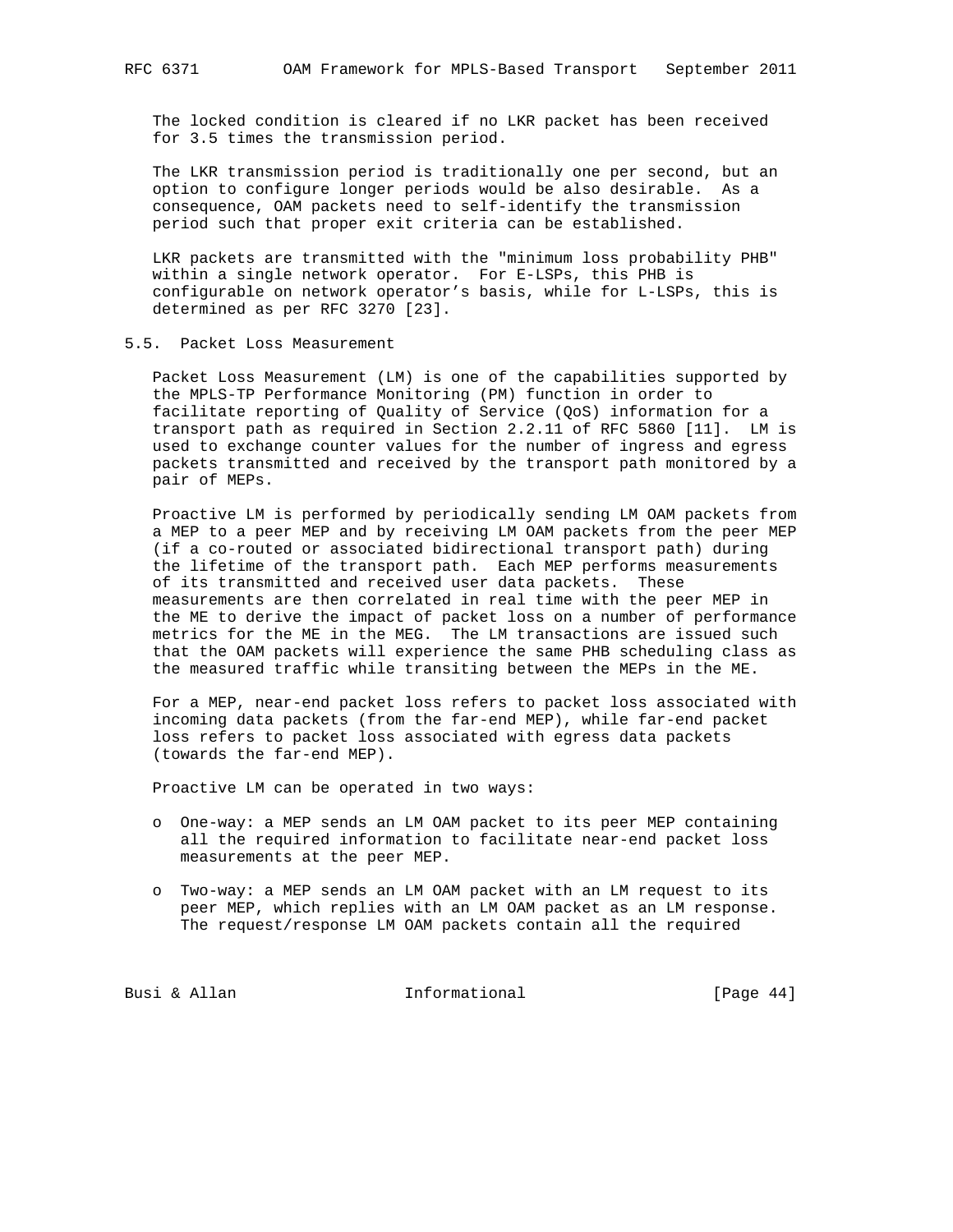information to facilitate both near-end and far-end packet loss measurements from the viewpoint of the originating MEP.

 One-way LM is applicable to both unidirectional and bidirectional (co-routed or associated) transport paths, while two-way LM is applicable only to bidirectional (co-routed or associated) transport paths.

 MIPs, as well as intermediate nodes, do not process the LM information; they forward these proactive LM OAM packets as regular data packets.

### 5.5.1. Configuration Considerations

 In order to support proactive LM, the transmission rate and, for E-LSPs, the PHB class (associated with the LM OAM packets originating from a MEP) need to be configured as part of the LM provisioning. LM OAM packets should be transmitted with the PHB that yields the lowest drop precedence within the measured PHB Scheduling Class (see RFC 3260 [17]), in order to maximize reliability of measurement within the traffic class.

 If that PHB class is not an ordered aggregate where the ordering constraint is all packets with the PHB class being delivered in order, LM can produce inconsistent results.

 Performance monitoring (e.g., LM) is only relevant when the transport path is defect free. CC-V contributes to the accuracy of PM statistics by permitting the defect-free periods to be properly distinguished. Therefore, support of proactive LM has implications on the CC-V transmission period (see Section 5.1.3).

# 5.5.2. Sampling Skew

 If an implementation makes use of a hardware forwarding path that operates in parallel with an OAM processing path, whether hardware or software based, the packet and byte counts may be skewed if one or more packets can be processed before the OAM processing samples counters. If OAM is implemented in software, this error can be quite large.

# 5.5.3. Multilink Issues

 If multilink is used at the ingress or egress of a transport path, there may not be a single packet-processing engine where an LM packet can be injected or extracted as an atomic operation while having accurate packet and byte counts associated with the packet.

Busi & Allan **Informational** [Page 45]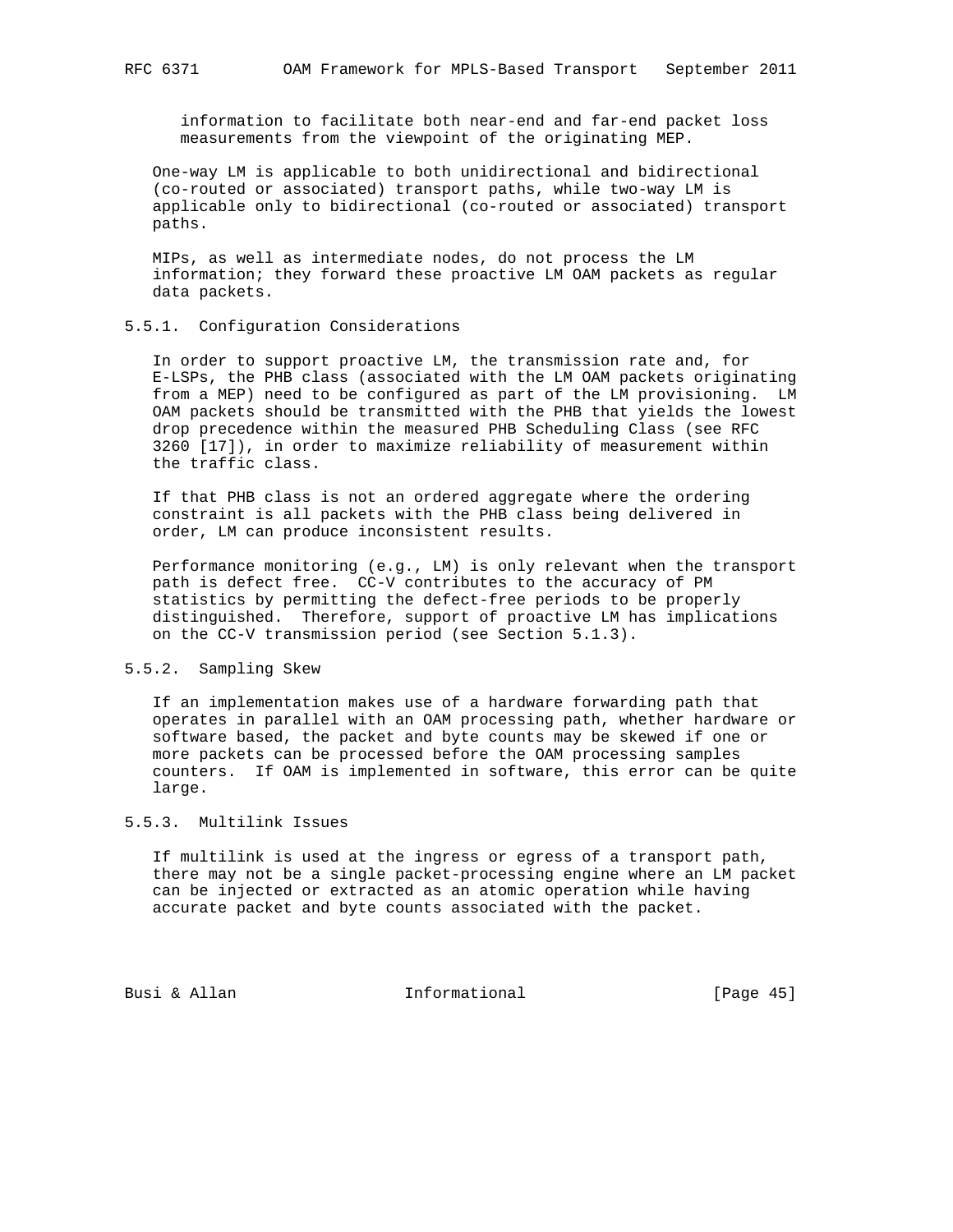In the case where multilink is encountered along the route of the transport path, the reordering of packets within the transport path can cause inaccurate LM results.

5.6. Packet Delay Measurement

 Packet Delay Measurement (DM) is one of the capabilities supported by the MPLS-TP PM function in order to facilitate reporting of QoS information for a transport path as required in Section 2.2.12 of RFC 5860 [11]. Specifically, proactive DM is used to measure the long term packet delay and packet delay variation in the transport path monitored by a pair of MEPs.

 Proactive DM is performed by sending periodic DM OAM packets from a MEP to a peer MEP and by receiving DM OAM packets from the peer MEP (if a co-routed or associated bidirectional transport path) during a configurable time interval.

Proactive DM can be operated in two ways:

- o One-way: a MEP sends a DM OAM packet to its peer MEP containing all the required information to facilitate one-way packet delay and/or one-way packet delay variation measurements at the peer MEP. Note that this requires precise time synchronization at either MEP by means outside the scope of this framework.
- o Two-way: a MEP sends a DM OAM packet with a DM request to its peer MEP, which replies with a DM OAM packet as a DM response. The request/response DM OAM packets contain all the required information to facilitate two-way packet delay and/or two-way packet delay variation measurements from the viewpoint of the originating MEP.

 One-way DM is applicable to both unidirectional and bidirectional (co-routed or associated) transport paths, while two-way DM is applicable only to bidirectional (co-routed or associated) transport paths.

 MIPs, as well as intermediate nodes, do not process the DM information; they forward these proactive DM OAM packets as regular data packets.

5.6.1. Configuration Considerations

 In order to support proactive DM, the transmission rate and, for E-LSPs, the PHB (associated with the DM OAM packets originating from a MEP) need to be configured as part of the DM provisioning. DM OAM packets should be transmitted with the PHB that yields the lowest

Busi & Allan **Informational** [Page 46]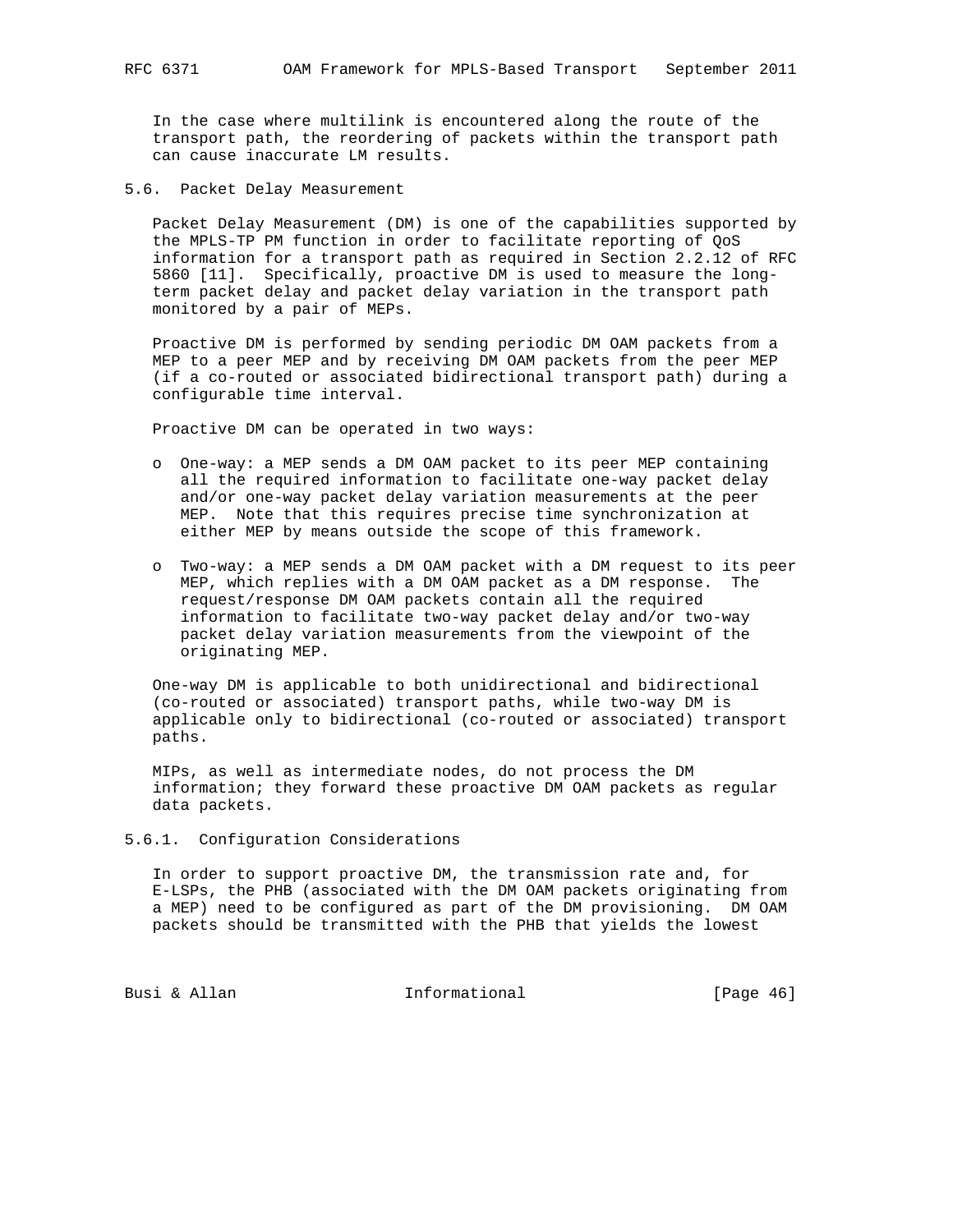drop precedence within the measured PHB Scheduling Class (see RFC 3260 [17]).

 Performance monitoring (e.g., DM) is only relevant when the transport path is defect free. CC-V contributes to the accuracy of PM statistics by permitting the defect-free periods to be properly distinguished. Therefore, support of proactive DM has implications on the CC-V transmission period (see Section 5.1.3).

### 5.7. Client Failure Indication

 The Client Failure Indication (CFI) function, as required in Section 2.2.10 of RFC 5860 [11], is used to help process client defects and propagate a client signal defect condition from the process associated with the local attachment circuit where the defect was detected (typically the source adaptation function for the local client interface). It is propagated to the process associated with the far-end attachment circuit (typically the source adaptation function for the far-end client interface) for the same transmission path, in case the client of the transport path does not support a native defect/alarm indication mechanism, e.g., AIS.

 A source MEP starts transmitting a CFI to its peer MEP when it receives a local client signal defect notification via its local client signal fail indication. Mechanisms to detect local client signal fail defects are technology specific. Similarly, mechanisms to determine when to cease originating client signal fail indication are also technology specific.

 A sink MEP that has received a CFI reports this condition to its associated client process via its local CFI function. Consequent actions toward the client attachment circuit are technology specific.

 There needs to be a 1:1 correspondence between the client and the MEG; otherwise, when multiple clients are multiplexed over a transport path, the CFI packet requires additional information to permit the client instance to be identified.

 MIPs, as well as intermediate nodes, do not process the CFI information; they forward these proactive CFI OAM packets as regular data packets.

5.7.1. Configuration Considerations

 In order to support CFI indication, the CFI transmission rate and, for E-LSPs, the PHB of the CFI OAM packets should be configured as part of the CFI configuration.

Busi & Allan **Informational** [Page 47]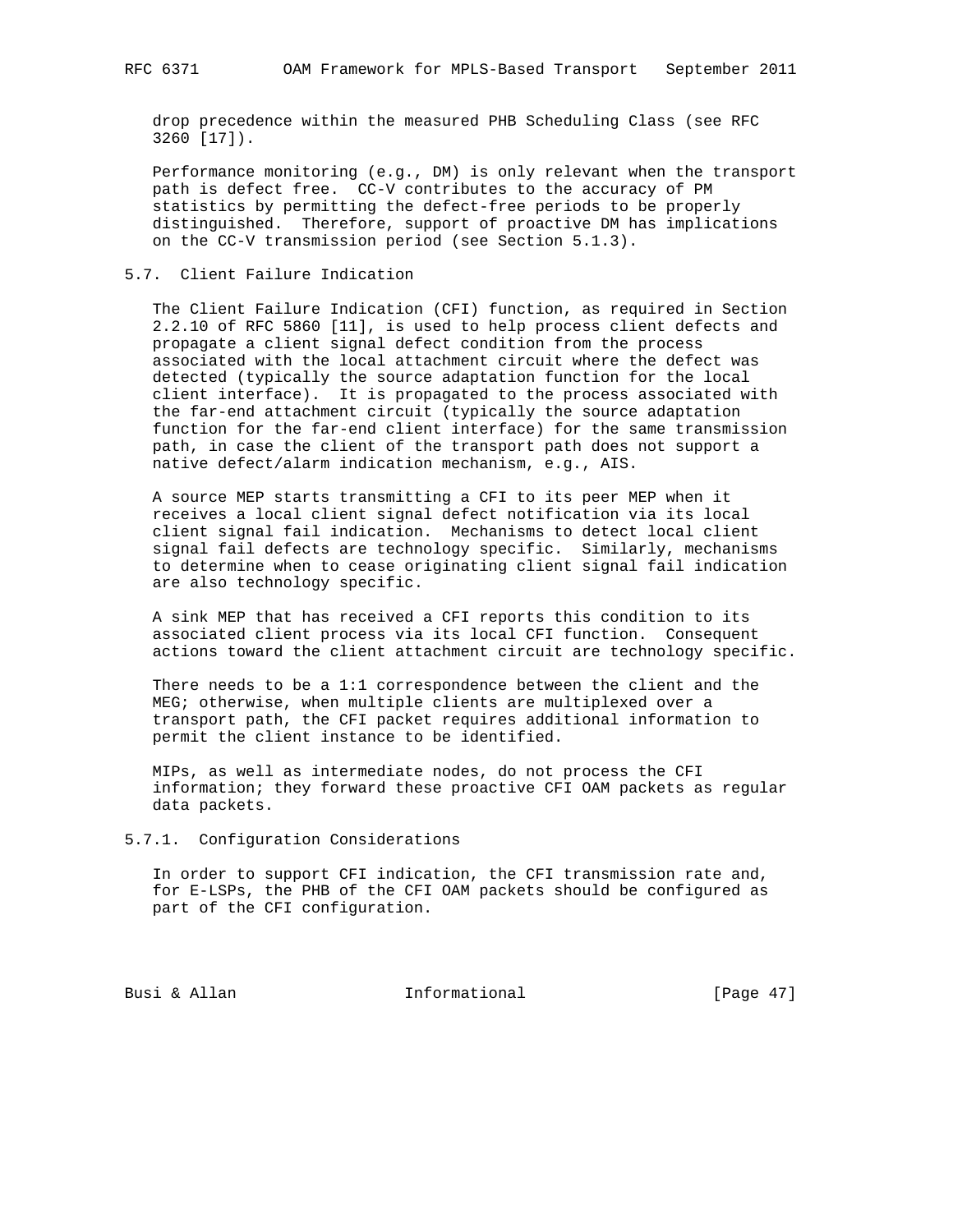In contrast to proactive monitoring, on-demand monitoring is initiated manually and for a limited amount of time, usually for operations such as diagnostics to investigate a defect condition.

 On-demand monitoring covers a combination of "in-service" and "out of-service" monitoring functions. The control and measurement implications are:

- 1. A MEG can be directed to perform an "on-demand" functions at arbitrary times in the lifetime of a transport path.
- 2. "Out-of-service" monitoring functions may require a priori configuration of both MEPs and intermediate nodes in the MEG (e.g., data-plane loopback) and the issuance of notifications into client layers of the transport path being removed from service (e.g., lock reporting)
- 3. The measurements resulting from "on-demand" monitoring are typically harvested in real time, as they are frequently initiated manually. These do not necessarily require different harvesting mechanisms than for harvesting proactive monitoring telemetry.

 The functions that are exclusively out-of-service are those described in Section 6.3. The remainder are applicable to both in-service and out-of-service transport paths.

6.1. Connectivity Verification

 The on-demand connectivity verification function, as required in Section 2.2.3 of RFC 5860 [11], is a transaction that flows from the originating MEP to a target MIP or MEP to verify the connectivity between these points.

 Use of on-demand CV is dependent on the existence of a bidirectional ME or an associated return ME, or the availability of an out-of-band return path, because it requires the ability for target MIPs and MEPs to direct responses to the originating MEPs.

 One possible use of on-demand CV would be to perform fault management without using proactive CC-V, in order to preserve network resources, e.g., bandwidth, processing time at switches. In this case, network management periodically invokes on-demand CV.

Busi & Allan **Informational** [Page 48]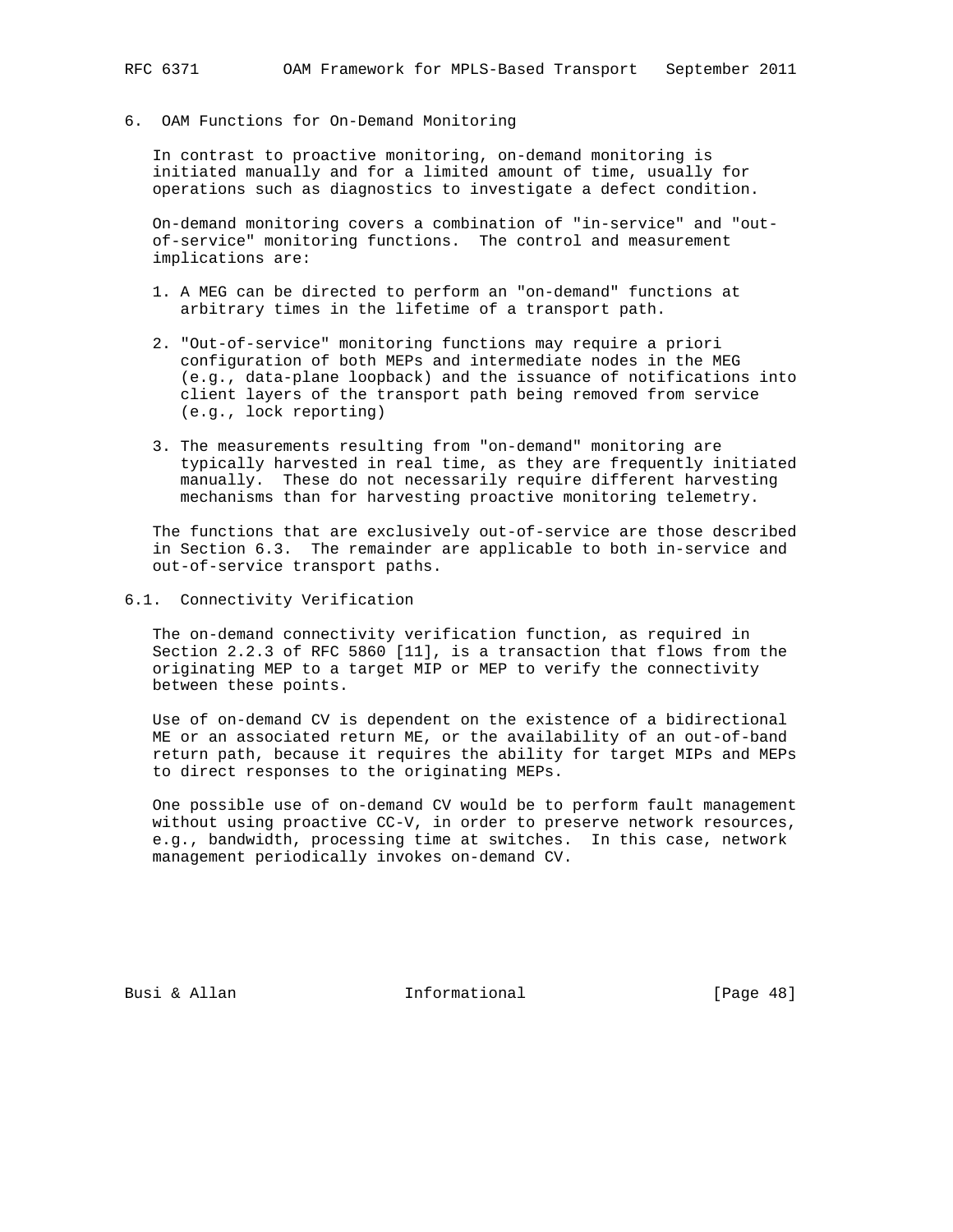An additional use of on-demand CV would be to detect and locate a problem of connectivity when a problem is suspected or known to be based on other tools. In this case, the functionality will be triggered by the network management in response to a status signal or alarm indication.

 On-demand CV is based upon generation of on-demand CV packets that should uniquely identify the MEG that is being checked. The on demand functionality may be used to check either an entire MEG (end to-end) or between the originating MEP and a specific MIP. This functionality may not be available for associated bidirectional transport paths or unidirectional paths, as the MIP may not have a return path to the originating MEP for the on-demand CV transaction.

 When on-demand CV is invoked, the originating MEP issues a sequence of on-demand CV packets that uniquely identifies the MEG being verified. The number of packets and their transmission rate should be pre-configured at the originating MEP to take into account normal packet-loss conditions. The source MEP should use the mechanisms defined in Sections 3.3 and 3.4 when sending an on-demand CV packet to a target MEP or target MIP, respectively. The target MEP/MIP shall return a reply on-demand CV packet for each packet received. If the expected number of on-demand CV reply packets is not received at the originating MEP, this is an indication that a connectivity problem may exist.

 On-demand CV should have the ability to carry padding such that a variety of MTU sizes can be originated to verify the MTU transport capability of the transport path.

 MIPs that are not targeted by on-demand CV packets, as well as intermediate nodes, do not process the CV information; they forward these on-demand CV OAM packets as regular data packets.

## 6.1.1. Configuration Considerations

 For on-demand CV, the originating MEP should support the configuration of the number of packets to be transmitted/received in each sequence of transmissions and their packet size.

 In addition, when the CV packet is used to check connectivity toward a target MIP, the number of hops to reach the target MIP should be configured.

 For E-LSPs, the PHB of the on-demand CV packets should be configured as well. This permits the verification of correct operation of QoS queuing as well as connectivity.

Busi & Allan **Informational** [Page 49]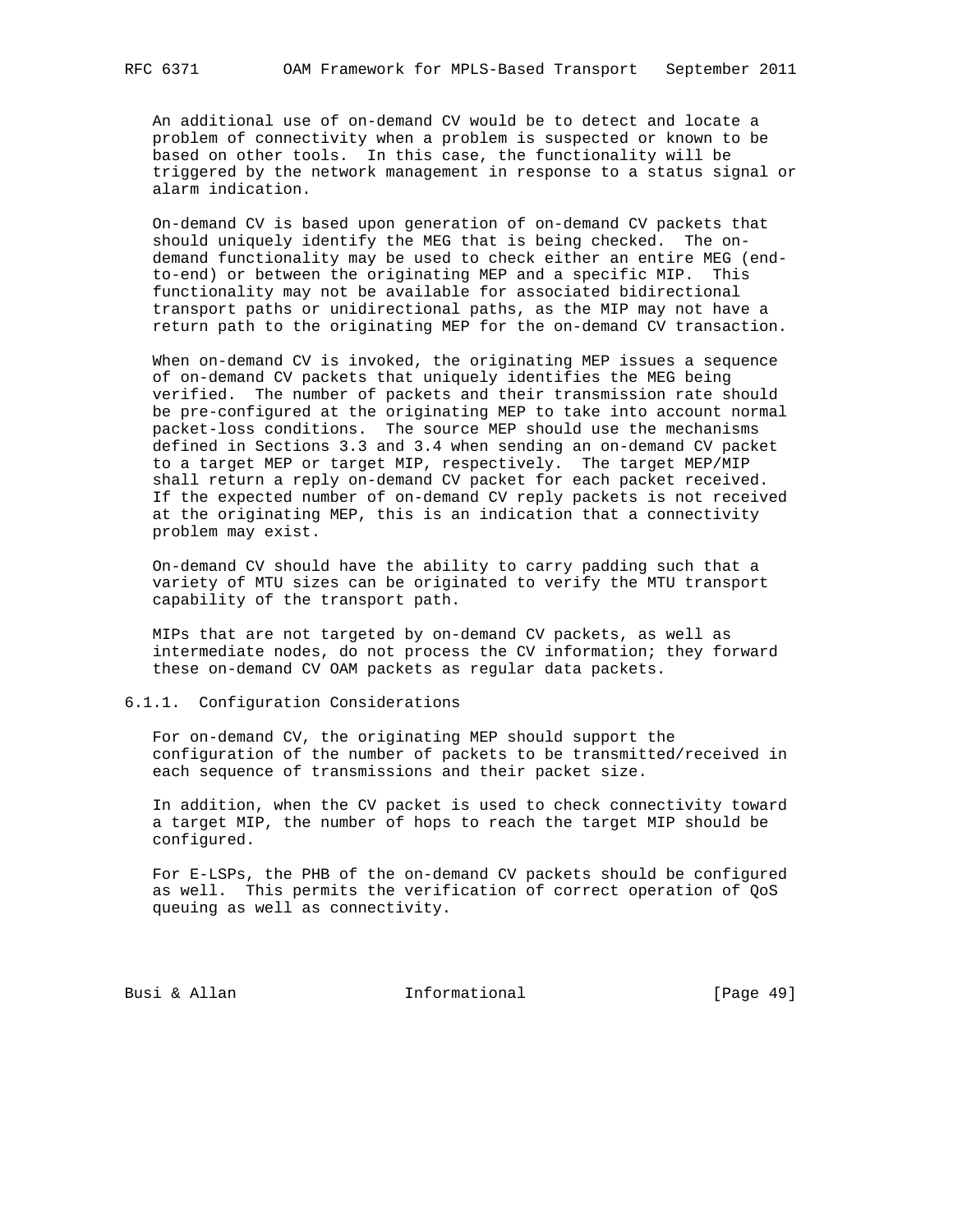## 6.2. Packet Loss Measurement

 On-demand Packet Loss Measurement (LM) is one of the capabilities supported by the MPLS-TP Performance Monitoring function in order to facilitate the diagnosis of QoS performance for a transport path, as required in Section 2.2.11 of RFC 5860 [11].

 On-demand LM is very similar to proactive LM described in Section 5.5. This section focuses on the differences between on-demand and proactive LM.

 On-demand LM is performed by periodically sending LM OAM packets from a MEP to a peer MEP and by receiving LM OAM packets from the peer MEP (if a co-routed or associated bidirectional transport path) during a pre-defined monitoring period. Each MEP performs measurements of its transmitted and received user data packets. These measurements are then correlated to evaluate the packet-loss performance metrics of the transport path.

 Use of packet loss measurement in an out-of-service transport path requires a traffic source such as a test device that can inject synthetic traffic.

### 6.2.1. Configuration Considerations

 In order to support on-demand LM, the beginning and duration of the LM procedures, the transmission rate, and, for E-LSPs, the PHB class (associated with the LM OAM packets originating from a MEP) must be configured as part of the on-demand LM provisioning. LM OAM packets should be transmitted with the PHB that yields the lowest drop precedence as described in Section 5.5.1.

## 6.2.2. Sampling Skew

 The same considerations described in Section 5.5.2 for the proactive LM are also applicable to on-demand LM implementations.

### 6.2.3. Multilink Issues

Multilink issues are as described in Section 5.5.3.

#### 6.3. Diagnostic Tests

 Diagnostic tests are tests performed on a MEG that has been taken out of service.

Busi & Allan  $Informational$  [Page 50]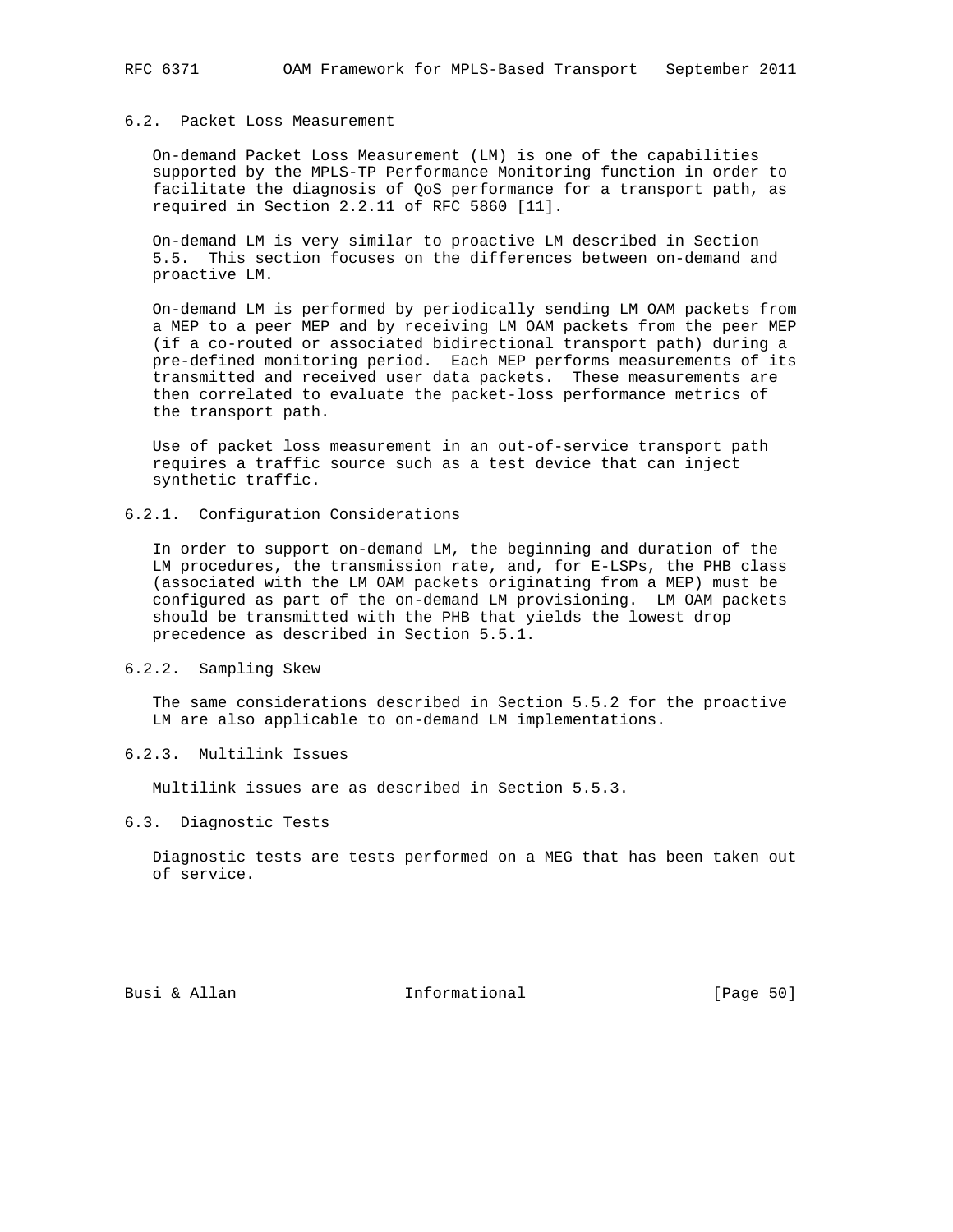# 6.3.1. Throughput Estimation

 Throughput estimation is an on-demand out-of-service function, as required in Section 2.2.5 of RFC 5860 [11], that allows verifying the bandwidth/throughput of an MPLS-TP transport path (LSP or PW) before it is put in service.

 Throughput estimation is performed between MEPs and between a MEP and a MIP. It can be performed in one-way or two-way modes.

 According to RFC 2544 [12], this test is performed by sending OAM test packets at increasing rates (up to the theoretical maximum), computing the percentage of OAM test packets received, and reporting the rate at which OAM test packets begin to drop. In general, this rate is dependent on the OAM test packet size.

 When configured to perform such tests, a source MEP inserts OAM test packets with a specified packet size and transmission pattern at a rate to exercise the throughput.

 The throughput test can create congestion within the network, thus impacting other transport paths. However, the test traffic should comply with the traffic profile of the transport path under test, so the impact of the test will not be worse than the impact caused by the customers, whose traffic would be sent over that transport path, sending the traffic at the maximum rate allowed by their traffic profiles. Therefore, throughput tests are not applicable to transport paths that do not have a defined traffic profile, such as LSPs in a context where statistical multiplexing is leveraged for network capacity dimensioning.

 For a one-way test, the remote sink MEP receives the OAM test packets and calculates the packet loss. For a two-way test, the remote MEP loops the OAM test packets back to the original MEP, and the local sink MEP calculates the packet loss.

 It is worth noting that two-way throughput estimation is only applicable to bidirectional (co-routed or associated) transport paths and can only evaluate the minimum of available throughput of the two directions. In order to estimate the throughput of each direction uniquely, two one-way throughput estimation sessions have to be set up. One-way throughput estimation requires coordination between the transmitting and receiving test devices as described in Section 6 of RFC 2544 [12].

 It is also worth noting that if throughput estimation is performed on transport paths that transit oversubscribed links, the test may not produce comprehensive results if viewed in isolation because the

Busi & Allan  $I_n$  Informational [Page 51]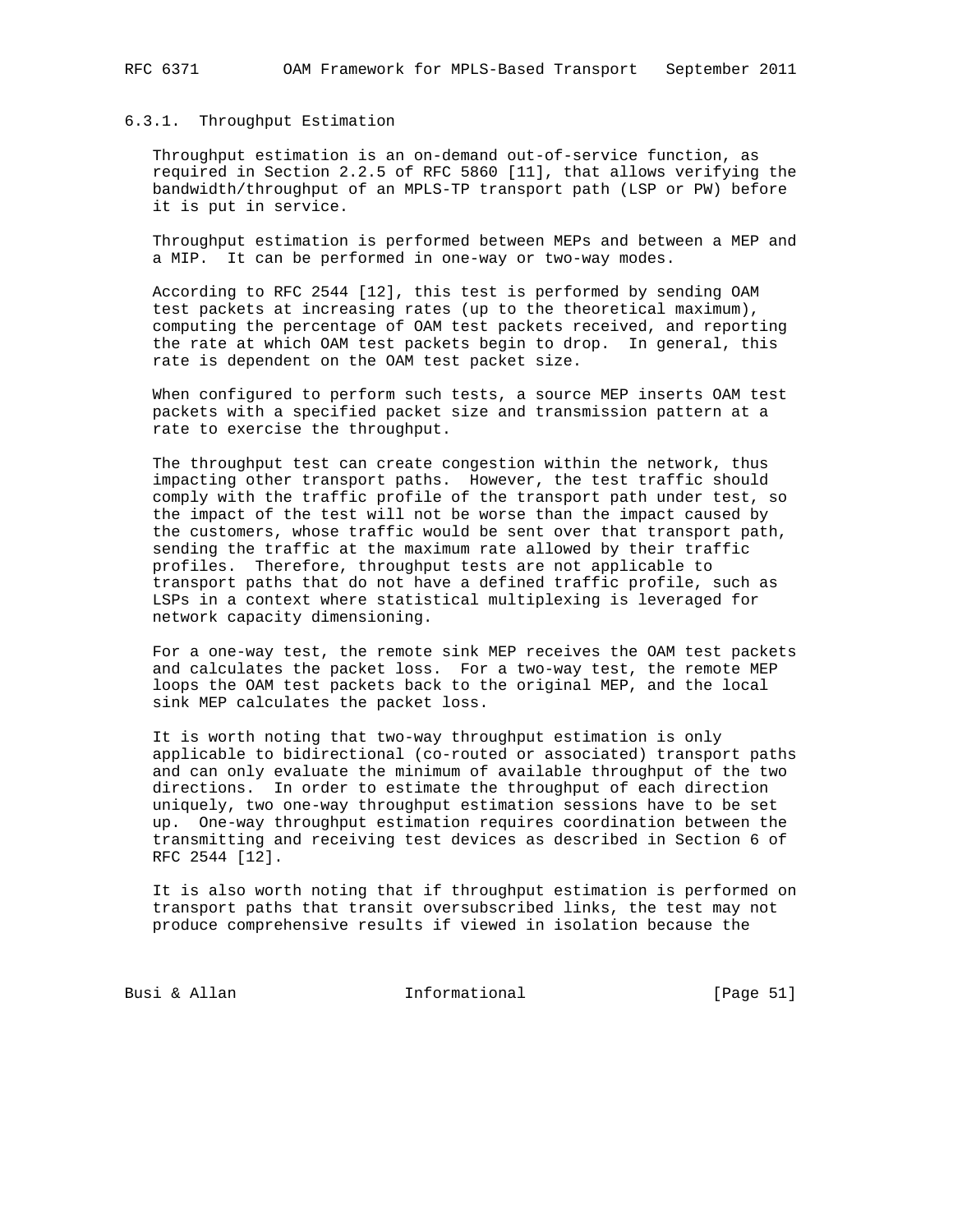impact of the test on the surrounding traffic needs to also be considered. Moreover, the estimation will only reflect the bandwidth available at the moment when the measure is made.

 MIPs that are not targeted by on-demand test OAM packets, as well as intermediate nodes, do not process the throughput test information; they forward these on-demand test OAM packets as regular data packets.

## 6.3.1.1. Configuration Considerations

 Throughput estimation is an out-of-service tool. The diagnosed MEG should be put into a locked state before the diagnostic test is started.

 A MEG can be put into a locked state either via an NMS action or using the Lock Instruct OAM tool as defined in Section 7.

 At the transmitting MEP, provisioning is required for a test signal generator that is associated with the MEP. At a receiving MEP, provisioning is required for a test signal detector that is associated with the MEP.

 In order to ensure accurate measurement, care needs to be taken to enable throughput estimation only if all the MEPs within the MEG can process OAM test packets at the same rate as the payload data rates (see Section 6.3.1.2).

### 6.3.1.2. Limited OAM Processing Rate

 If an implementation is able to process payload at much higher data rates than OAM test packets, then accurate measurement of throughput using OAM test packets is not achievable. Whether OAM packets can be processed at the same rate as payload is implementation dependent.

#### 6.3.1.3. Multilink Considerations

 If multilink is used, then it may not be possible to perform throughput measurement, as the throughput test may not have a mechanism for utilizing more than one component link of the aggregated link.

#### 6.3.2. Data-Plane Loopback

 Data-plane loopback is an out-of-service function, as required in Section 2.2.5 of RFC 5860 [11]. This function consists in placing a transport path, at either an intermediate or terminating node, into a data-plane loopback state, such that all traffic (including both

Busi & Allan  $I_n$  Informational [Page 52]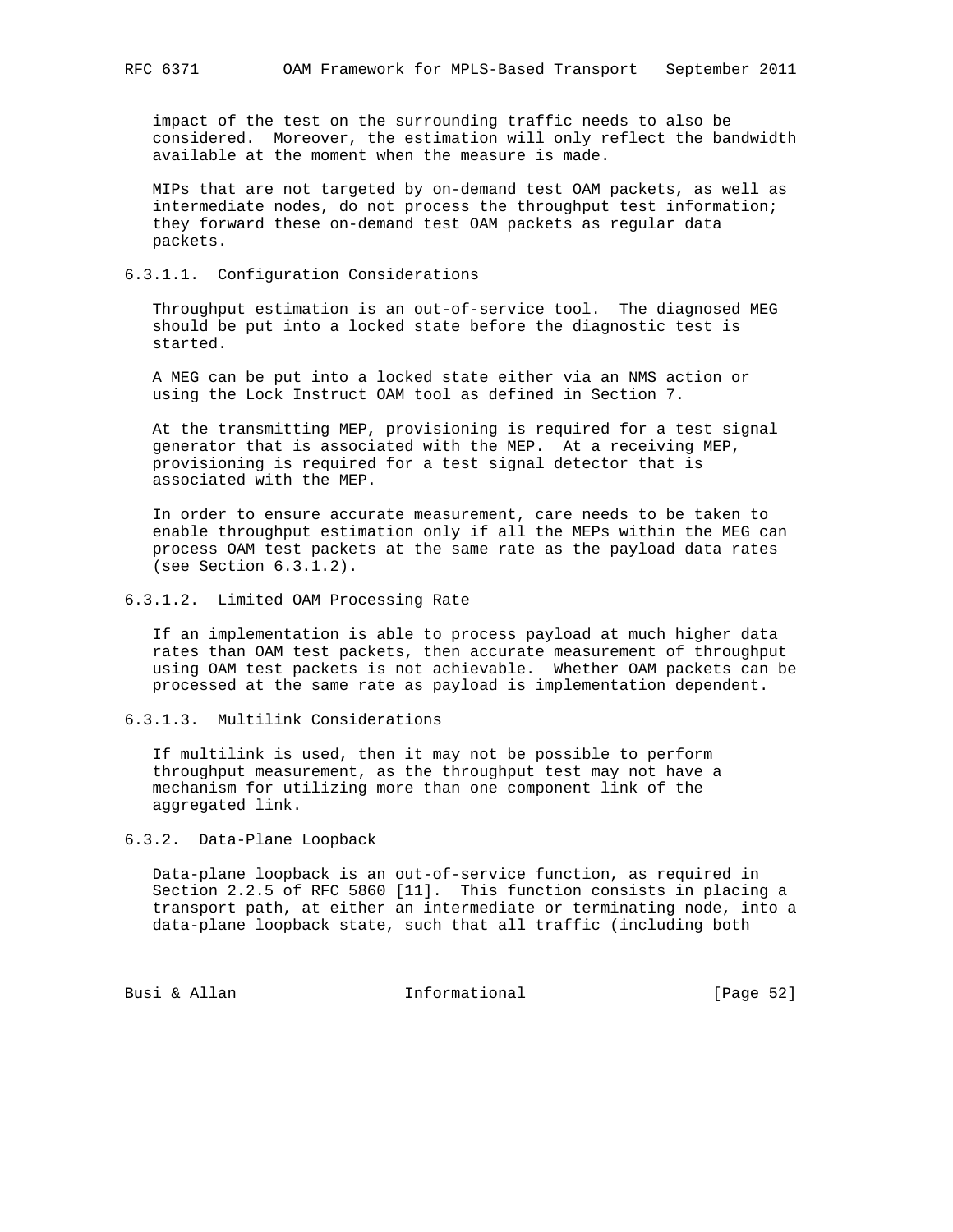payload and OAM) received on the looped back interface is sent on the reverse direction of the transport path. The traffic is looped back unmodified except for normal per-hop processing such as TTL decrement.

 The data-plane loopback function requires that the MEG is locked such that user data traffic is prevented from entering/exiting that MEG. Instead, test traffic is inserted at the ingress of the MEG. This test traffic can be generated from an internal process residing within the ingress node or injected by external test equipment connected to the ingress node.

 It is also normal to disable proactive monitoring of the path as the MEP located upstream with respect to the node set in the data-plane loopback mode will see all the OAM packets originated by itself, and this may interfere with other measurements.

 The only way to send an OAM packet (e.g., to remove the data-plane loopback state) to the MIPs or MEPs hosted by a node set in the data plane loopback mode is via TTL expiry. It should also be noted that MIPs can be addressed with more than one TTL value on a co-routed bidirectional path set into data-plane loopback.

 If the loopback function is to be performed at an intermediate node, it is only applicable to co-routed bidirectional paths. If the loopback is to be performed end to end, it is applicable to both co routed bidirectional and associated bidirectional paths.

 It should be noted that data-plane loopback function itself is applied to data-plane loopback points that can reside on different interfaces from MIPs/MEPs. Where a node implements data-plane loopback capability and whether it implements it in more than one point is implementation dependent.

## 6.3.2.1. Configuration Considerations

 Data-plane loopback is an out-of-service tool. The MEG that defines a diagnosed transport path should be put into a locked state before the diagnostic test is started. However, a means is required to permit the originated test traffic to be inserted at the ingress MEP when data-plane loopback is performed.

 A transport path, at either an intermediate or terminating node, can be put into data-plane loopback state via an NMS action or using an OAM tool for data-plane loopback configuration.

Busi & Allan **Informational** [Page 53]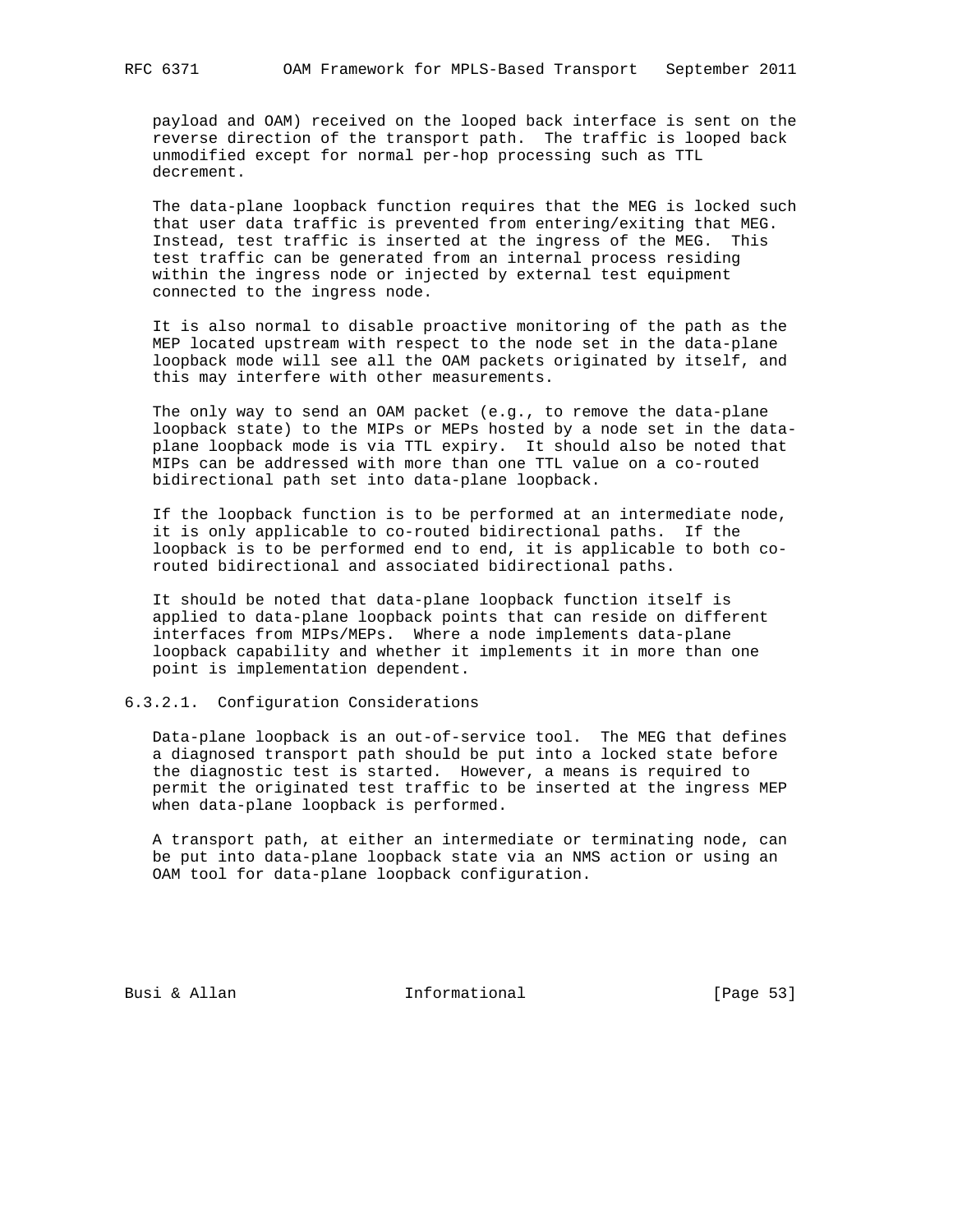If the data-plane loopback point is set somewhere at an intermediate point of a co-routed bidirectional transport path, the side of the loopback function (east/west side or both sides) needs to be configured.

# 6.4. Route Tracing

 It is often necessary to trace a route covered by a MEG from an originating MEP to the peer MEP(s) including all the MIPs in between. This may be conducted after provisioning an MPLS-TP transport path for, e.g., troubleshooting purposes such as fault localization.

 The route tracing function, as required in Section 2.2.4 of RFC 5860 [11], is providing this functionality. Based on the fate-sharing requirement of OAM flows, i.e., OAM packets receive the same forwarding treatment as data packets, route tracing is a basic means to perform connectivity verification and, to a much lesser degree, continuity check. For this function to work properly, a return path must be present.

 Route tracing might be implemented in different ways, and this document does not preclude any of them.

 Route tracing should always discover the full list of MIPs and of peer MEPs. In case a defect exists, the route tracing function will only be able to trace up to the defect, and it needs to be able to return the incomplete list of OAM entities that it was able to trace so that the fault can be localized.

### 6.4.1. Configuration Considerations

 The configuration of the route tracing function must at least support the setting of the number of trace attempts before it gives up.

#### 6.5. Packet Delay Measurement

 Packet Delay Measurement (DM) is one of the capabilities supported by the MPLS-TP PM function in order to facilitate reporting of QoS information for a transport path, as required in Section 2.2.12 of RFC 5860 [11]. Specifically, on-demand DM is used to measure packet delay and packet delay variation in the transport path monitored by a pair of MEPs during a pre-defined monitoring period.

 On-demand DM is performed by sending periodic DM OAM packets from a MEP to a peer MEP and by receiving DM OAM packets from the peer MEP (if a co-routed or associated bidirectional transport path) during a configurable time interval.

Busi & Allan **Informational** [Page 54]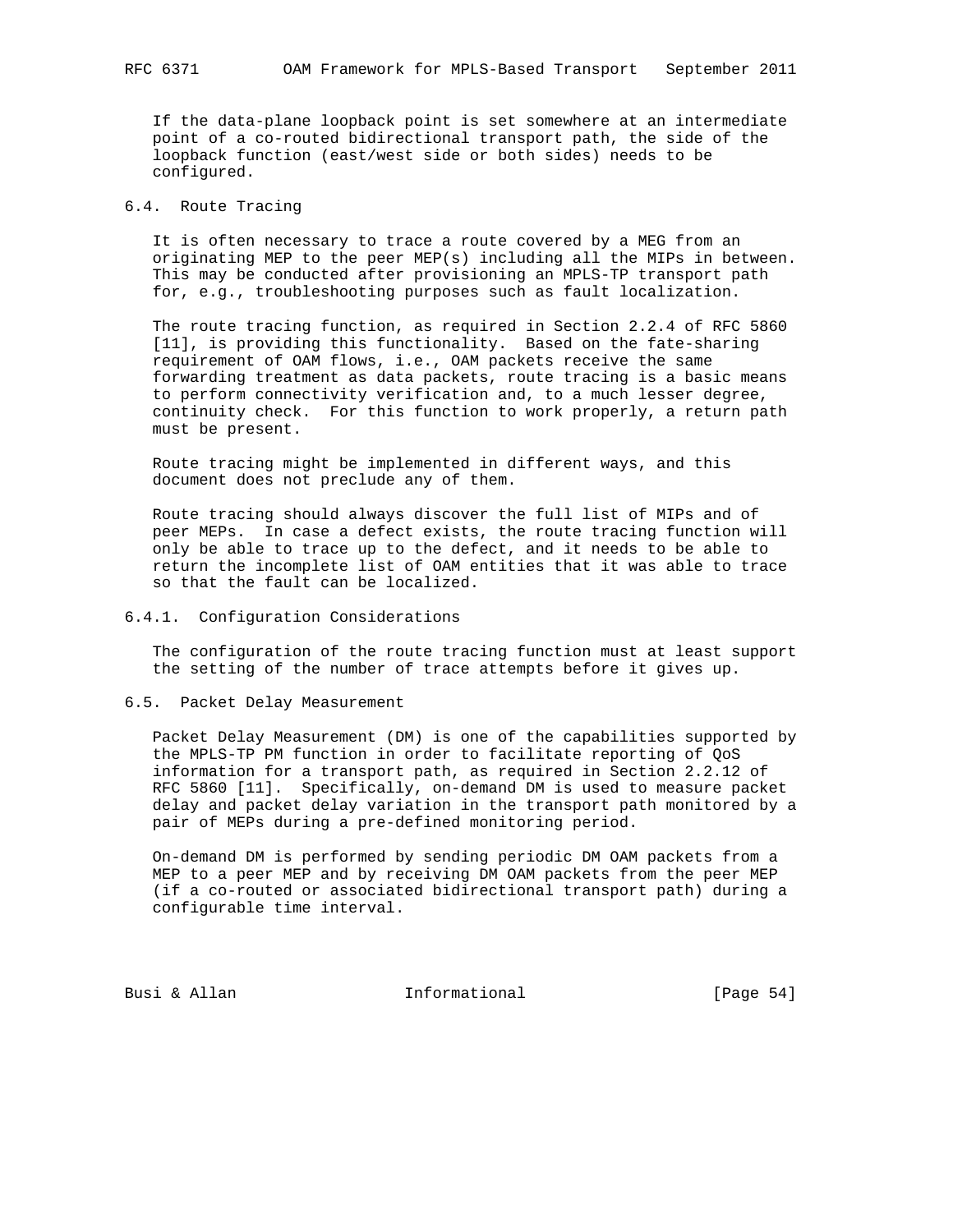On-demand DM can be operated in two modes:

- o One-way: a MEP sends a DM OAM packet to its peer MEP containing all the required information to facilitate one-way packet delay and/or one-way packet delay variation measurements at the peer MEP. Note that this requires precise time synchronization at either MEP by means outside the scope of this framework.
- o Two-way: a MEP sends a DM OAM packet with a DM request to its peer MEP, which replies with a DM OAM packet as a DM response. The request/response DM OAM packets contain all the required information to facilitate two-way packet delay and/or two-way packet delay variation measurements from the viewpoint of the originating MEP.

 MIPs, as well as intermediate nodes, do not process the DM information; they forward these on-demand DM OAM packets as regular data packets.

6.5.1. Configuration Considerations

 In order to support on-demand DM, the beginning and duration of the DM procedures, the transmission rate and, for E-LSPs, the PHB (associated with the DM OAM packets originating from a MEP) need to be configured as part of the DM provisioning. DM OAM packets should be transmitted with the PHB that yields the lowest drop precedence within the measured PHB Scheduling Class (see RFC 3260 [17]).

 In order to verify different performances between long and short packets (e.g., due to the processing time), it should be possible for the operator to configure the packet size of the on-demand OAM DM packet.

7. OAM Functions for Administration Control

7.1. Lock Instruct

 The Lock Instruct (LKI) function, as required in Section 2.2.6 of RFC 5860 [11], is a command allowing a MEP to instruct the peer MEP(s) to put the MPLS-TP transport path into a locked condition.

 This function allows single-side provisioning for administratively locking (and unlocking) an MPLS-TP transport path.

 Note that it is also possible to administratively lock (and unlock) an MPLS-TP transport path using two-side provisioning, where the NMS administratively puts both MEPs into an administrative lock condition. In this case, the LKI function is not required/used.

Busi & Allan  $I_n$  Informational [Page 55]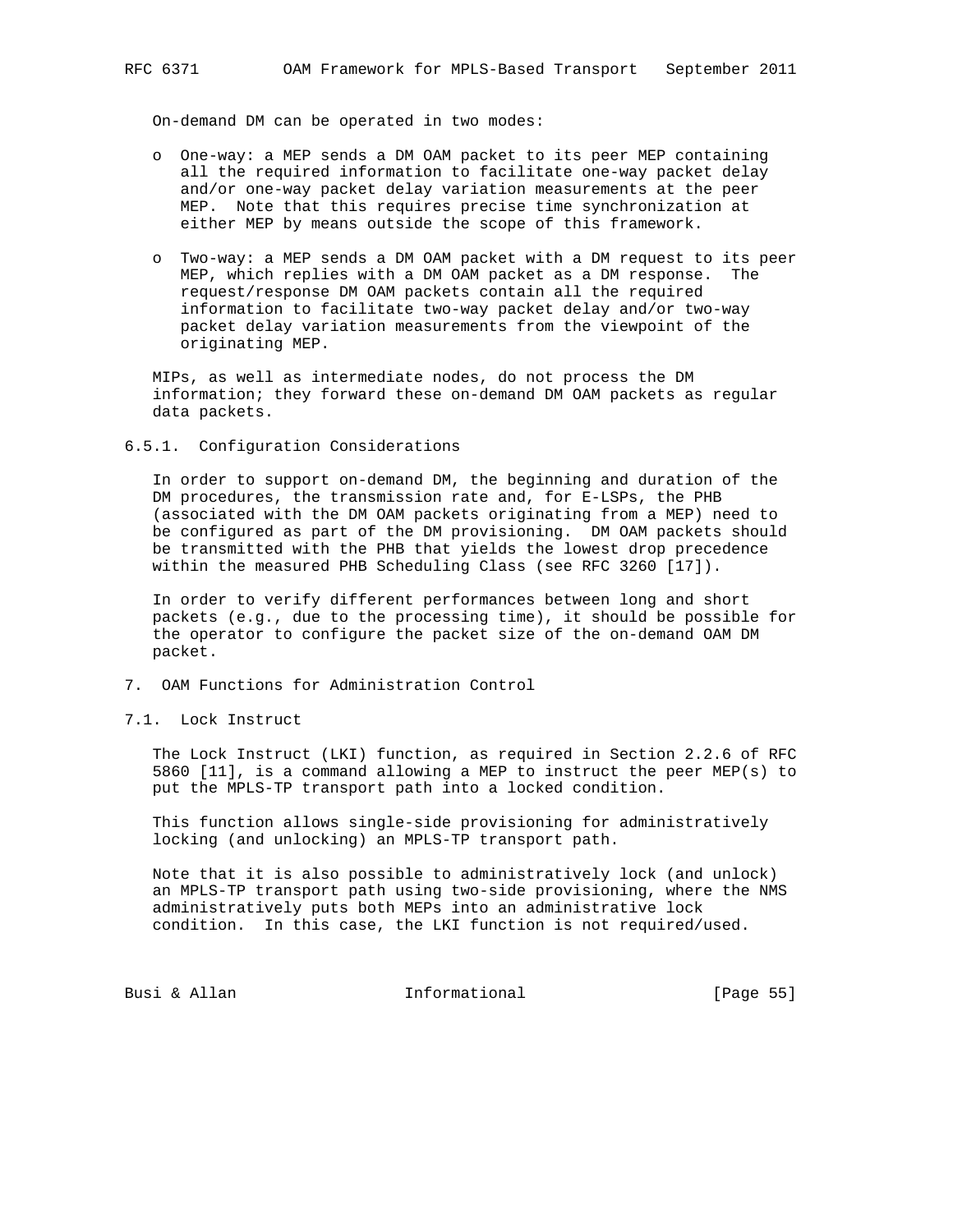MIPs, as well as intermediate nodes, do not process the Lock Instruct information; they forward these on-demand LKI OAM packets as regular data packets.

7.1.1. Locking a Transport Path

 A MEP, upon receiving a single-side administrative lock command from an NMS, sends an LKI request OAM packet to its peer MEP(s). It also puts the MPLS-TP transport path into a locked state and notifies its client (sub-)layer adaptation function upon the locked condition.

 A MEP, upon receiving an LKI request from its peer MEP, can either accept or reject the instruction and replies to the peer MEP with an LKI reply OAM packet indicating whether or not it has accepted the instruction. This requires either an in-band or out-of-band return path. The LKI reply is needed to allow the MEP to properly report to the NMS the actual result of the single-side administrative lock command.

 If the lock instruction has been accepted, it also puts the MPLS-TP transport path into a locked state and notifies its client (sub-)layer adaptation function upon the locked condition.

 Note that if the client (sub-)layer is also MPLS-TP, Lock Report (LKR) generation at the client MPLS-TP (sub-)layer is started, as described in Section 5.4.

7.1.2. Unlocking a Transport Path

 A MEP, upon receiving a single-side administrative unlock command from NMS, sends an LKI removal request OAM packet to its peer MEP(s).

 The peer MEP, upon receiving an LKI removal request, can either accept or reject the removal instruction and replies with an LK removal reply OAM packet indicating whether or not it has accepted the instruction. The LKI removal reply is needed to allow the MEP to properly report to the NMS the actual result of the single-side administrative unlock command.

 If the lock removal instruction has been accepted, it also clears the locked condition on the MPLS-TP transport path and notifies its client (sub-)layer adaptation function of this event.

 The MEP that has initiated the LKI clear procedure, upon receiving a positive LKI removal reply, also clears the locked condition on the MPLS-TP transport path and notifies this event to its client (sub-)layer adaptation function.

Busi & Allan **Informational** [Page 56]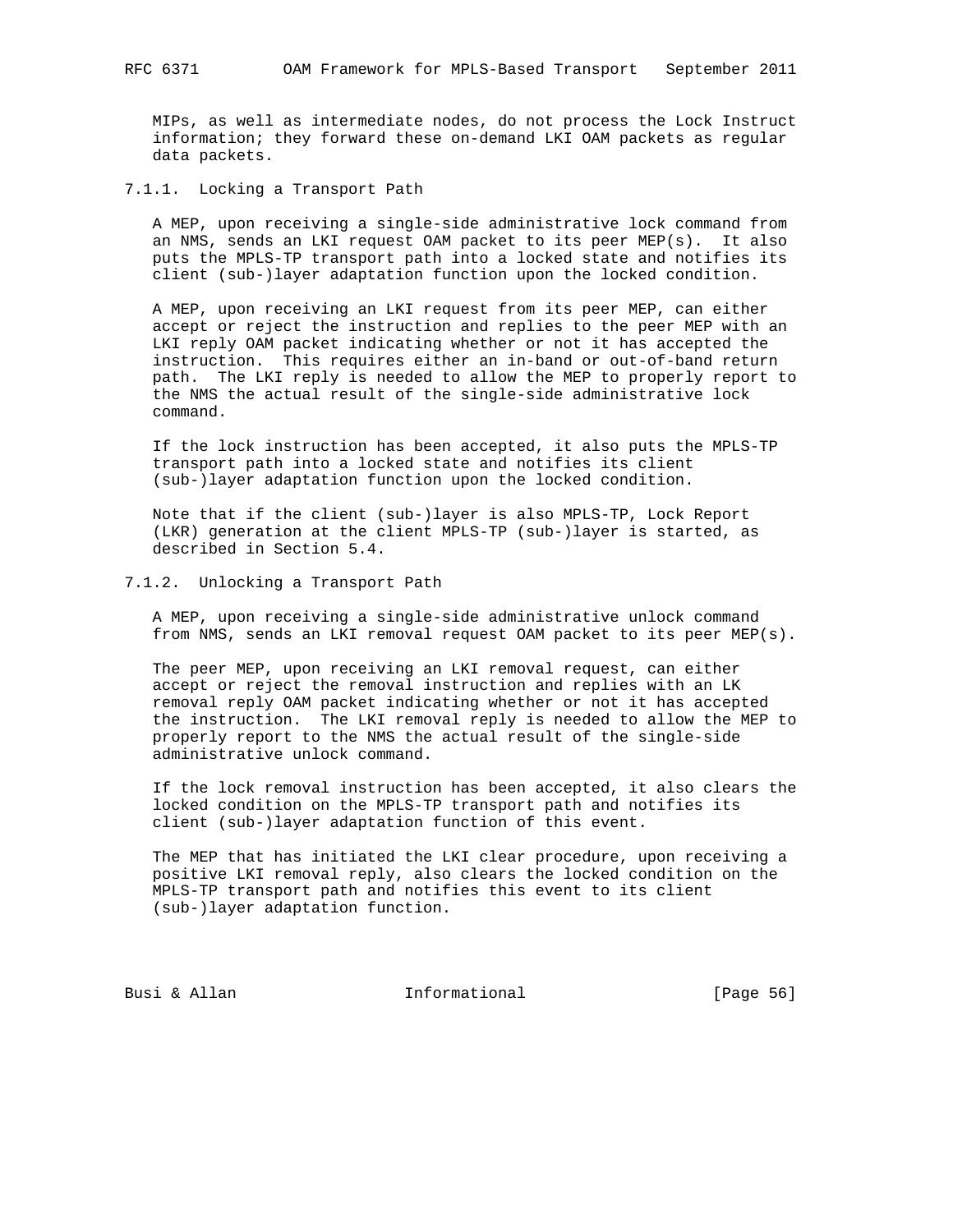Note that if the client (sub-)layer is also MPLS-TP, Lock Report (LKR) generation at the client MPLS-TP (sub-)layer is terminated, as described in Section 5.4.

8. Security Considerations

 A number of security considerations are important in the context of OAM applications.

 OAM traffic can reveal sensitive information, such as performance data and details, about the current state of the network. Insertion or modification of OAM transactions can mask the true operational state of the network, and in the case of transactions for administration control, such as lock or data-plane loopback instructions, these can be used for explicit denial-of-service attacks. The effect of such attacks is mitigated only by the fact that, for in-band messaging, the managed entities whose state can be masked is limited to those that transit the point of malicious access to the network internals due to the fate-sharing nature of OAM messaging. This is not true when an out-of-band return path is employed.

 The sensitivity of OAM data therefore suggests that one solution is that some form of authentication, authorization, and encryption is in place. This will prevent unauthorized access to vital equipment, and it will prevent third parties from learning about sensitive information about the transport network. However, it should be observed that the combination of the frequency of some OAM transactions, the need for timeliness of OAM transaction exchange, and all permutations of unique MEP to MEP, MEP to MIP, and intermediate-system-originated transactions mitigates against the practical establishment and maintenance of a large number of security associations per MEG either in advance or as required.

 For this reason, it is assumed that the internal links of the network are physically secured from malicious access such that OAM transactions scoped to fault and performance management of individual MEGs are not encumbered with additional security. Further, it is assumed in multi-provider cases where OAM transactions originate outside of an individual provider's trusted domain that filtering mechanisms or further encapsulation will need to constrain the potential impact of malicious transactions. Mechanisms that the framework does not specify might be subject to additional security considerations.

 In case of misconfiguration, some nodes can receive OAM packets that they cannot recognize. In such a case, these OAM packets should be silently discarded in order to avoid malfunctions whose effects may

Busi & Allan  $I_n$  Informational [Page 57]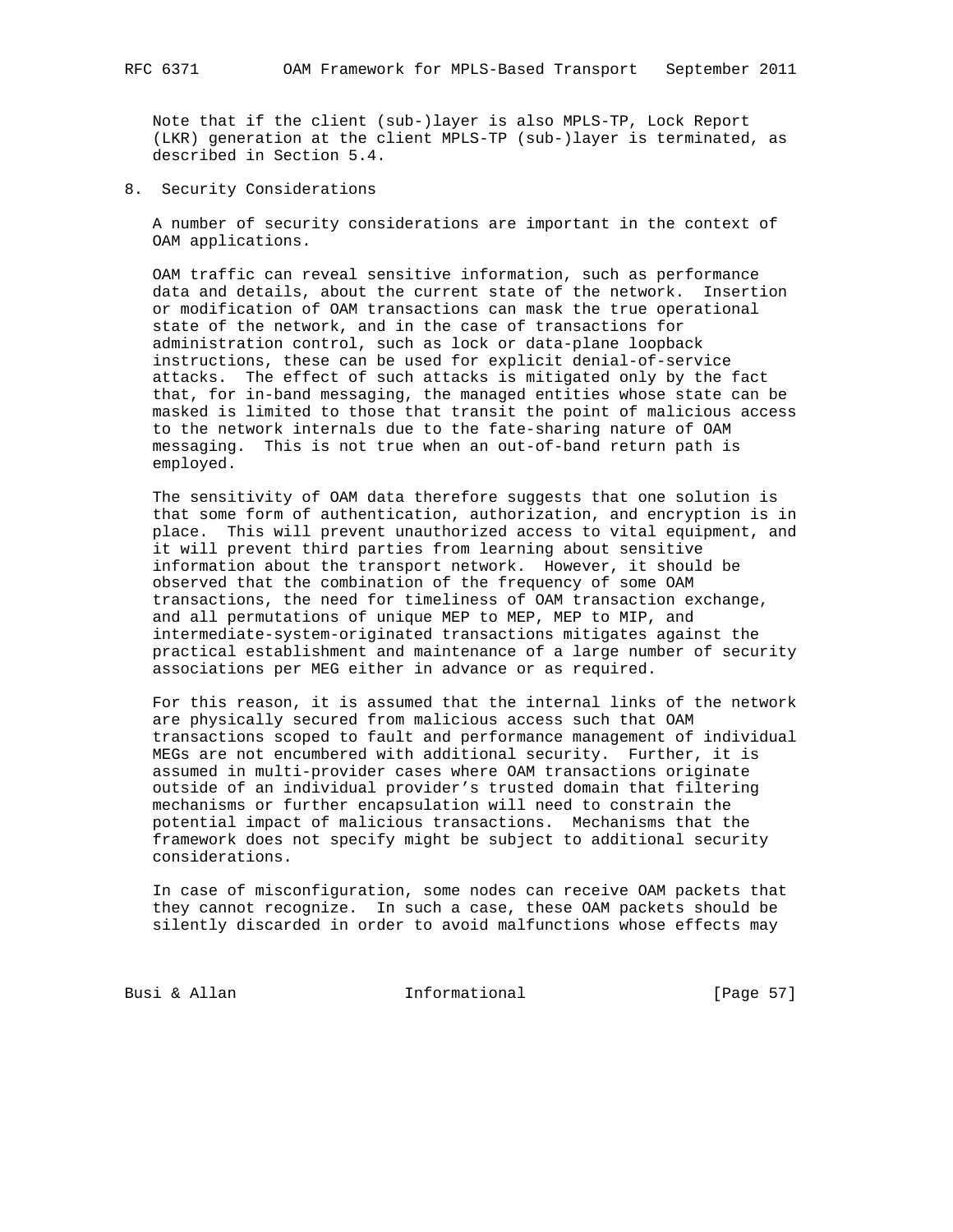be similar to malicious attacks (e.g., degraded performance or even failure). Further considerations about data-plane attacks via G-ACh are provided in RFC 5921 [8].

9. Acknowledgments

 The authors would like to thank all members of the teams (the Joint Working Team, the MPLS Interoperability Design Team in IETF, and the Ad Hoc Group on MPLS-TP in ITU-T) involved in the definition and specification of the MPLS Transport Profile.

 The editors gratefully acknowledge the contributions of Adrian Farrel, Yoshinori Koike, Luca Martini, Yuji Tochio, and Manuel Paul for the definition of per-interface MIPs and MEPs.

 The editors gratefully acknowledge the contributions of Malcolm Betts, Yoshinori Koike, Xiao Min, and Maarten Vissers for the Lock Report and Lock Instruct descriptions.

 The authors would also like to thank Alessandro D'Alessandro, Loa Andersson, Malcolm Betts, Dave Black, Stewart Bryant, Rui Costa, Xuehui Dai, John Drake, Adrian Farrel, Dan Frost, Xia Liang, Liu Gouman, Peng He, Russ Housley, Feng Huang, Su Hui, Yoshionori Koike, Thomas Morin, George Swallow, Yuji Tochio, Curtis Villamizar, Maarten Vissers, and Xuequin Wei for their comments and enhancements to the text.

- 10. References
- 10.1. Normative References
	- [1] Rosen, E., Viswanathan, A., and R. Callon, "Multiprotocol Label Switching Architecture", RFC 3031, January 2001.
	- [2] Bryant, S., Ed., and P. Pate, Ed., "Pseudo Wire Emulation Edge to-Edge (PWE3) Architecture", RFC 3985, March 2005.
	- [3] Nadeau, T., Ed., and C. Pignataro, Ed., "Pseudowire Virtual Circuit Connectivity Verification (VCCV): A Control Channel for Pseudowires", RFC 5085, December 2007.
	- [4] Bocci, M. and S. Bryant, "An Architecture for Multi-Segment Pseudowire Emulation Edge-to-Edge", RFC 5659, October 2009.
	- [5] Niven-Jenkins, B., Ed., Brungard, D., Ed., Betts, M., Ed., Sprecher, N., and S. Ueno, "Requirements of an MPLS Transport Profile", RFC 5654, September 2009.

Busi & Allan **Informational** [Page 58]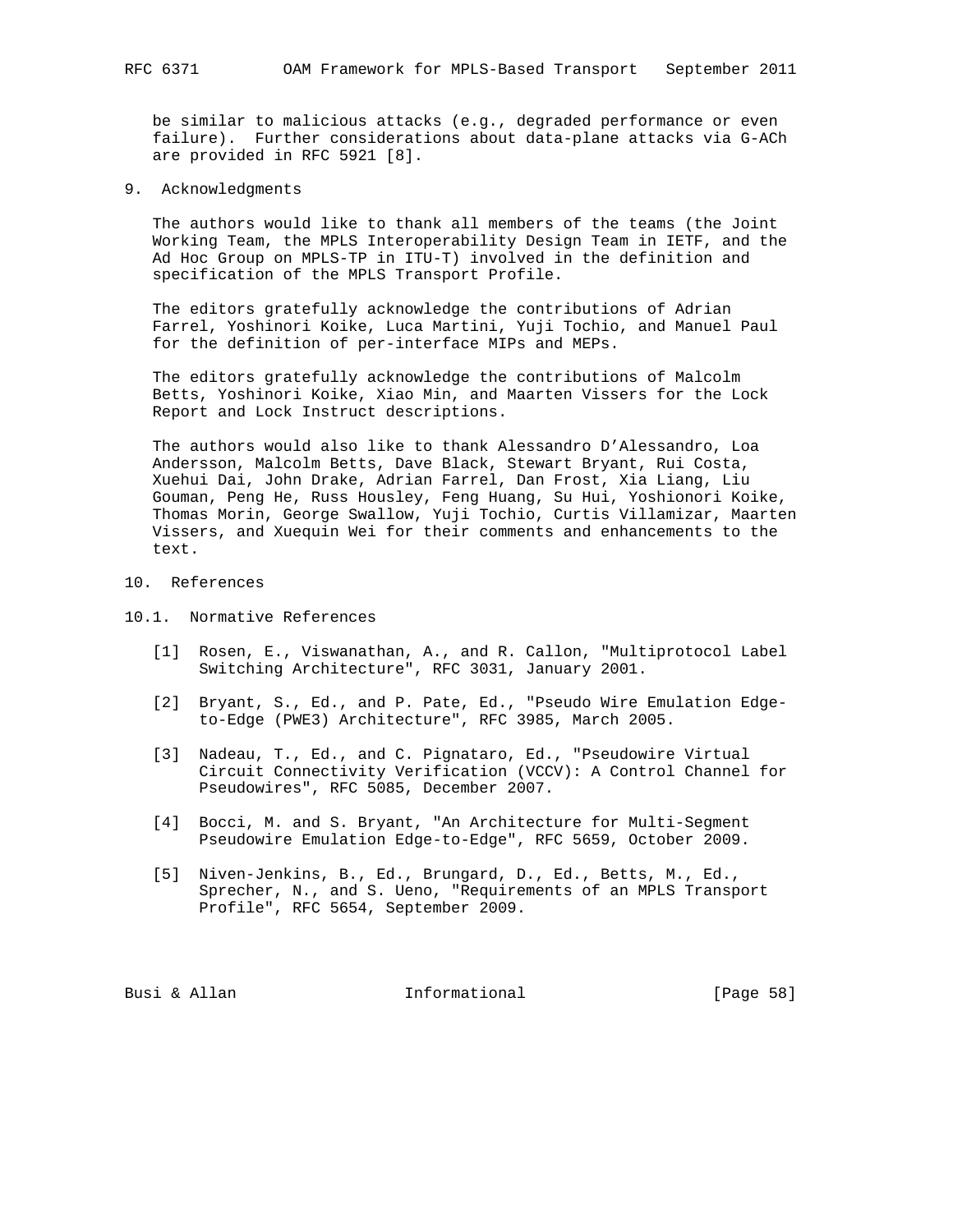- [6] Agarwal, P. and B. Akyol, "Time To Live (TTL) Processing in Multi-Protocol Label Switching (MPLS) Networks", RFC 3443, January 2003.
- [7] Bocci, M., Ed., Vigoureux, M., Ed., and S. Bryant, Ed., "MPLS Generic Associated Channel", RFC 5586, June 2009.
- [8] Bocci, M., Ed., Bryant, S., Ed., Frost, D., Ed., Levrau, L., and L. Berger, "A Framework for MPLS in Transport Networks", RFC 5921, July 2010.
- [9] Bocci, M., Levrau, L., and D. Frost, "MPLS Transport Profile User-to-Network and Network-to-Network Interfaces", RFC 6215, April 2011.
- [10] Frost, D., Ed., Bryant, S., Ed., and M. Bocci, Ed., "MPLS Transport Profile Data Plane Architecture", RFC 5960, August 2010.
- [11] Vigoureux, M., Ed., Ward, D., Ed., and M. Betts, Ed., "Requirements for Operations, Administration, and Maintenance (OAM) in MPLS Transport Networks", RFC 5860, May 2010.
- [12] Bradner, S. and J. McQuaid, "Benchmarking Methodology for Network Interconnect Devices", RFC 2544, March 1999.
- [13] Blake, S., Black, D., Carlson, M., Davies, E., Wang, Z., and W. Weiss, "An Architecture for Differentiated Service", RFC 2475, December 1998.
- [14] ITU-T Recommendation G.806 (01/09), "Characteristics of transport equipment - Description methodology and generic functionality", January 2009.
- 10.2. Informative References
	- [15] Sprecher, N. and L. Fang, "An Overview of the OAM Tool Set for MPLS based Transport Networks", Work in Progress, June 2011.
	- [16] Nichols, K., Blake, S., Baker, F., and D. Black, "Definition of the Differentiated Services Field (DS Field) in the IPv4 and IPv6 Headers", RFC 2474, December 1998.
	- [17] Grossman, D., "New Terminology and Clarifications for Diffserv", RFC 3260, April 2002.
	- [18] Kompella, K., Rekhter, Y., and L. Berger, "Link Bundling in MPLS Traffic Engineering (TE)", RFC 4201, October 2005.

Busi & Allan  $I_n$  Informational [Page 59]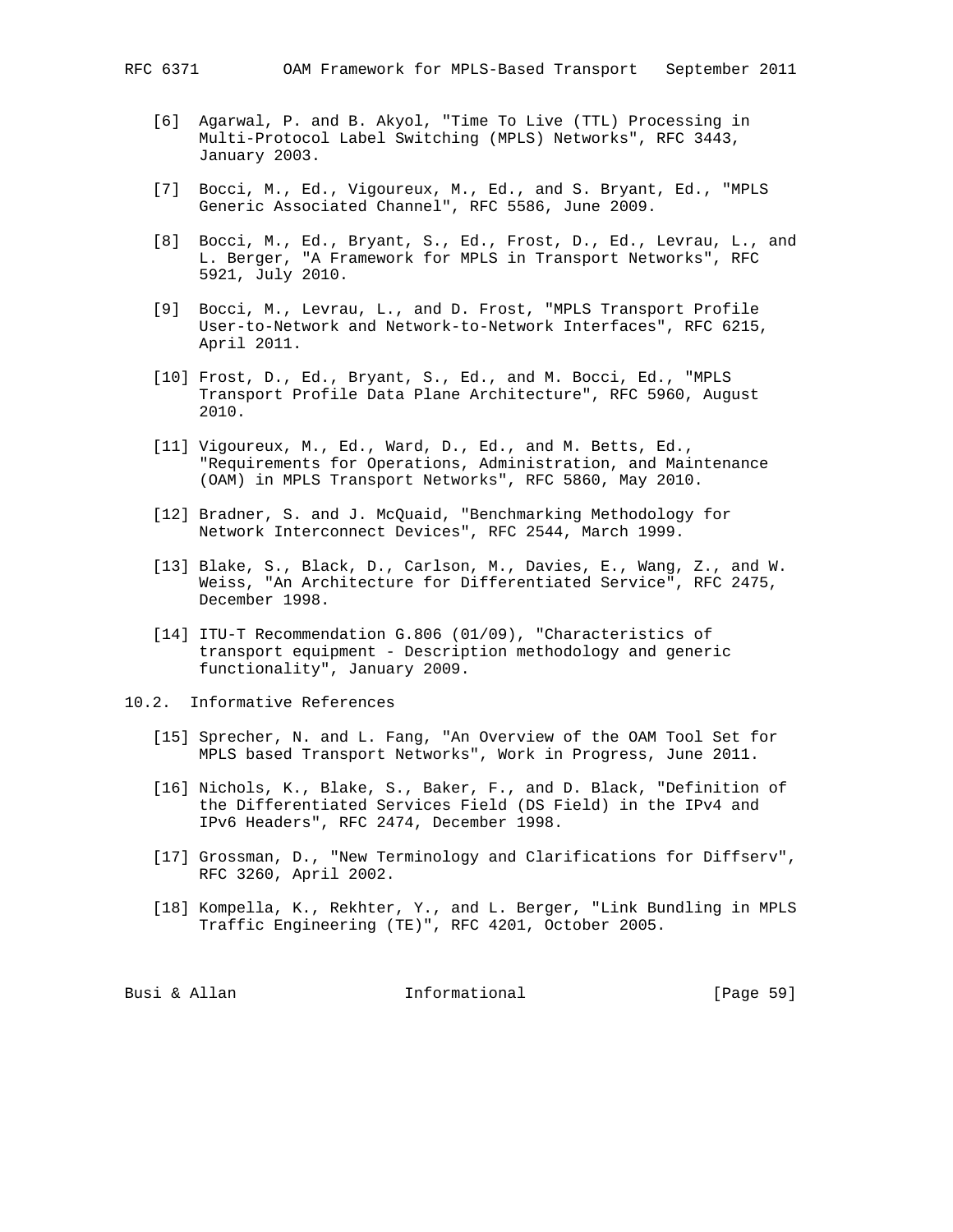- [19] ITU-T Recommendation G.707/Y.1322 (01/07), "Network node interface for the synchronous digital hierarchy (SDH)", January 2007.
- [20] ITU-T Recommendation G.805 (03/00), "Generic functional architecture of transport networks", March 2000.
- [21] ITU-T Recommendation Y.1731 (02/08), "OAM functions and mechanisms for Ethernet based networks", February 2008.
- [22] IEEE Standard 802.1AX-2008, "IEEE Standard for Local and Metropolitan Area Networks - Link Aggregation", November 2008.
- [23] Le Faucheur, F., Wu, L., Davie, B., Davari, S., Vaananen, P., Krishnan, R., Cheval, P., and J. Heinanen, "Multi-Protocol Label Switching (MPLS) Support of Differentiated Services", RFC 3270, May 2002.
- [24] Bocci, M., Swallow, G., and E. Gray, "MPLS Transport Profile (MPLS-TP) Identifiers", RFC 6370, September 2011.
- [25] Winter, R., Ed., van Helvoort, H., and M. Betts, "MPLS-TP Identifiers Following ITU-T Conventions", Work in Progress, July 2011.
- 11. Contributing Authors

 Ben Niven-Jenkins Velocix

EMail: ben@niven-jenkins.co.uk

 Annamaria Fulignoli Ericsson

EMail: annamaria.fulignoli@ericsson.com

 Enrique Hernandez-Valencia Alcatel-Lucent

EMail: Enrique.Hernandez@alcatel-lucent.com

Busi & Allan  $I_n$  Informational [Page 60]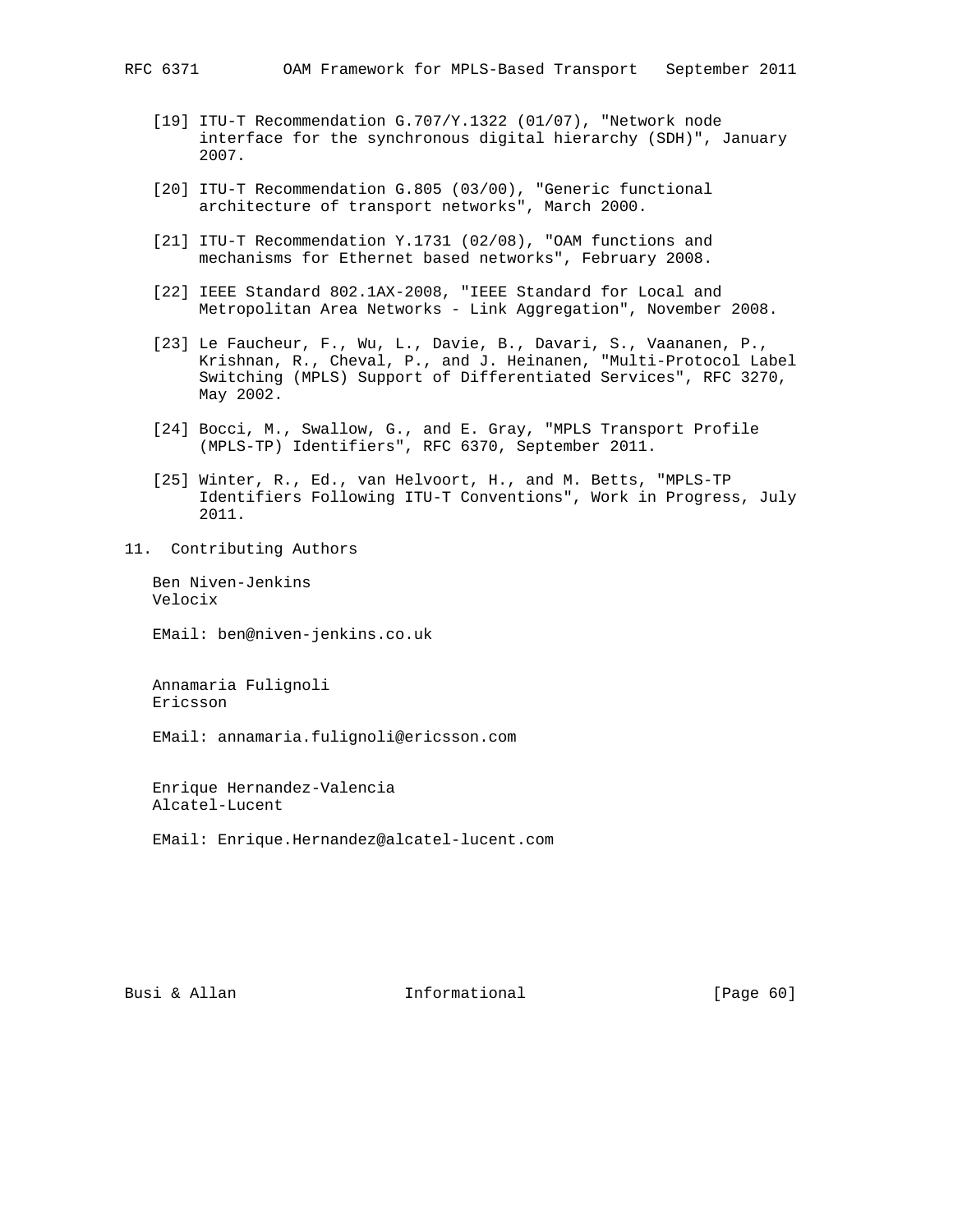Lieven Levrau Alcatel-Lucent EMail: Lieven.Levrau@alcatel-lucent.com Vincenzo Sestito Alcatel-Lucent EMail: Vincenzo.Sestito@alcatel-lucent.com Nurit Sprecher Nokia Siemens Networks EMail: nurit.sprecher@nsn.com Huub van Helvoort Huawei Technologies EMail: hhelvoort@huawei.com Martin Vigoureux Alcatel-Lucent EMail: Martin.Vigoureux@alcatel-lucent.com Yaacov Weingarten Nokia Siemens Networks EMail: yaacov.weingarten@nsn.com Rolf Winter NEC EMail: Rolf.Winter@nw.neclab.eu

Busi & Allan **Informational** [Page 61]